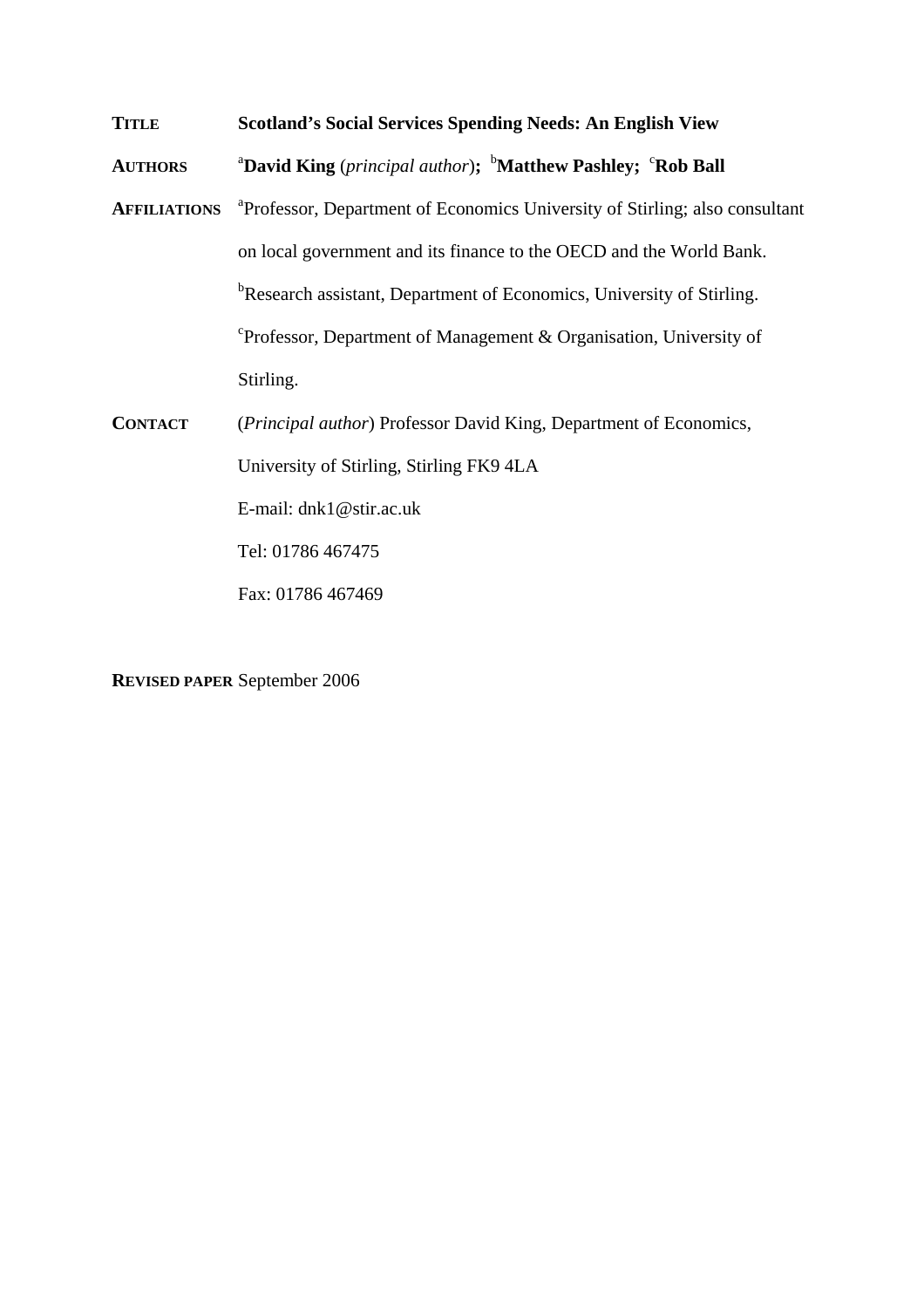## **SCOTLAND'S SOCIAL SERVICES SPENDING NEEDS: AN ENGLISH VIEW**

## **ABSTRACT**

*Scottish citizens enjoy 25% more spending per head on public services than English citizens, but almost nothing is known about the countries' relative needs and hence about how far this gap is defensible. We explore their spending needs for local authority services, which cover over half the spending concerned. We first compare needs for local personal social services. To do so, we take the complex formulae with which the Westminster government assesses the needs of English local authorities, and we use these formulae to assess the needs of Scottish local authorities. The formulae suggest that Scotland needs 15.3% more per head than England. We then combine these results with those of two earlier papers that explore other local services to show that the English formulae put Scotland's per capita needs for local authority services as a whole at about 6% above England's. However, we also compare the relative needs of Scottish local authorities as assessed by the English formulae with their relative needs as assessed by the Scottish needs formulae currently used by Holyrood, and we find major differences. This suggests either that at least one country assesses needs with seriously flawed formulae, or that the two countries have different conceptions of need.* 

## **I Introduction and background**

Individuals, communities and enterprises in Scotland receive more public spending per head than those in England. They receive 12% more on transfers and 25% more on public services (HM Treasury, 2004, Table 6.7, 8.9a and A11). The transfers, such as state pensions and jobseekers' allowance, are based on UK-wide policies, so the excess that Scotland enjoys with them over England must reflect a government view that Scotland has higher needs.

However, the different levels of spending on public services in the two countries do not stem from assessments of needs. Public services in Scotland are mostly provided by new Scottish Parliament in Holyrood, and were before handled by the Scottish Office. When this separation arose in the  $19<sup>th</sup>$  century, Scotland was allocated 11% of the total amount available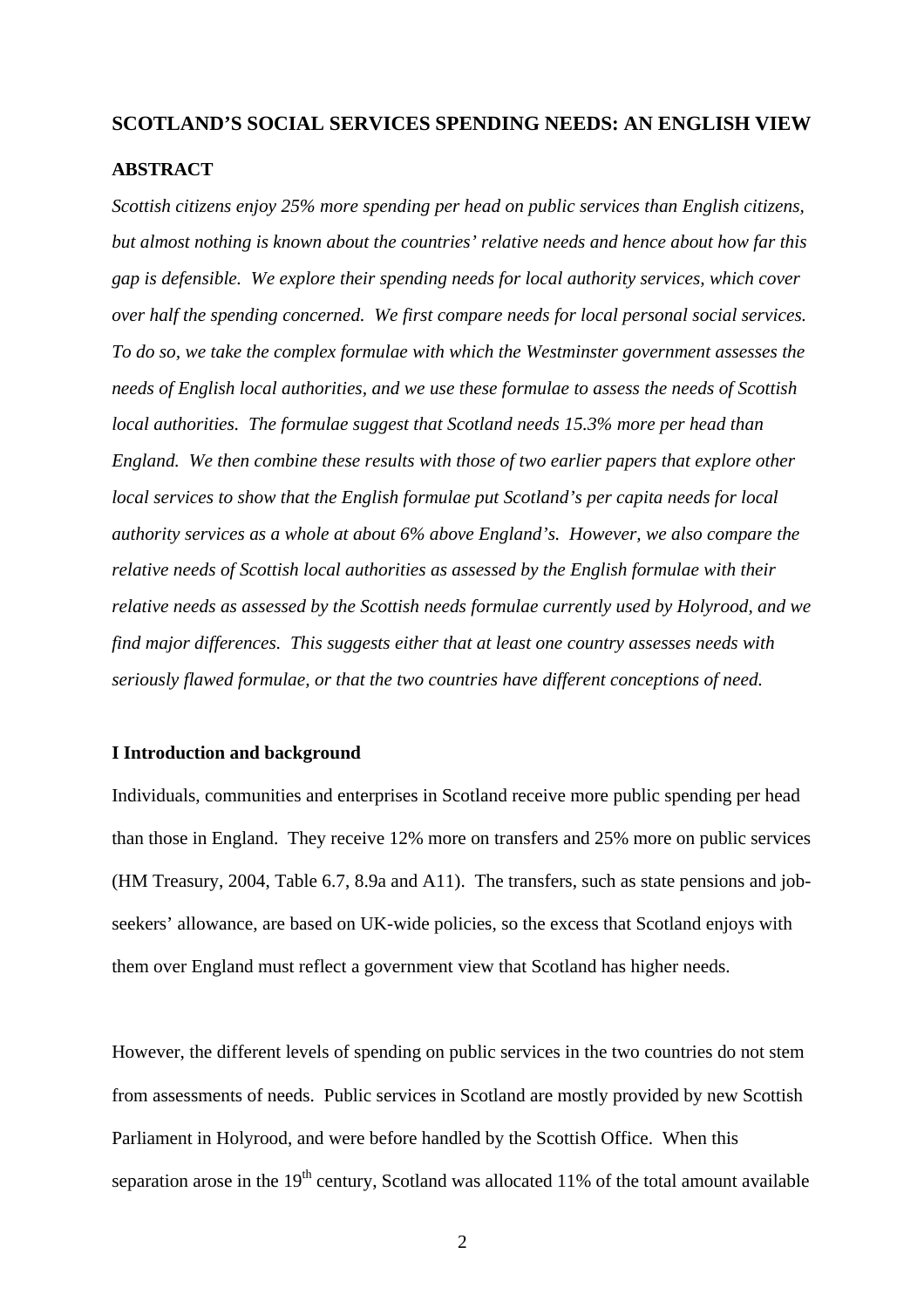for UK services, which roughly reflected its then population share. But the spending share was maintained for many years even though Scotland's population share fell.

In the 1970s, the Chief Secretary to the Treasury, Joel Barnett, devised a formula for allocating each year's increase in public spending. This formula has led to Scotland receiving less than 11% of each year's increase, so relative spending in Scotland is lower now than it was then. But, as we have seen, Scotland still has a considerable funding advantage. Many people, including Barnett himself (quoted in Twigger, 1998, 17), argue that the present formula should be replaced with a Barnett formula Mark II that was based on spending needs. More recently, Mackay and Williams (2005) point out that, by ignoring relative need, the Barnett formula creates inconsistency, and Bristow et al (2005) argue that the pressure for its reform would become even stronger if regionalization in England went ahead.

Some people dissent from this broad consensus. For example, Midwinter (2003) argues that the Barnett formula gives stability. And McLean and McMillan (2003) advocate distributing public funds between regions on the basis of needs as implied by the inverse of their gross domestic products rather than detailed assessments of needs for individual services.

However, one problem for all these previous participants in this debate about the relative levels of spending in Scotland and England is the lack of any detailed study that compares their spending needs for public services. Our purpose in this paper is to inform the debate by attempting to make some detailed comparisons of their spending needs. The current paper is one of three where we compare their needs for different local services. These papers give the only detailed comparison of the countries' needs for any public services that has ever been made, and so give a unique insight into this major debate.

3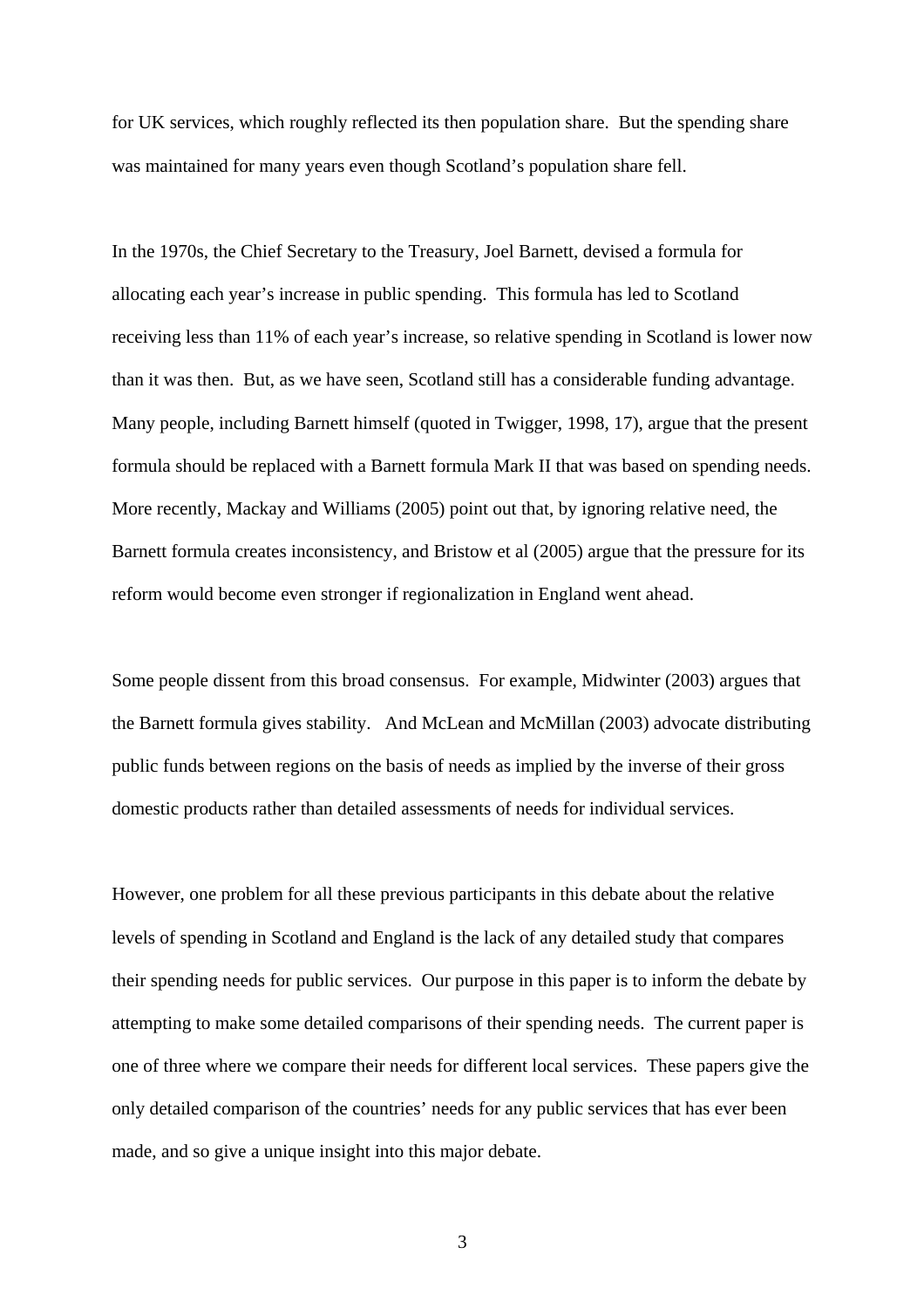Different people hold different views about needs, so if we devised our own formulae for assessing needs, then our formulae could be challenged and their results dismissed. But we do not have to devise formulae for assessing relative needs for local authority (LA) services, because each LA's relative needs are already assessed, in England by the Office of the Deputy Prime Minister (ODPM) and in Scotland by the Scottish Executive  $(SE)$ .<sup>[1](#page-3-0)</sup> The ODPM and SE use their own different formulae, but these formulae have been developed over many years and can be taken to have some support. So comparisons based on them should be harder to dismiss. Although using these formulae means that we consider only local government services, these between them are the most important ones, for they account for some 60% of spending on government services.

The ODPM estimates are called Formula Spending Shares (FSSs) while the SE estimates are called Grant Aided Expenditures (GAEs). Both the ODPM and the SE give each LA a figure for its spending needs, but they stress that their figures cannot be taken to indicate absolute need and instead indicate only relative needs (ODPM, 2002, paragraph 10; Scottish Parliament, 2002). This qualification does not matter for our research because we are concerned only with relative needs - those for Scotland and England.

In King *et al*, 2004, we looked at the largest component of LA spending, education, and found that if the ODPM's approach to assessing education need was adopted in Scotland, then Scotland would be found to need to spend perhaps only 3% per pupil more. However, as Scotland has 25% more public spending per head on services in total, we decided to look

 $\overline{a}$ 

<span id="page-3-0"></span><sup>&</sup>lt;sup>1</sup> From 2006, the work of the ODPM was moved to the new Department of Local Government and the Regions.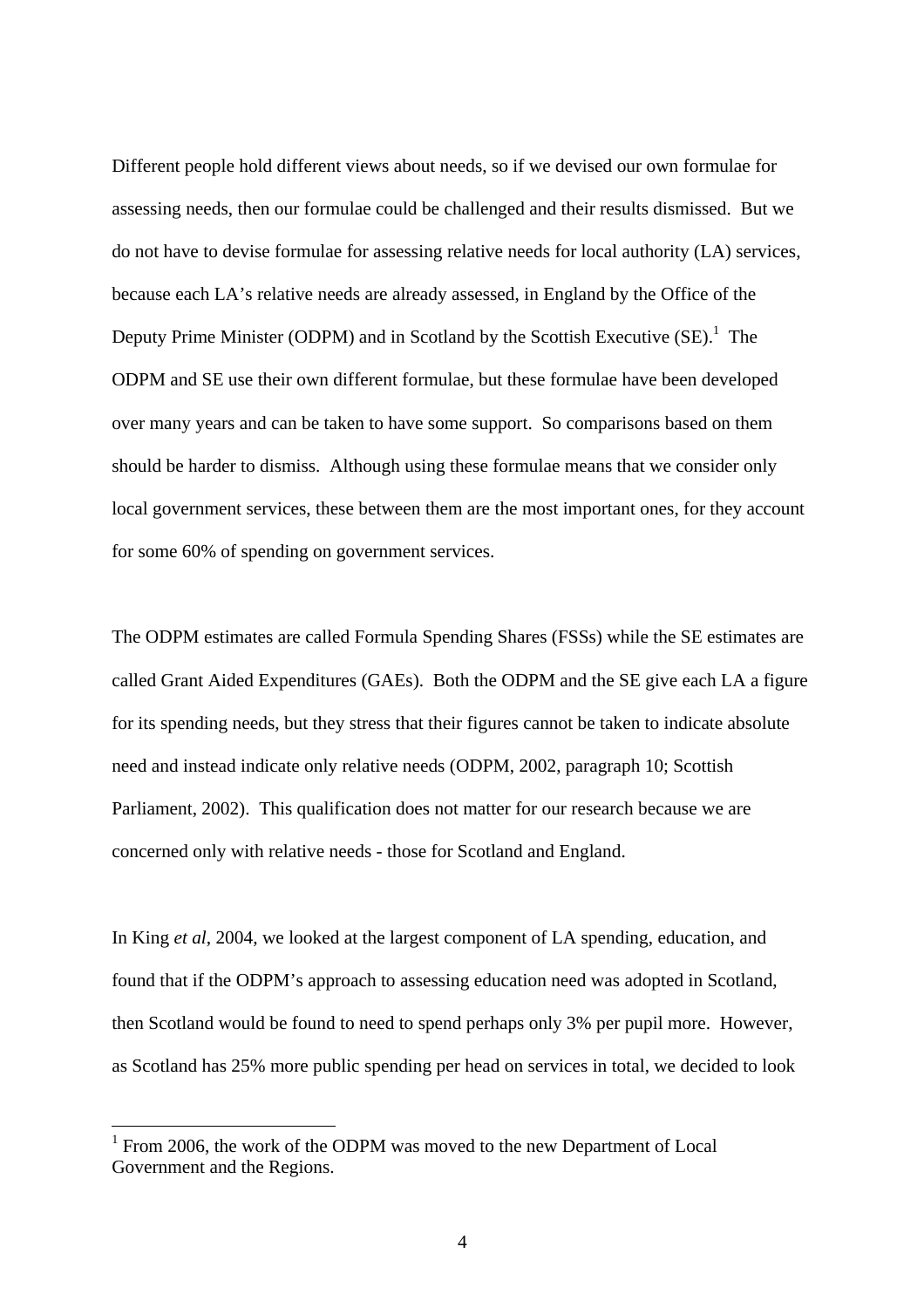at other LA services, and this paper takes personal social services (PSS) which are the second largest component of LA spending. We have written a third paper (King et al, 2006), which looks at all the small local services except police.

In the present paper, we estimate the 2004-05 FSS for PSS of each Scottish LA. We then sum these LA figures to find the FSS for PSS in Scotland as a whole, and we compare this with England's FSS for PSS. We have tried to assess exact Scottish FSSs to give an accurate comparison.<sup>[2](#page-4-0)</sup>

Section II below notes the contexts in which the FSS and GAE formulae operate. Section III briefly reviews these formulae. Sections IV, V and VI respectively apply to Scotland the FSS formulae for PSS for children, PSS for older people and PSS for younger adults. Section VII compares our estimates of FSS for PSS in Scotland with the ODPM's figures for England. It also compares relative FSSs between local authorities with their relative GAEs. Section VIII gives our conclusions.

## **II The context of the needs formulae**

 $\overline{a}$ 

The ODPM and SE calculate all their FSS and GAE figures for each LA in order to calculate the amount of block grant that they will pay to each LA. And although FSSs and GAEs are

<span id="page-4-0"></span> $2^{2}$  In each country, the needs formulae are subject to annual modification, yet any analysis like ours has to relate to a single year. We chose 2004-05 as this was the latest year for which we were able to obtain data when we did our research. Since then, there have been no significant changes to Scotland's GAE formulae. However, in April 2006, England's FSS formulae were replaced by new relative needs formulae which were required following changes to the way in which central government supports local education spending (see ODPM, 2006). For PSS, the revised new formulae used virtually identical indicators to FSS, with virtually identical relative weights, so more recent comparisons would yield very similar results to ours.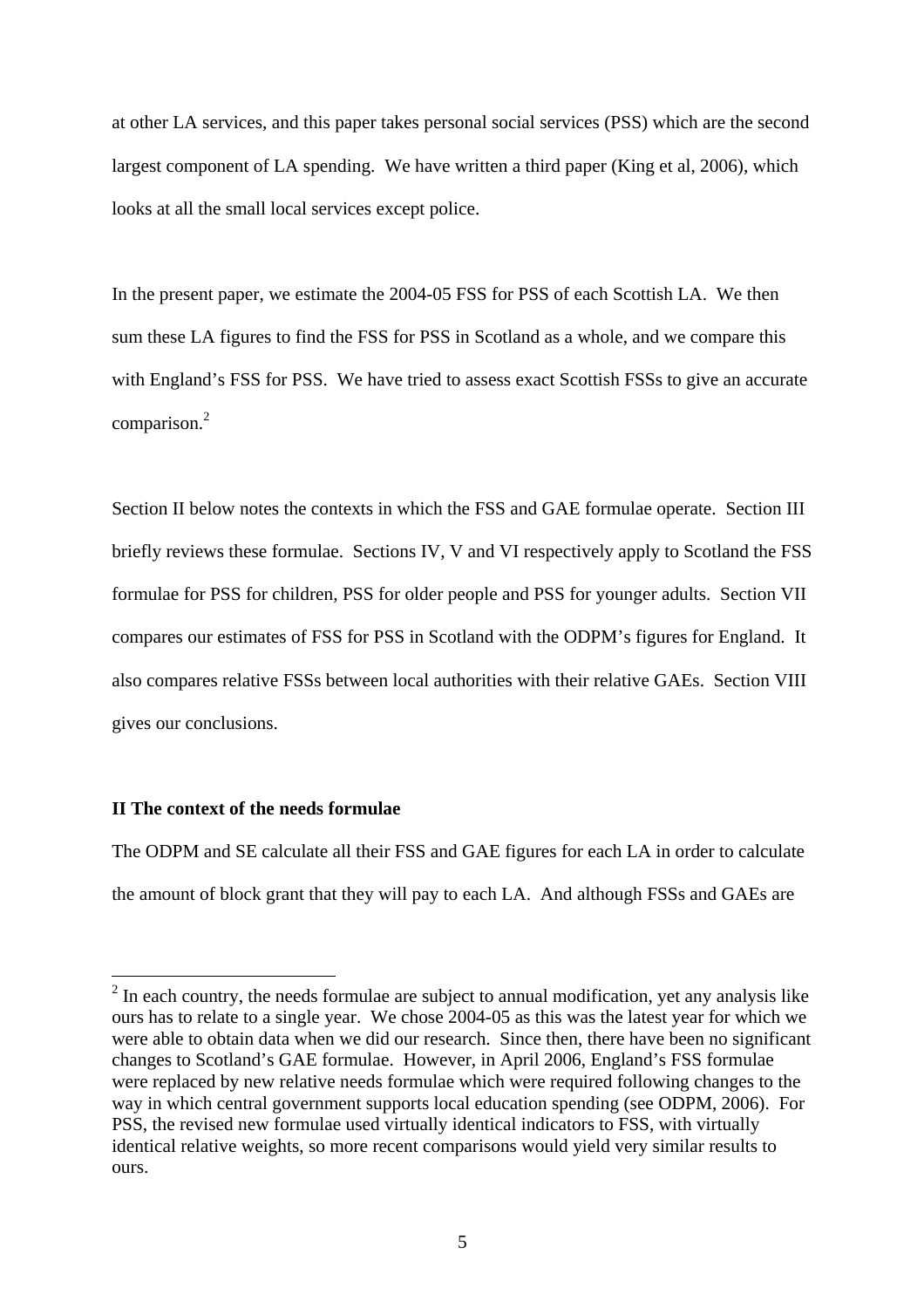presented as measures of relative need, in practice the total FSS or GAE figure for each LA is taken as an estimate of its need to spend, net of any specific grants which it receives.

To calculate an LA's total FSS, the ODPM first estimates a separate FSS for each of the following: education; PSS; police; fire; highway maintenance; environmental, cultural and protective services; and capital financing. It then sums these figures. In this paper, we estimate what each Scottish LA's FSS for PSS would be if FSSs were used in Scotland.

We also want to compare the GAE and FSS formulae. Unfortunately, we cannot do this by comparing the PSS needs that the FSS approach would give Scottish LAs with the PSS needs – or social work needs as they are called in Scotland – that the GAE does give them. This is because Scottish LAs operate within a framework laid down by Holyrood while English LAs operate within a framework laid down by Westminster. The frameworks differ in policy details and in the use of specific grants. So it is hard to say just how far any differences between a Scottish LA's FSS for PSS and its GAE for social work result from differences in its estimated need, and how far they result from the different frameworks. However, while the different frameworks make it hard to compare the absolute levels of need assessed by the two formulae, we can compare their estimates of relative need between Scotland's LAs.

## **III An overview of the FSS and GAE approaches to PSS**

The FSS approach used in England differs from the GAE approach used in Scotland because over many years the former has been evolved by the Westminster government and the latter by the Scottish Office and, more recently, the SE. The FSS system estimates each LA's total FSS for PSS as the sum of its needs for three main components or 'sub-blocks' of PSS which concern children, older people and younger adults.

6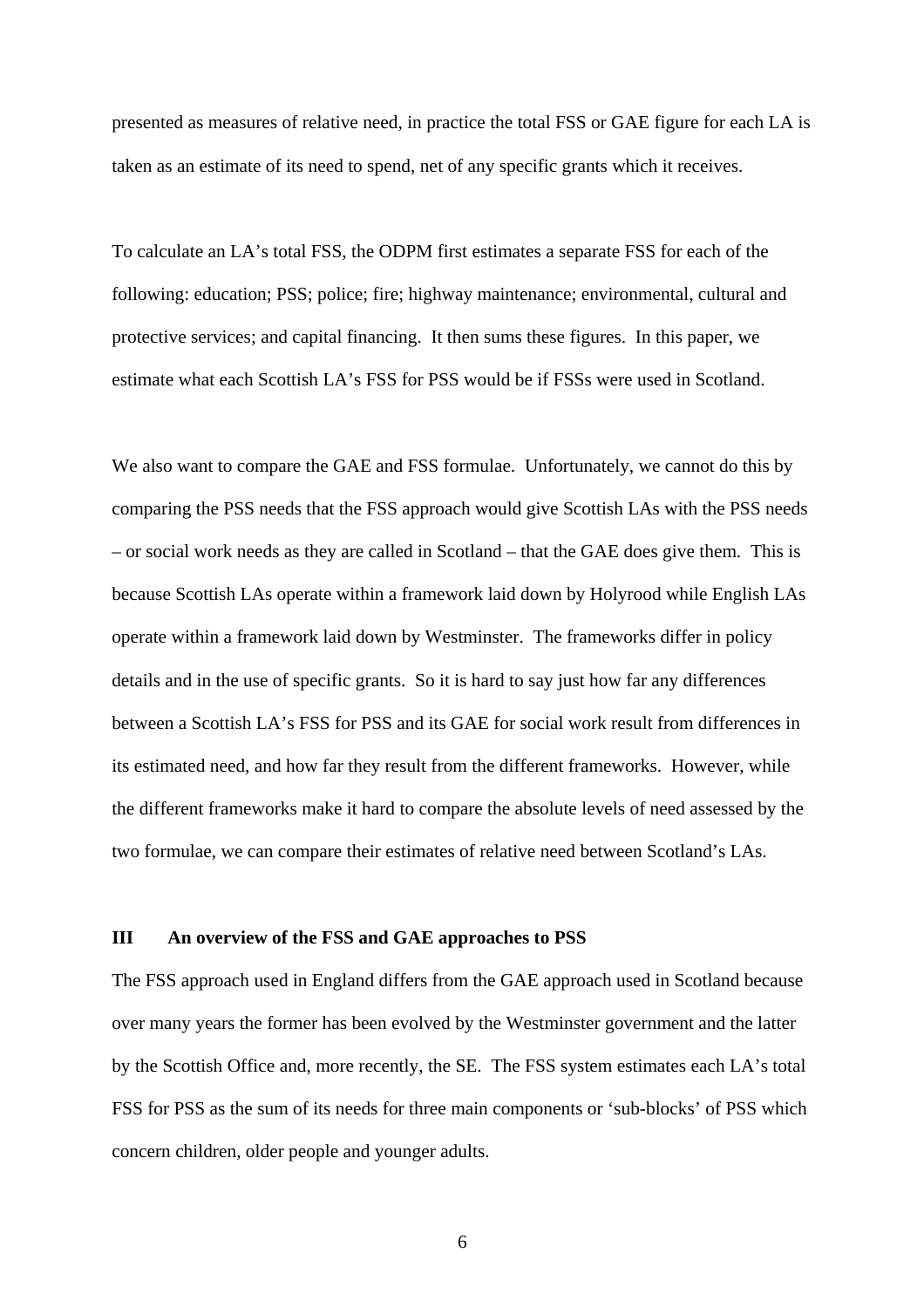Table 1 shows these sub-blocks and the percentage share in England as a whole that each sub-block has of the total FSS for PSS. Table 1 also shows the main factors which determine the FSS given to each LA. FSS is discussed in more detail in Sections IV to VI.

The GAE approach breaks the need to spend on PSS into many components. The ten main ones account for 90.9% of the total GAE for PSS. Table 2 lists these and gives their shares. The 9.1% for 'other' services covers components for AIDS/HIV cases, community care for the mentally ill, community care action plans, and a children's services development fund. Each component's GAE is based on one or more indicators, and Table 2 shows the main indicators, with IS standing for Income Support and IBJSA for Income Based Jobseekers' Allowance. The GAE also has an island allowance for Eilean Siar, Orkney, Shetland and some other LAs with islands. But, overall, GAEs depend on fewer indicators than FSSs.

In short, FSS divides spending into three blocks, and looks at a wide range of indicators that may affect spending on each block. In contrast, GAE divides spending into many components, and looks at only a few indicators that clearly affect spending on each.

Essentially the formulae differ in the choice of indicators and their relative importance. In principle, there might be some indicators which are not relevant in England, and which FSS therefore ignores, but which are relevant in Scotland. If this was so, then applying FSS to Scottish LAs would necessarily give flawed results. However, looking at the indicators in Table 2 which Holyrood allows for GAE, there do not seem to be any which would apply only in Scotland. And if Holyrood has not identified any such factors, then we do not feel that this is a valid objection to applying FSS to Scottish LAs.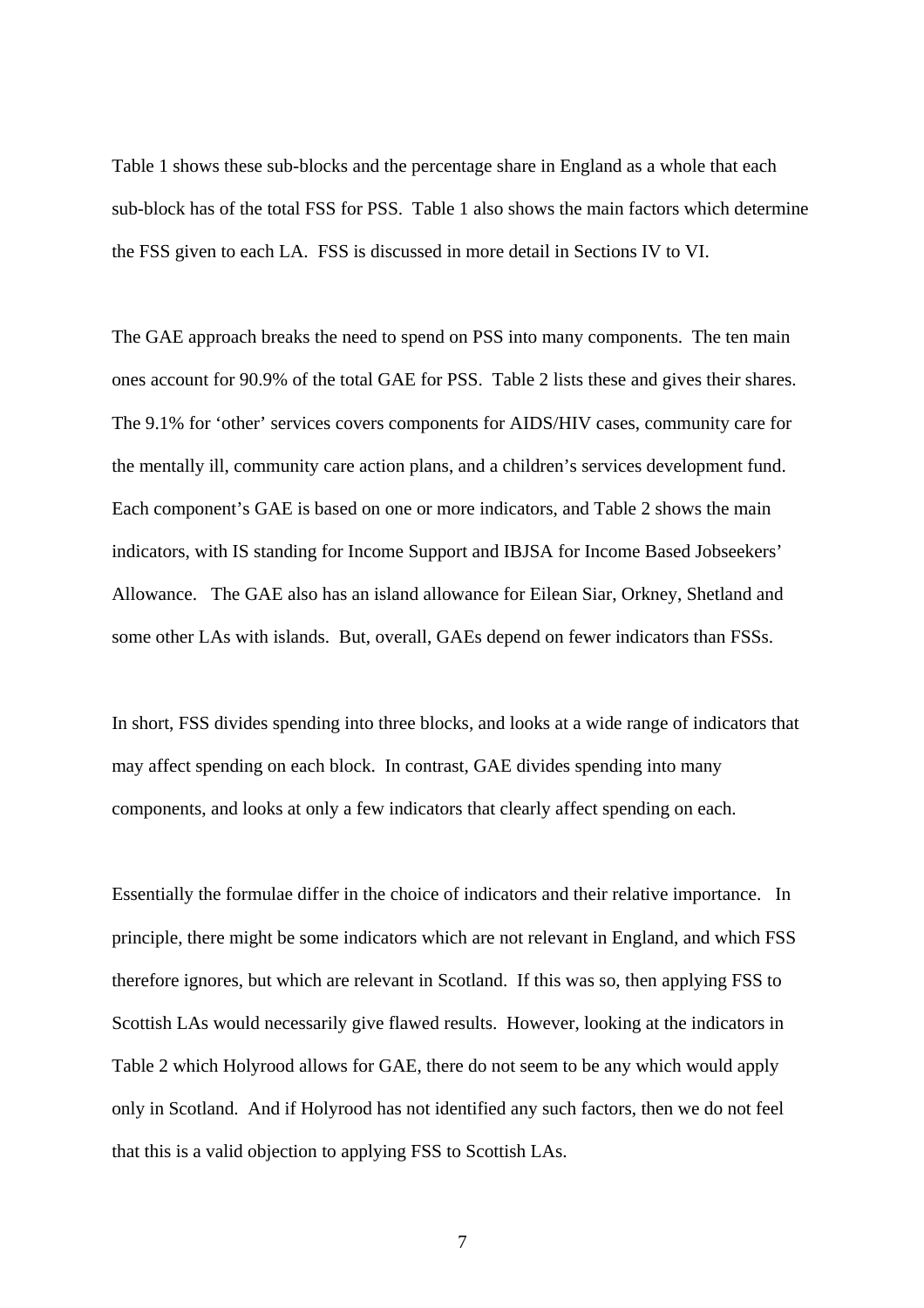Another issue is whether some factors have more affect in one country than another. For example, suppose that needs depended more on the number of people on income support in one country than the other. Then, again, applying one country's formulae to the other could be give misleading results. But looking at Table 1, there is no reason to suppose that the indicators allowed for in FSS would have fundamentally different impacts in Scotland. Indeed, it would be surprising if, for example, the weights that the ODPM applied to Cumbria were felt wholly inappropriate to neighbouring Dumfries and Galloway.

## **IV The FSS sub-block for children and its application to Scotland**

As noted, each LA's FSS for PSS is the sum of its FSS for the three PSS sub-blocks, which concern children, older people, and younger adults. The 2004-05 FSS formulae are detailed by the ODPM (2004a, 23-26 and 64-68). This section applies the children's sub-block formulae to each Scottish LA, and it also sums the figures for all Scotland's LAs to give totals for Scotland as a whole. Our tables put the Scottish total figures above the individual LA figures. Sections V and VI apply the formulae for the two other sub-blocks to Scotland.

For comparison purposes, our tables in each section also show the FSS for England as a whole and the FSS for six individual English LAs (using data from ODPM 2004a, 2004b and 2004c). The authorities chosen include Tower Hamlets, which has the highest FSS per head for PSS, and Wokingham, which has the lowest. The others, Westminster, Liverpool, Leicester and Herefordshire, have FSS per head figures for PSS that range widely between those of Tower Hamlets and Wokingham.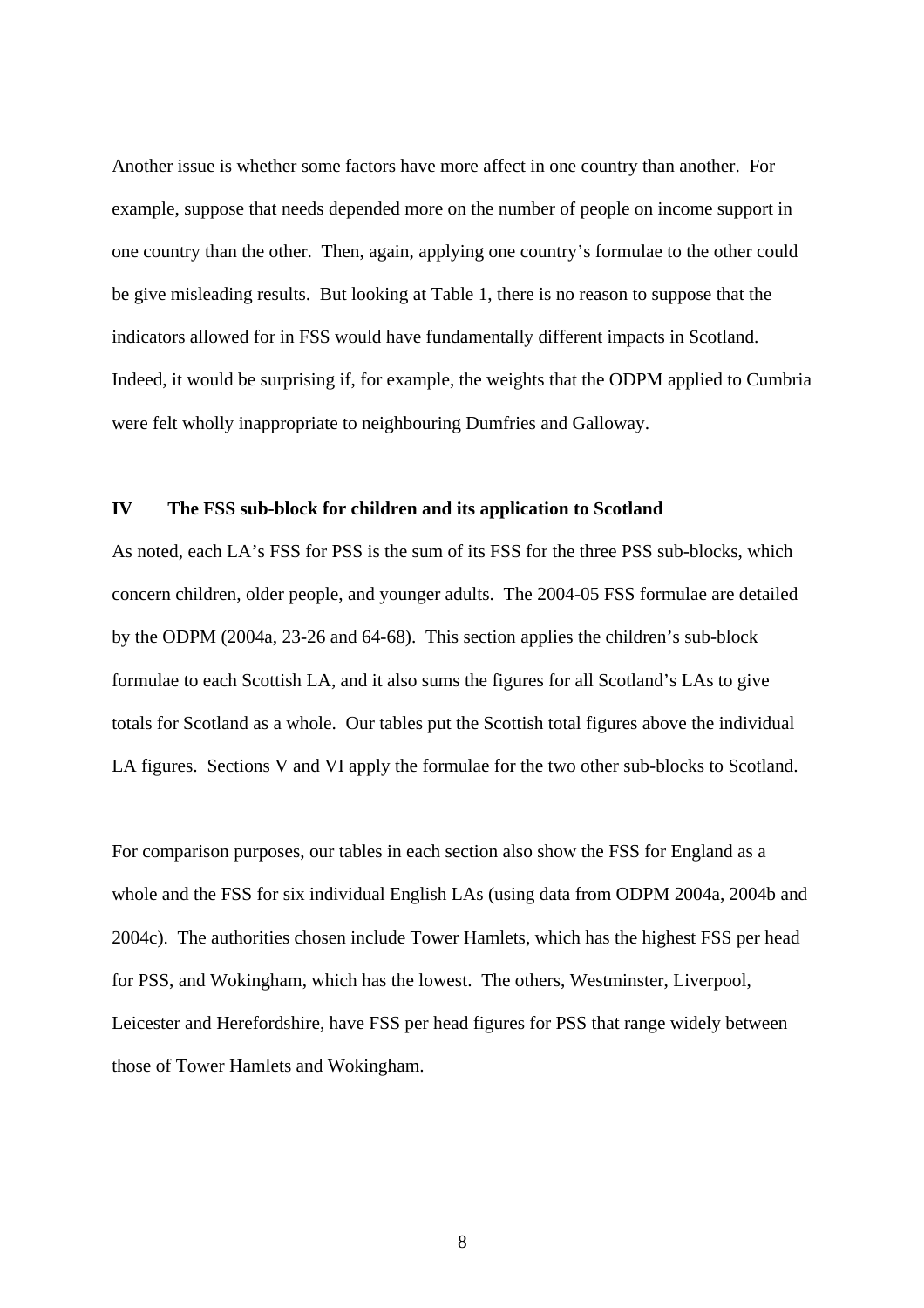The sub-block for children covers the provision of PSS for children aged 0-17. Tables 3 and 4 show how the needs per child, as estimated by FSS, vary between LAs. The following paragraphs indicate the factors involved: Appendix 1 gives our sources for Scottish LA data.

#### *The basic sum per child*

The FSS formula begins by allowing a basic sum of £113.83 per child. At a later stage, however, it deducts a flat £131.63 per child. In Table 3 we show the net effect of these two rather contradictory elements as a flat amount of -£17.80 per resident child

## *The five deprivation top-ups for children*

An LA's costs in providing services for children also depend on the amount of local deprivation. The ODPM allow for this with five deprivation top-ups as follows.

- They allow £331.54 for all dependent *children living in flats*.
- They allow £2,559.58 for all resident *children with a limiting long-term illness*.
- They allow an extra £476.10 for all children *dependent on a claimant of IS or IBJSA*;
- They allow an extra £921.37 for all *children living in one-adult households*;
- They allow for the extra costs in LAs with a high *density of population* by taking the total population per hectare and multiplying it by £0.82; thus Aberdeen City has a density of 11.27 people per hectare and gets £0.82(11.27) per child, that is £9.24 per child.

Table 3 shows each of these allowances in sums per child.

## *The foster cost adjustment*

A LA's need to spend on children's PSS also depends on the cost of foster care. FSS allows for this by multiplying the total FSS obtained so far – that is the basic amount plus the five deprivation top-ups – by a *foster cost adjustment* which is a cost index. To calculate the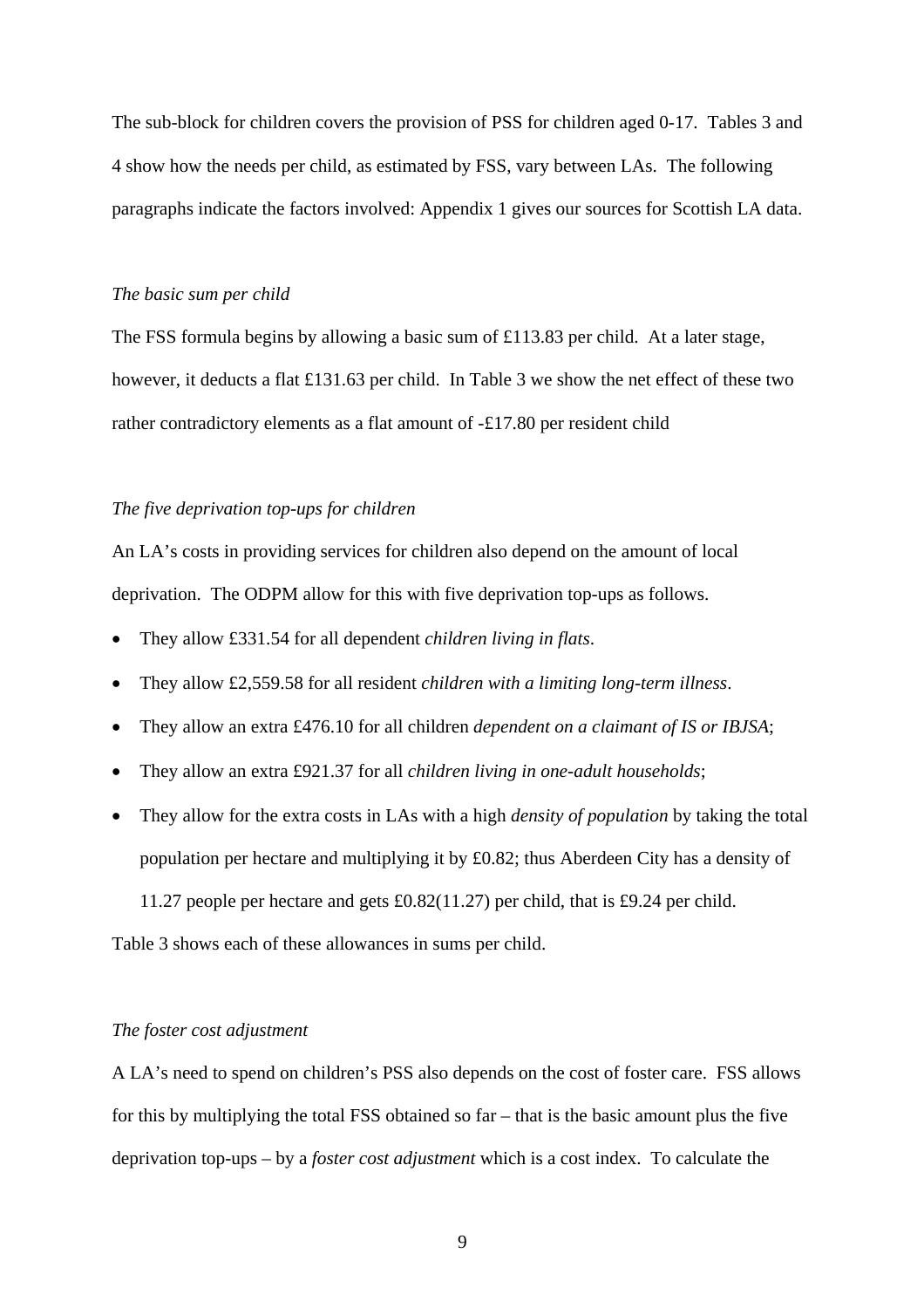index for each LA, the ODPM first find the value of a fixed component of 301.554 *plus* 221.521 times the proportion of children aged under 16 with specified birth locations *minus* 303.777 times the proportion of households with heads in any occupation where the head is in a routine or semi-routine occupation. Then the ODPM divide the resulting number by 50.8054, add the result of this division to 0.806, and divide that result by 0.9523.

The birth locations specified in this index cover all children born outside the UK, unless their head of household was born in the Republic of Ireland, the USA or the Old Commonwealth. They also cover all children born inside the UK, unless their head of household was born in the UK, the Republic of Ireland, the USA or the Old Commonwealth.

Table 4 begins with information about the two factors on which this index depends: the percentage of children with the specified countries of birth, and the percentage of heads of households in routine or semi-routine occupations. Table 4 then gives the value of the foster cost adjustment per child. As having a high percentage of people in routine or semi-routine occupations *reduces* the value of the adjustment, so its value is below average in LAs like East Ayrshire and Inverclyde which have above average percentages of such people. Incidentally, these two LAs actually have similar percentages, and so have similar indexes. But they get very different amounts per child from the index, because the index in Inverclyde is applied to a much higher total, as shown in the final column of Table 3.

## *Area cost adjustments for children's PSS*

The final factor allowed for in FSS is an *area cost adjustment* (ACA). The ODPM (2004a, 68) says that ACAs 'reflect differences in the cost of providing social services across the country [England].' So, in high cost areas, the ODPM raise the FSS figures as determined so

10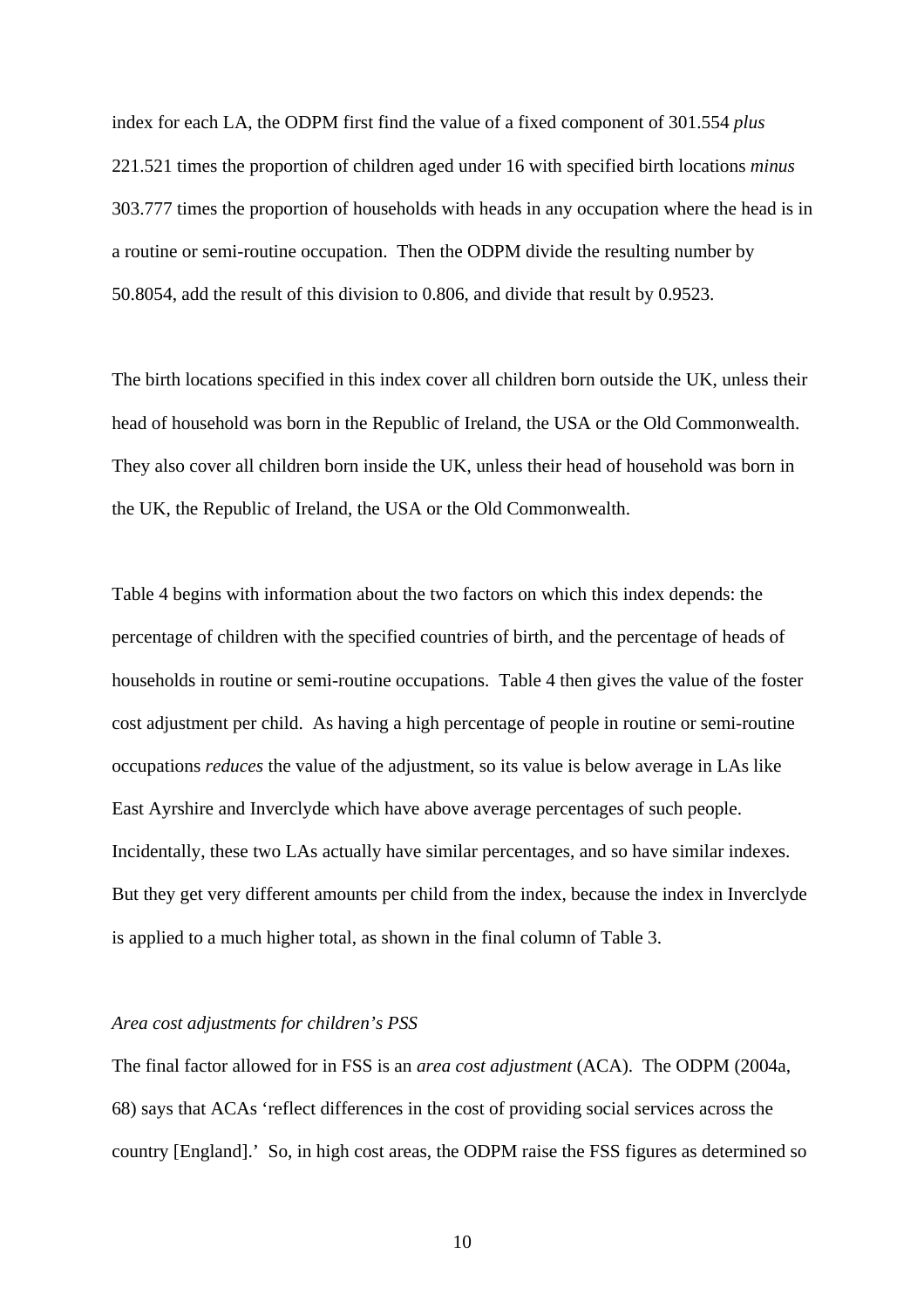far by applying ACAs. For children's PSS, the ACAs range from 45.3% in the City of London and 25.0% in Inner London boroughs to 0.8% in Merseyside and, of course, 0% for LAs which do not receive them. We compared wage levels (from Table A21 of NES 2000, 2001 and 2002) over 2000-02 in Scottish LAs with those in English LAs that get ACAs, and we found that only Aberdeenshire, Edinburgh and Glasgow would be likely to get ACAs; Table 4 shows our estimated per capita amounts for these LAs.

#### *The total FSS for children's PSS*

In essence, it is possible to sum all the components of Tables 3 and 4 to get the total FSS per child in each LA. However, the ODPM make some minute adjustments to scale the total FSS for children's services in England to a pre-determined figure called a control total. We scaled our Scottish figures by an identical amount, so some of the total FSS per child figures shown in Table 4 differ from the sum of the various FSS components by up to £0.12.

Scotland's average FSS per child is £390.70 which is £53.79, or 16.0%, above England's figure of £336.91. The main factors raising Scotland's needs are the number of children living in flats and the number in 1-adult homes; these respectively add £58.38 and £18.15 per child more in Scotland than in England. However, Scotland has fewer children in dense areas, fewer not born in the UK, and fewer ACAs. Although Scotland as a whole does better than England, the needs of its most needy area, Glasgow, at £801.16, are far below Tower Hamlets at £1,238.63; Tower Hamlets scores more on many factors and receives a generous ACA. Also, Scotland's least needy area, Orkney, has slightly lower needs than Wokingham.

Of course, the proportion of the total population accounted for by children varies between LAs, as shown in the sixth column of Table 4. So the FSS per head of total population,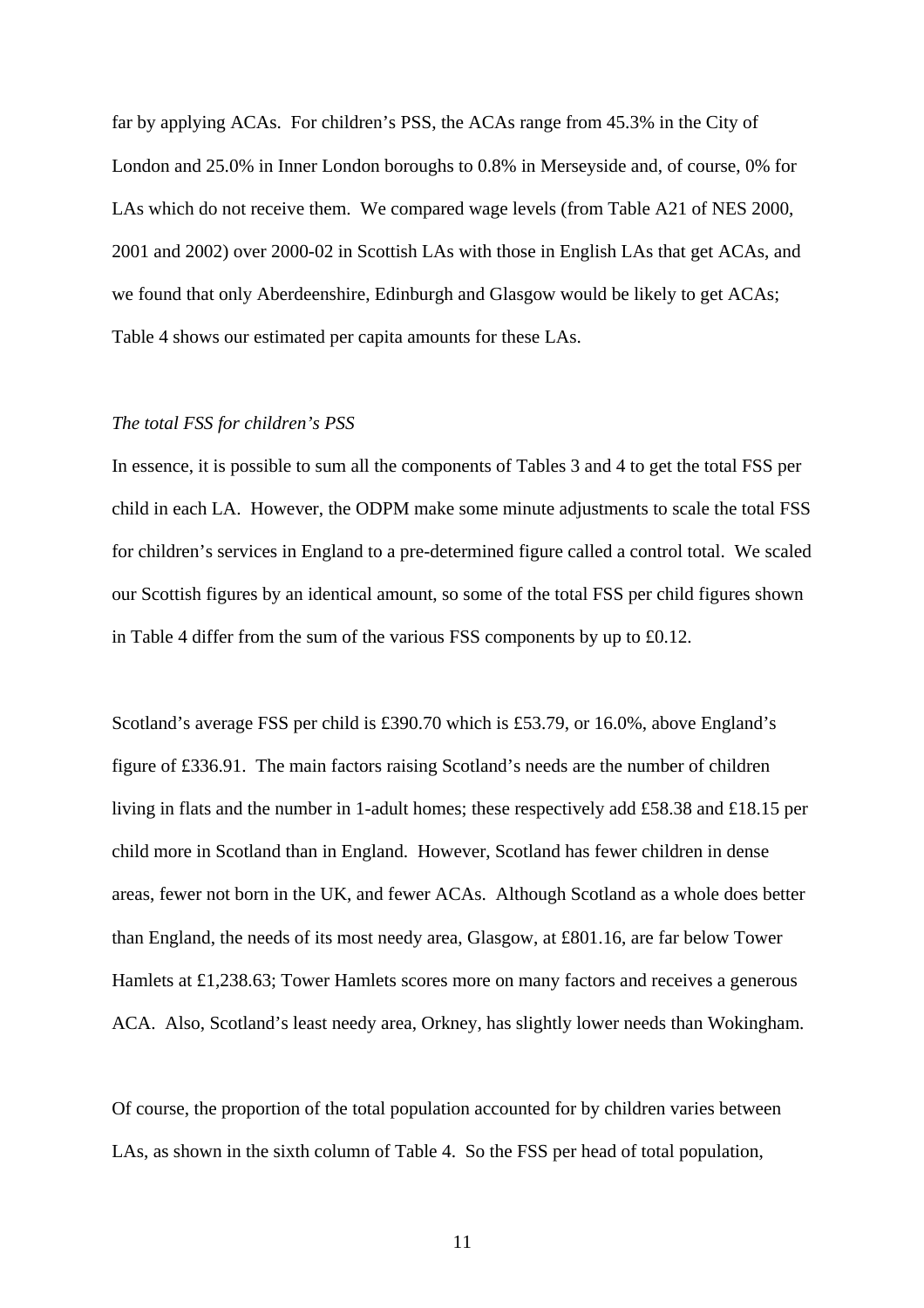shown in the final column, is not proportional to the FSS per child. For example, the FSS per child is £296.37 in South Ayrshire and a similar £298.75 in West Lothian; but the former has a smaller percentage of children in its population, so its FSS per head is lower, at £60.27, compared to the latter's £72.82. (Our total population figures came from GROS 2002, Table 1). Scotland's average FSS per head is £83.92, which is 11.3% above England's figure of £75.41. Scotland's percentage excess per head is less than its excess per child, because it has a slightly lower percentage of children in the population.

## **V The FSS sub-block for older people and its application to Scotland**

The sub-block for older people covers the provision of personal social services for people aged 65 and over. However, for the purposes of this block, FSS does not talk about all resident adults in this range but rather about each resident in a household plus each resident supported by the LA in residential or nursing care. The result of this definition is that FSS effectively overlooks about 1% of adults aged 65 or more. In this section, the word 'adult' covers only the older adults relevant for FSS. Tables 5, 6 and 7 show how needs per adult, as estimated by FSS, vary between LAs. The following vary between paragraphs indicate the factors involved: Appendix 2 gives our sources for Scottish LA data.

## *The basic sum per older adult*

The FSS formula begins by allowing an LA a basic amount of £367.47 per adult. Later, however, it deducts a flat £193.22 and also a flat £462.64 per adult. In Table 5 we show the net effect of these three rather contradictory elements as a flat amount of -£288.39 per adult.

#### *The two age top-ups*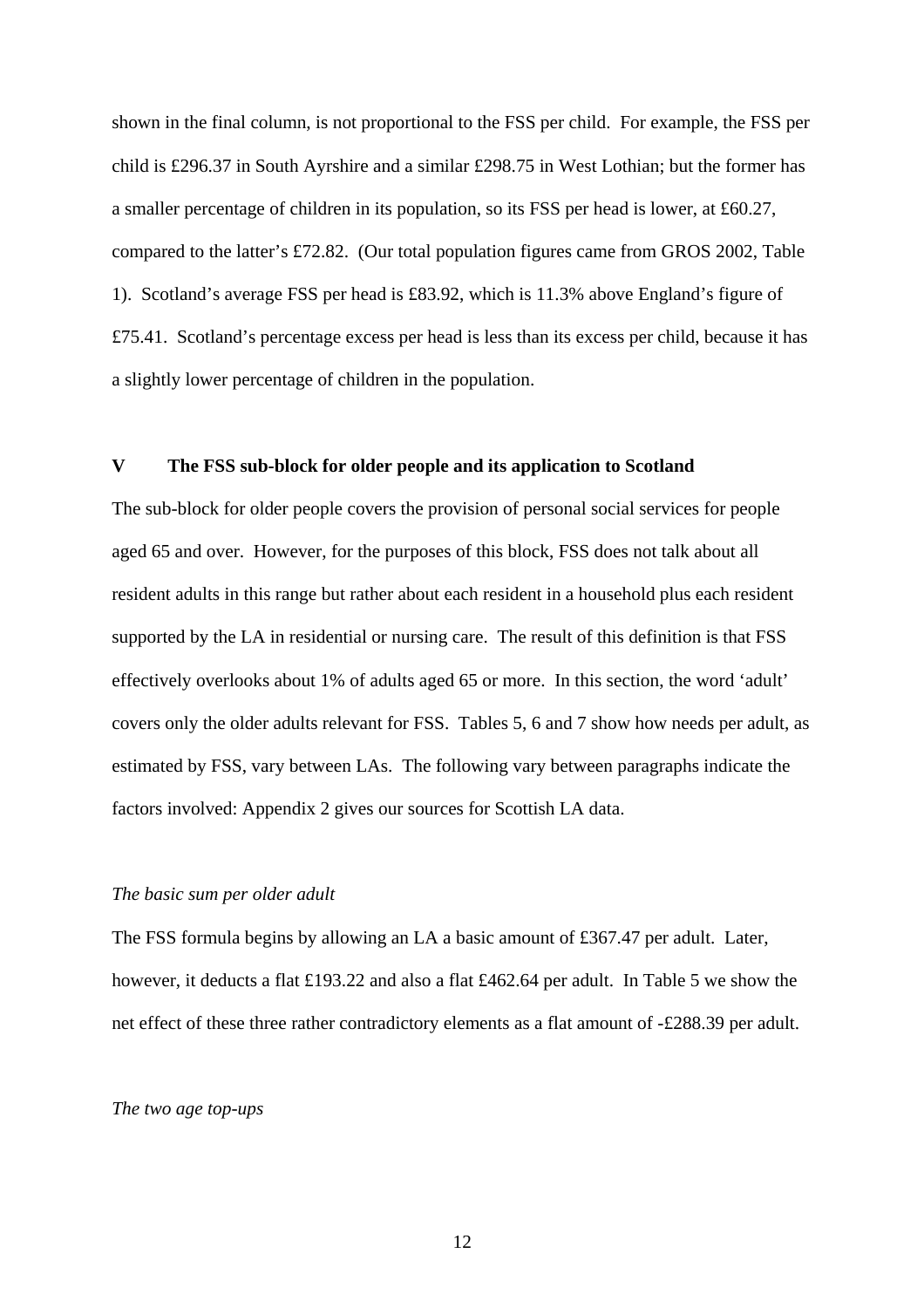The cost of providing older people's PSS in an LA depends on the age profile of the older people as well as on their number. FSS allows for this with the following two 'age top-ups':

- An *age top-up for adults aged 75-84*, allowing £343.87 for each.
- An *age top-up for adults aged 85 or more*, allowing £1,159.72 for each.

Table 5 shows the total age top-up per adult for each LA. The figures are relatively high in LAs like Eilean Siar where relatively more people aged 65 or above are actually 75 or more.

## *The six deprivation top-ups for older people*

An LA's costs in providing services for older adults also depend on the amount of local deprivation. The ODPM allow for this with six deprivation top-ups as follows.

- They allow an extra £252.73 for all *residents of pensionable age living in rented accommodation*.
- They allow an extra £365.00 for all *adults aged 65 or more with a limiting long-term illness*.
- They allow an extra £508.98 for all older *people who are, or whose partners are, on IS or IBJSA* (this indicator actually covers people aged 60 or more).
- They allow an extra £305.12 for all *pensioners living alone*.
- They allow an extra £1,012.03 for all older people on attendance allowance or disability living allowance, here called *people aged 65+ on AA/DLA*.
- They allow an extra £547.28 for all residents of *pensionable age who are not part of a couple and not a head of household*.

Tables 5 and 6 show the effects of each factor in sums per adult.

## *The low income index*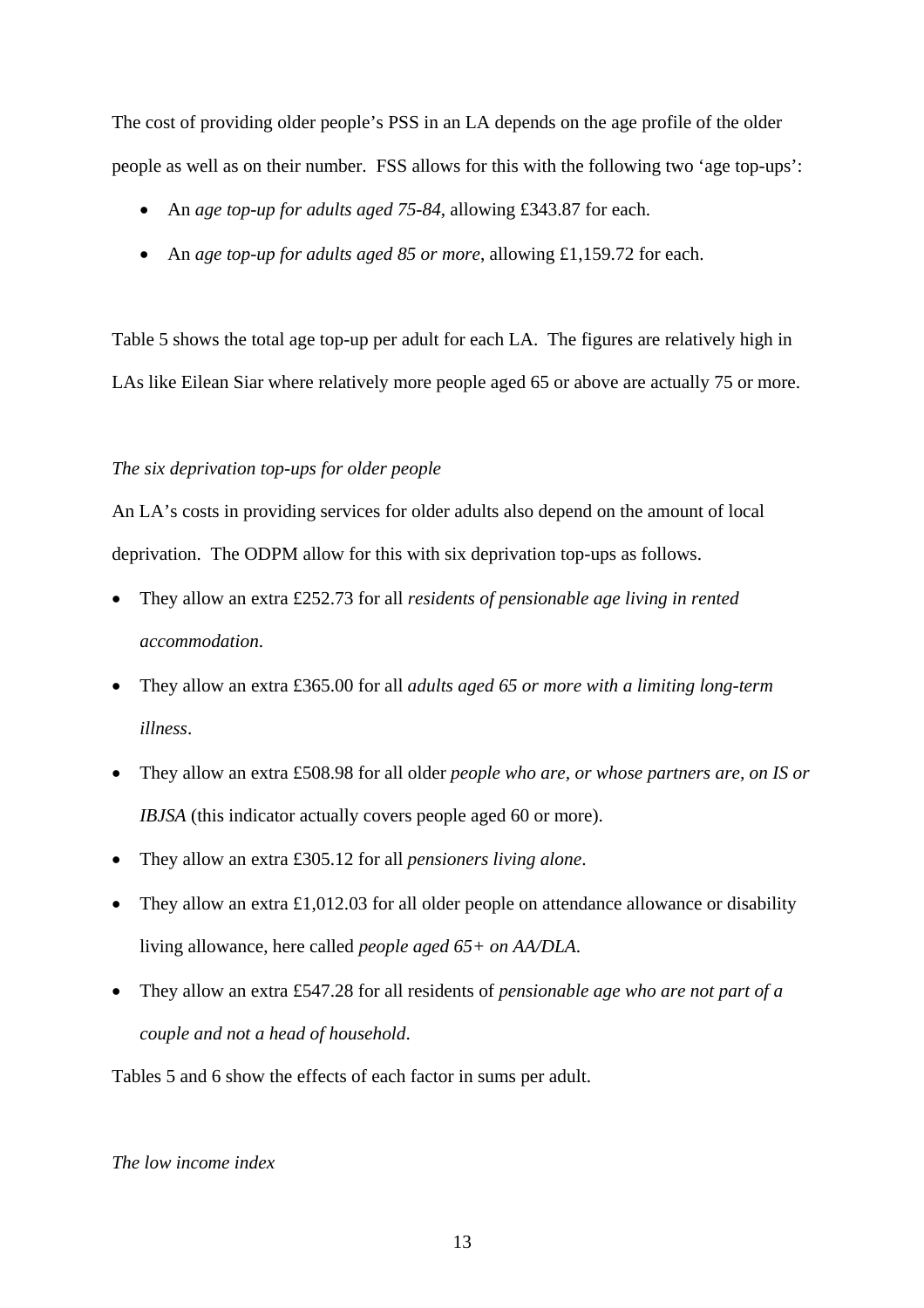A further factor affecting LA service costs is low incomes, because LAs spend more in areas where people are less able to pay any charges that LAs might impose. This factor is allowed for by a low income index. For each LA, the index is calculated in three main steps, with no direct reference to incomes. The first step is to find the value of (a) a fixed amount of 0.483, *minus* (b) 1.371 times the proportion of pensioners who are not in a couple and not head of a household, *minus* (c) 0.150 times the proportion of pensioners in rented accommodation (Appendix 1 gives the relevant sources). The second step is to divide the resulting figure by the ACA for the LA, which simply means that this low income adjustment is the only component of the FSS for this sub-block that does not benefit from the ACA made later. The third step is to subtract the resulting sum from 1 and divide the result by 0.6459. Table 6 shows the index for each LA. A high index indicates a high need for help with low incomes.

The arithmetic used in calculating this index means that the LAs which benefit most are those with many renters and with few pensioners who are in couples or heads of a household. The results are occasionally surprising: for example, Westminster has more of a problem with low incomes than Glasgow, and Wokingham has more of a problem than Herefordshire. The index is allowed for in the FSS formulae by multiplying the sum of the basic amount, the two age top-ups and the six deprivation top-ups by the index. The effect on FSS per adult of allowing for low incomes in this way is also shown in Table 6.

## *Population sparsity*

The older person's FSS also allows for sparsity, because people attending older people have further to travel in sparse areas. This factor is also allowed for by an index. For each LA, the index is calculated in three steps. The first step is to sum two components: (a) 2 multiplied by the population of census enumeration districts with 0.5 or fewer residents per

14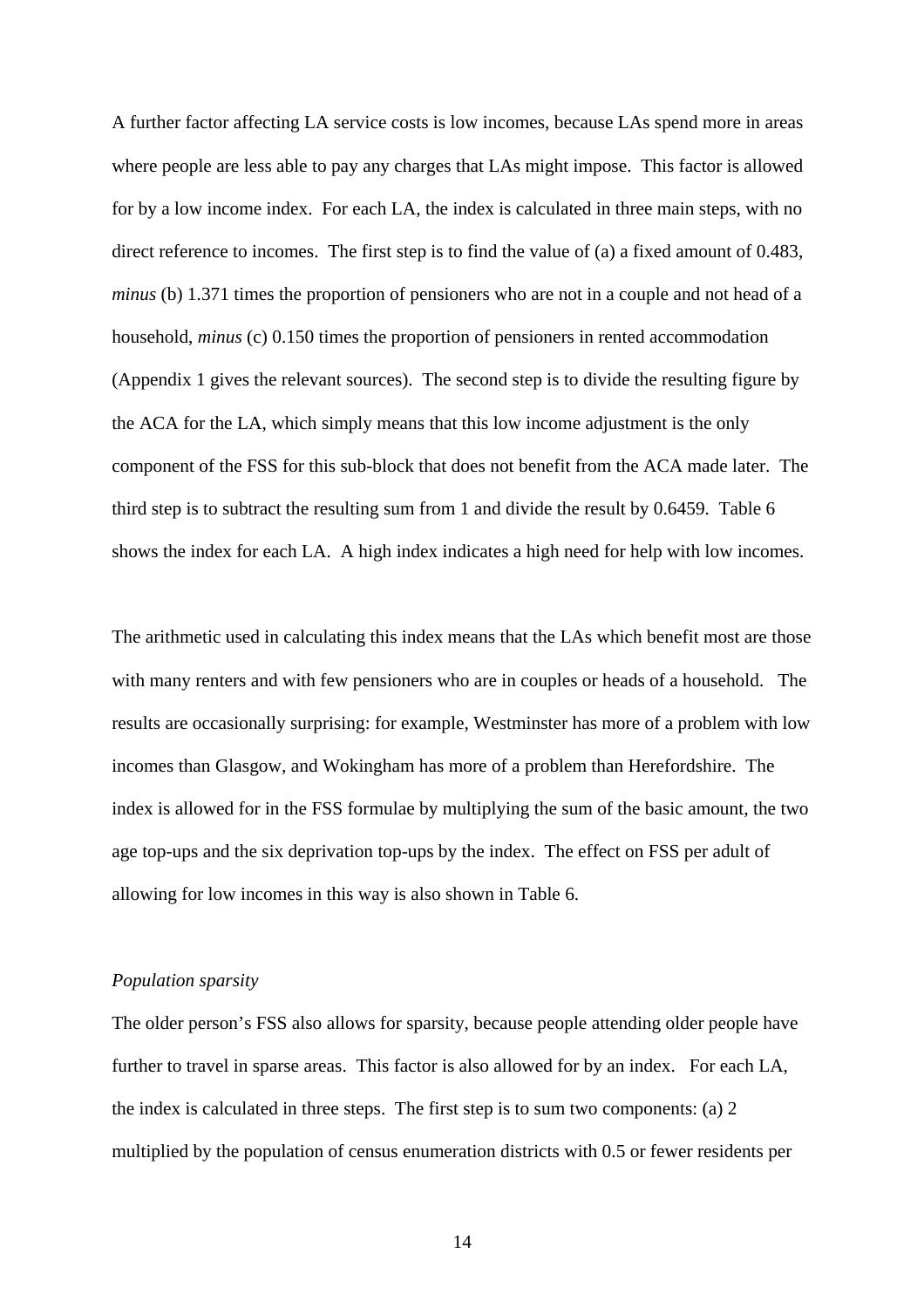hectare; and (b) the population of enumeration districts with more than 0.5 residents per hectare but not more than 4. The second step is to multiply this sum by 0.0222 and then add the result to 0.9958. The third step is to divide the resulting amount by 0.9958. The index is allowed for by multiplying the sum arrived at after making the low income adjustment by the index. The effect on FSS per adult of allowing for sparsity in this way is shown in Table 7.

#### *Area cost adjustments for older people*

Finally, FSS allows for ACAs. For older people's PSS, the ACAs range from 50.3% in the City of London and 28.0% in Inner London boroughs to 0.8% in Merseyside and 0% for LAs which do not receive them. As noted above, we found that only Aberdeenshire, Edinburgh and Glasgow would be likely to get ACAs; Table 7 shows our estimates for these LAs.

## *The total FSS for older people's PSS*

In essence, it is possible to sum all the components of Tables 5, 6 and 7 to get the total FSS per adult in each LA. However, the ODPM scale these sums very slightly to make the total FSS equal a pre-determined control total. We scaled our Scottish figures by an identical amount, so some of the total FSS per adult figures shown in Table 7 differ from the sum of the various FSS components by £0.01.

Scotland's average FSS per older adult is £806.68 which is £114.38, or 16.5%, above England's figure of £692.30. The main reasons for Scotland's higher amount are the number of people who rent homes, which adds £45.21 more in Scotland than England, the number on IS or IBJSA, which adds £17.43 more, the number on AA or DLA which adds £30.19 more, and the low income adjustment, which adds £36.21 more. On the other hand, Scotland has relatively fewer people aged 75-84 and 85 or over, and lower ACAs.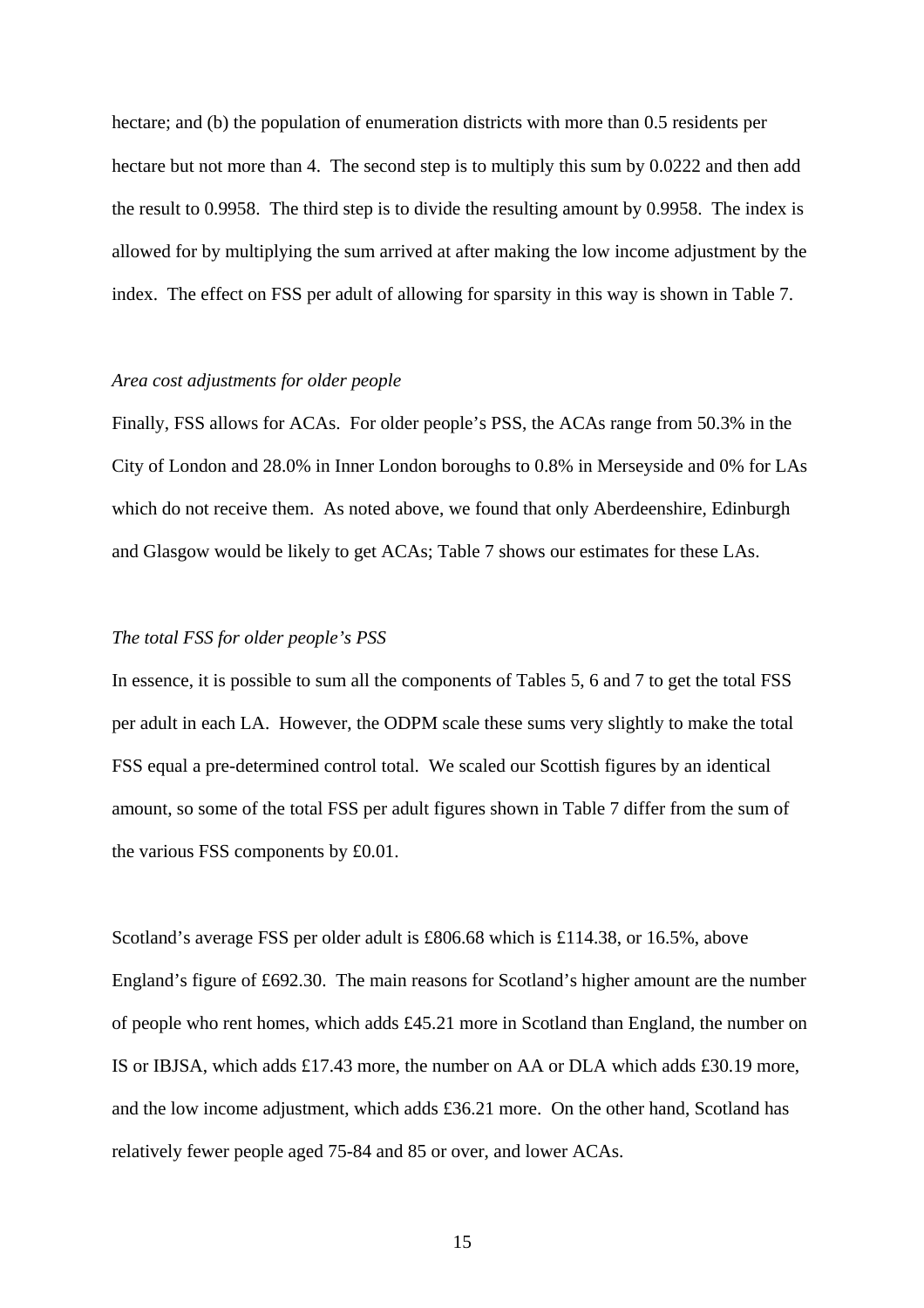Although Scotland as a whole does better than England, the £1.110.30 needs of its most needy area, Glasgow, are way below Tower Hamlets at £1,594.31. Tower Hamlets scores more highly on the number on IS or IBJSA and on the low income adjustment, and it also receives a high ACA. However, Scotland's least needy area, Moray, has higher needs than both Herefordshire and Wokingham and, in fact, several other English LAs.

Of course, the proportion of the total population accounted for by older adults varies between LAs, as shown in the fifth column of Table 7. So the FSS per head of total population, shown in the final column, is not proportional to the FSS per adult. For example, the FSS per adult in Eilean Siar is £889.14, which is well below the £908.89 in West Lothian. But the former has a much greater percentage of older adults in its population, so its FSS per head is much higher, at £176.86 compared to the latter's £105.90. Scotland's average FSS per head is £127.82, which is 19.1% above England's figure of £107.32. Scotland's percentage excess per head is greater than its excess per older adult because it has a slightly higher percentage of older adults in the population.

## **VI The FSS sub-block for younger adults and its application to Scotland**

The sub-block for younger adults covers the provision of personal social services for people aged 18-64. In this section, the word adult refers only to this group. Table 8 shows how needs per adult, as estimated by FSS, vary between LAs. The following paragraphs indicate the factors involved: Appendix 3 gives our sources for Scottish LA data.

## *The basic sum per younger adult*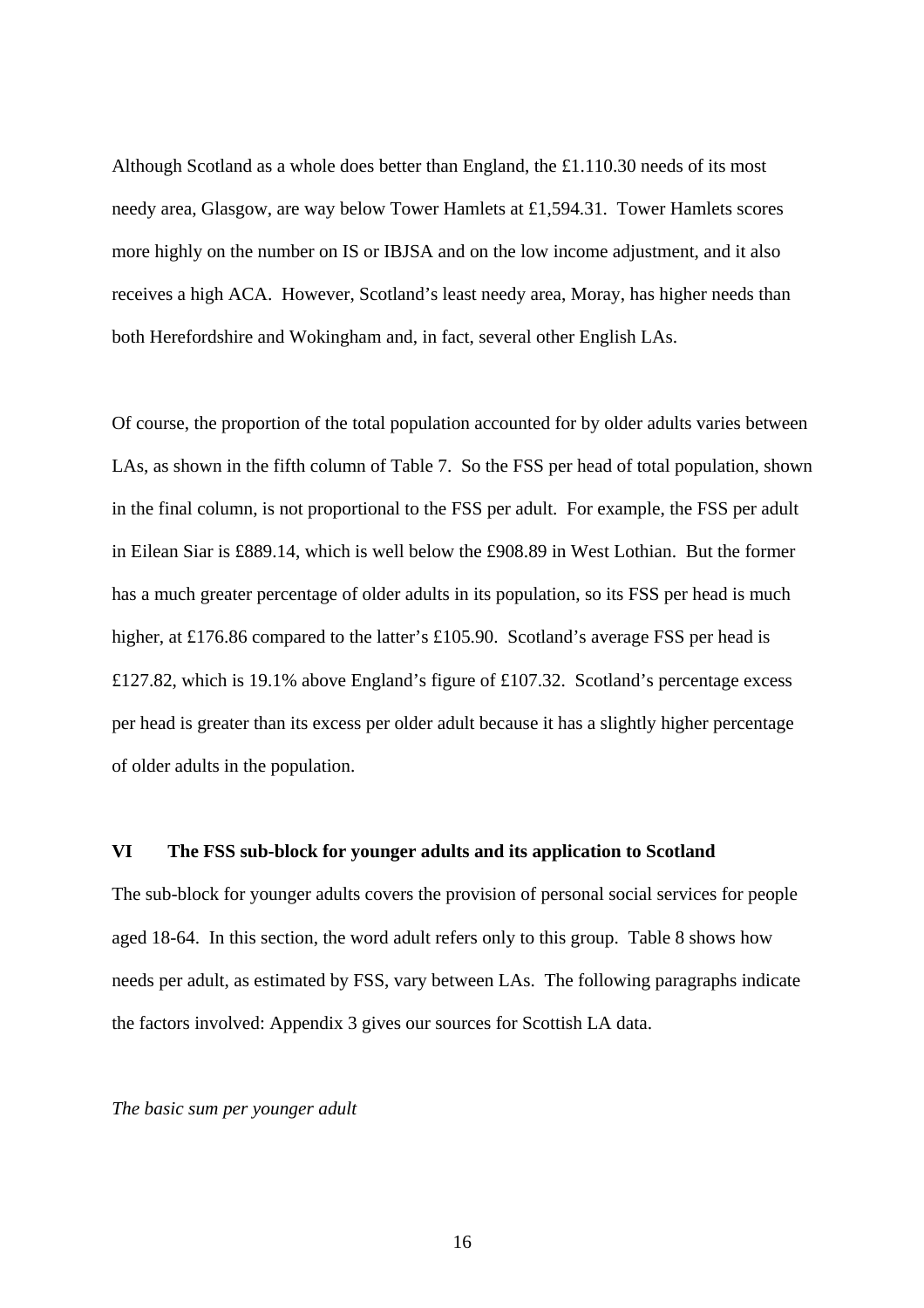The FSS formula begins by allowing an LA a basic amount of £75.93 for each resident adult. Later, however, it deducts a flat £28.32 per adult. In Table 8 we show the net effect of these two rather contradictory elements as a flat amount of £47.61 per adult.

## *The three deprivation top-ups for younger adults*

An LA's costs in providing services for younger adults also depend on the amount of local deprivation. The ODPM allow for this with three deprivation top-ups as follows.

- They allow an extra £216.62 for all *adult claimants of IS or IBJSA* aged 18-64.
- They allow an extra £97.60 for all younger adults in *households with no family*. These households comprise: (a) households where there is just one adult; and (b) households, like those filled with unrelated students, where there is more than adult but where the adults come from more than one family and where none of the adults have dependent children living with them. The ODPM assume that the proportion of younger adults in such households equals the proportion of households that have no family.
- They allow an extra £103.95 for all younger adults estimated to be living in *rented public sector flats*; the ODPM assume that the proportion of younger adults living in such flats equals the proportion of households that live in them.

Table 8 shows the effects of each factor in sums per adult.

## *Area cost adjustments for younger adults*

Finally, FSS allows for ACAs. The ACAs used for younger adults PSS are the same as those used for children's PSS. As noted above, we found that only Aberdeenshire, Edinburgh and Glasgow would be likely to get ACAs; Table 7 shows our estimated amounts for these LAs.

## *The total FSS for younger adults' PSS*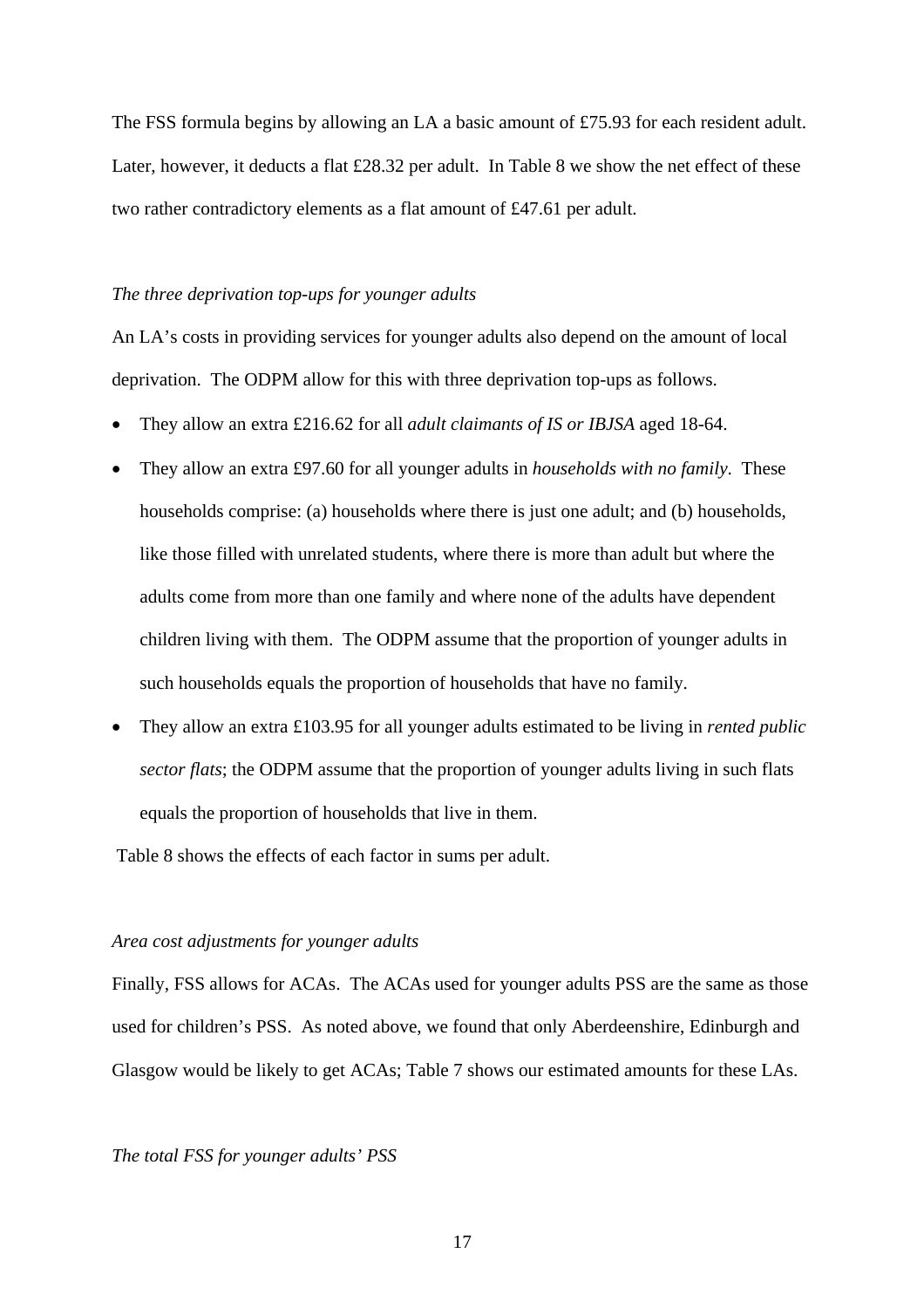In essence, it is possible to sum all the components of Table 8 to get the total FSS per younger adult in each LA. However, the ODPM scale these sums very slightly to make the total FSS equal a pre-determined control total. We scaled our Scottish figures by an identical amount, so some of the total FSS per adult figures shown in Table 8 differ from the sum of the various FSS components by £0.01.

Scotland's average FSS per younger adult is £123.84 which is £13.65, or 12.4%, above England's figure of £110.19. The main reasons for Scotland's higher amount are the number of adults in public sector rented flats, which adds £11.38 more in Scotland than England, and the number on IS or IBJSA, which adds £5.29 more. However, Scotland has less ACAs.

Although Scotland as a whole does better than England, the £180.12 needs of its most needy area, Glasgow, are 24.0% below Tower Hamlets needs at £236.92; Tower Hamlets has more people in public sector rented flats, and it also receives a high ACA. However, Scotland's least needy area, Shetland, has 4.7% higher needs than Wokingham.

Of course, the proportion of the population accounted for by younger adults varies between LAs, as shown in the final column of Table 8. So the FSS per head of total population, which is shown in the first column of Table 9, is not proportional to the FSS per adult that is shown in Table 8. For example, the FSS per adult in Aberdeen City is £125.30, which is below the £130.26 in West Dunbartonshire. But Aberdeen City has a higher percentage of younger adults in its population, so its FSS per head overall is higher, at £82.82, compared to West Dunbartonshire's £80.49.

## **VII Scotland and England compared**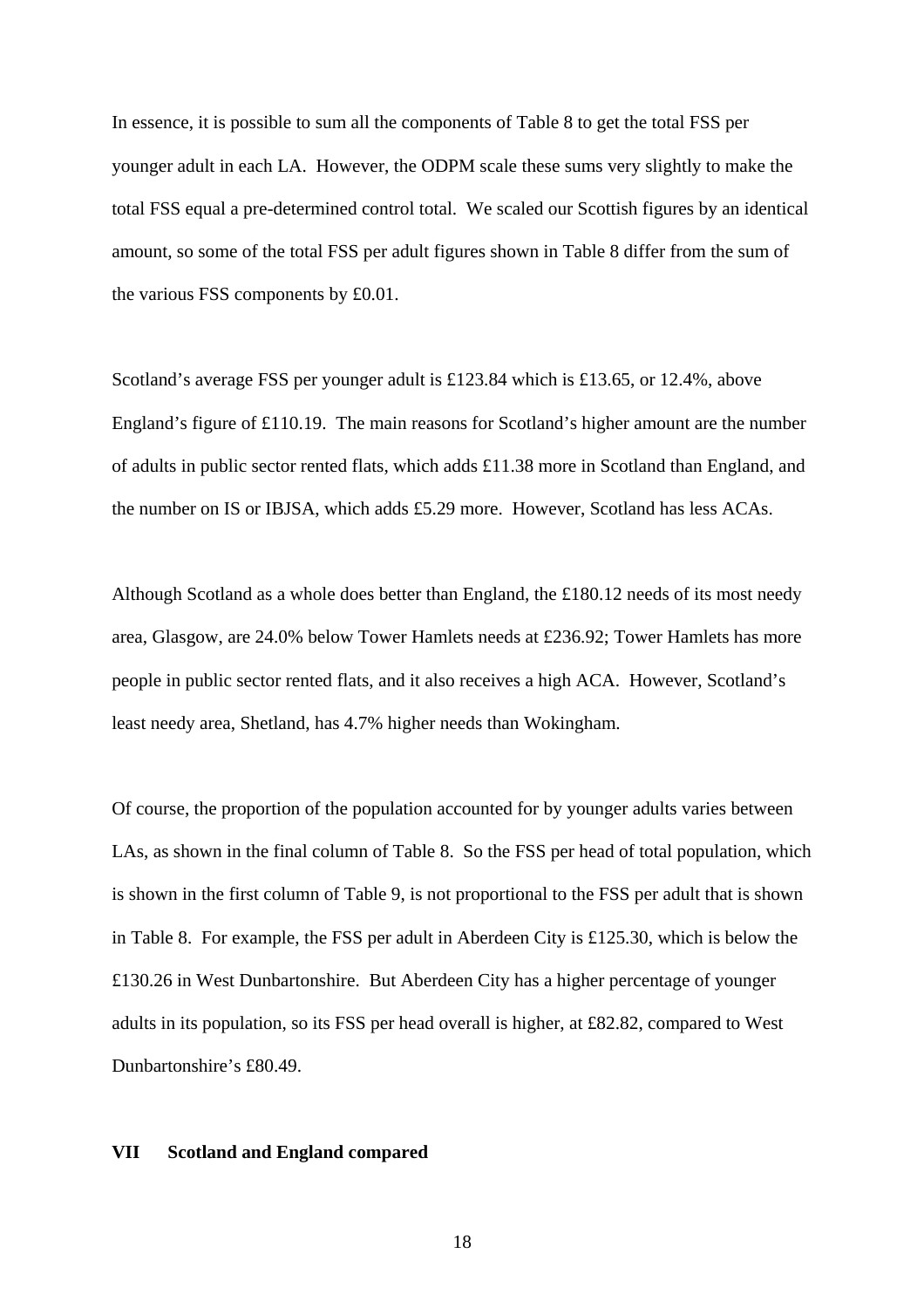The main aim of this paper is to compare how much Scottish LAs would be found to need to spend on PSS using the FSS formulae with the amounts that English LAs are found to need to spend. We have seen that Scotland has higher needs per child for children's PSS, higher needs per older adult for older people's FSS, and higher per younger adult for younger adults' PSS. In each case it also has higher needs per head of the population as a whole. Table 9 copies the needs per head for children's PSS from Table 4 and the needs per head for older people's PSS from Table 7. It then gives an overall total, and shows that Scotland's total needs are £289.07 per head, which is 15.3% above England's figure of £250.74. Scotland's FSS per head ranges from £450.76 in Glasgow to £192.60 in Orkney. The range in England is wider, running from £600.11 in Tower Hamlets to £146.08 in Wokingham.

As well as FSS figures, Table 9 gives the total 2004-05 social work spending needs per head for Scottish LAs, as assessed on the SE's GAE formulae (figures from SE, 2003b). The total GAE per head is £352.54, which is 22.0% above the total FSS per head. Section II noted that comparing FSS figures and GAE figures is contentious, as FSS and GAE reflect different frameworks. Nevertheless, this gap calls for some comment.

A major reason for the gap is that FSS does not actually cover all PSS spending needs. In 2004-05, English LAs received specific grants for PSS that would take their PSS spending 13.6% above their FSS (ODPM, 2004d, Key Table 1). In contrast, Scottish LAs received virtually no specific grants for social work (SE, 2003a). If Scotland's needs as estimated by FSS are raised by 13.6% to allow for specific grants, then its GAE is just 7.4% above the English assessment of its needs. Thus GAE appears to be a little more generous than FSS.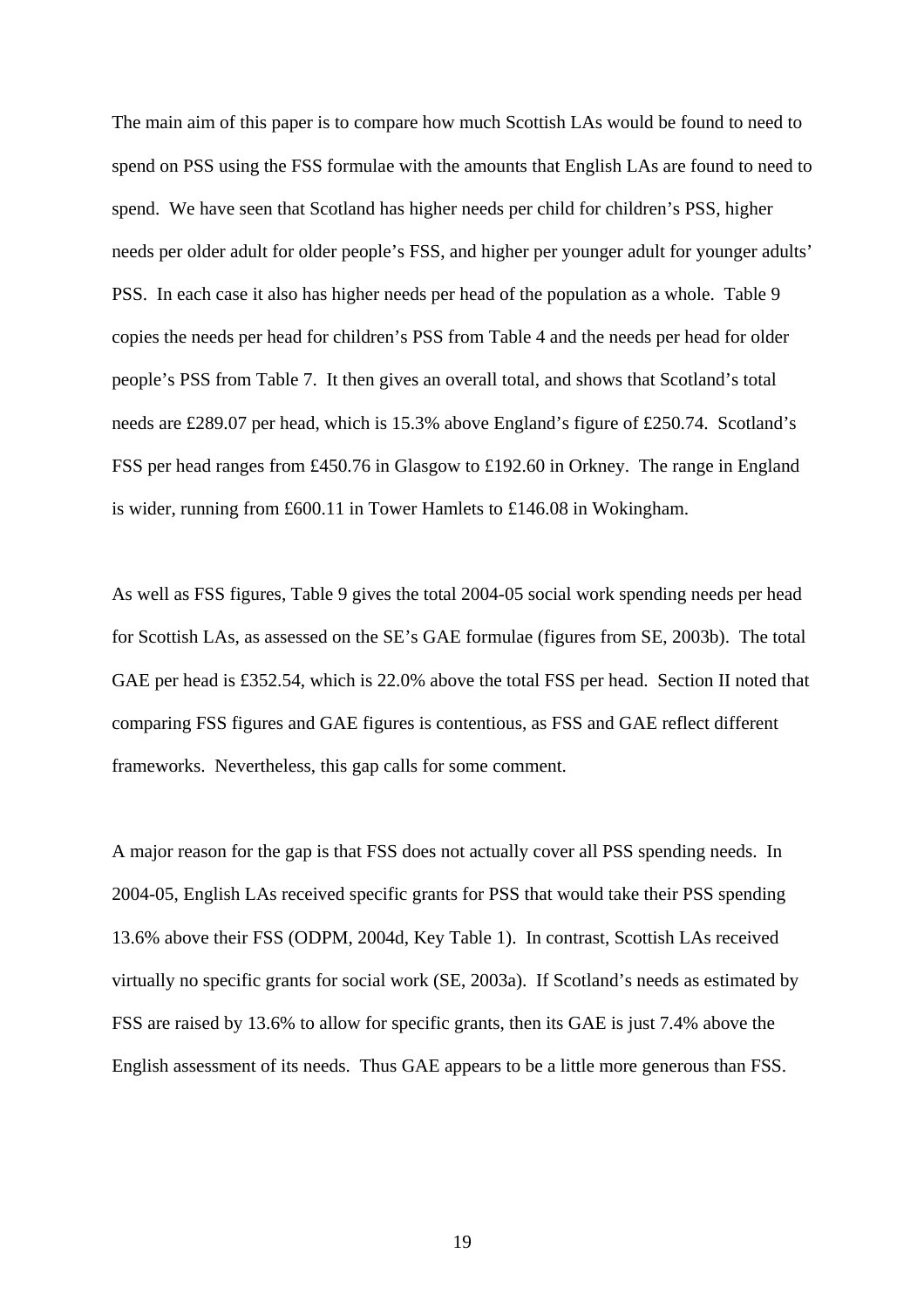Section I noted that both FSS and GAE claim to estimate relative spending needs. So, while any differences in the total level of Scottish needs for PSS implied by the two approaches might reflect disagreements about absolute need, one might expect FSS and GAE to give the various LAs similar relative needs. To explore this, Table 9 has a column to show the FSS per head of all Scottish LAs, as a proportion of the average Scottish FSS, and a column to show the GAE per head of all Scottish LAs, as a proportion of the average Scottish GAE.

The FSS figures run from 0.67 of the average in Orkney to 1.56 in Glasgow. The GAE figures run from 0.78 in East Dunbartonshire to 1.33 in Falkirk. There are some large differences, especially in the islands. For example, Eilean Siar would get 6% below average under FSS but gets 33% more under GAE. Perhaps the islands face some problems which GAE addresses and FSS ignores. If so, then that would help explain why Scotland's total GAE is 7.4% above the English view of Scotland's needs. However, the islands have small populations, so they do not affect the overall Scotland figure much. If they were excluded, then GAE would exceed the English view of Scotland's needs by 6.9% instead of 7.4%.

There are some big differences between relative FSS and relative GAE even for the mainland LAs. For example, Glasgow would get 56% more than the average under FSS but gets only 21% more under GAE. In contrast, Perth and Kinross would get 17% below average under FSS but gets 5% above average on GAE.

## **VIII Conclusions**

*Scotland and England compared*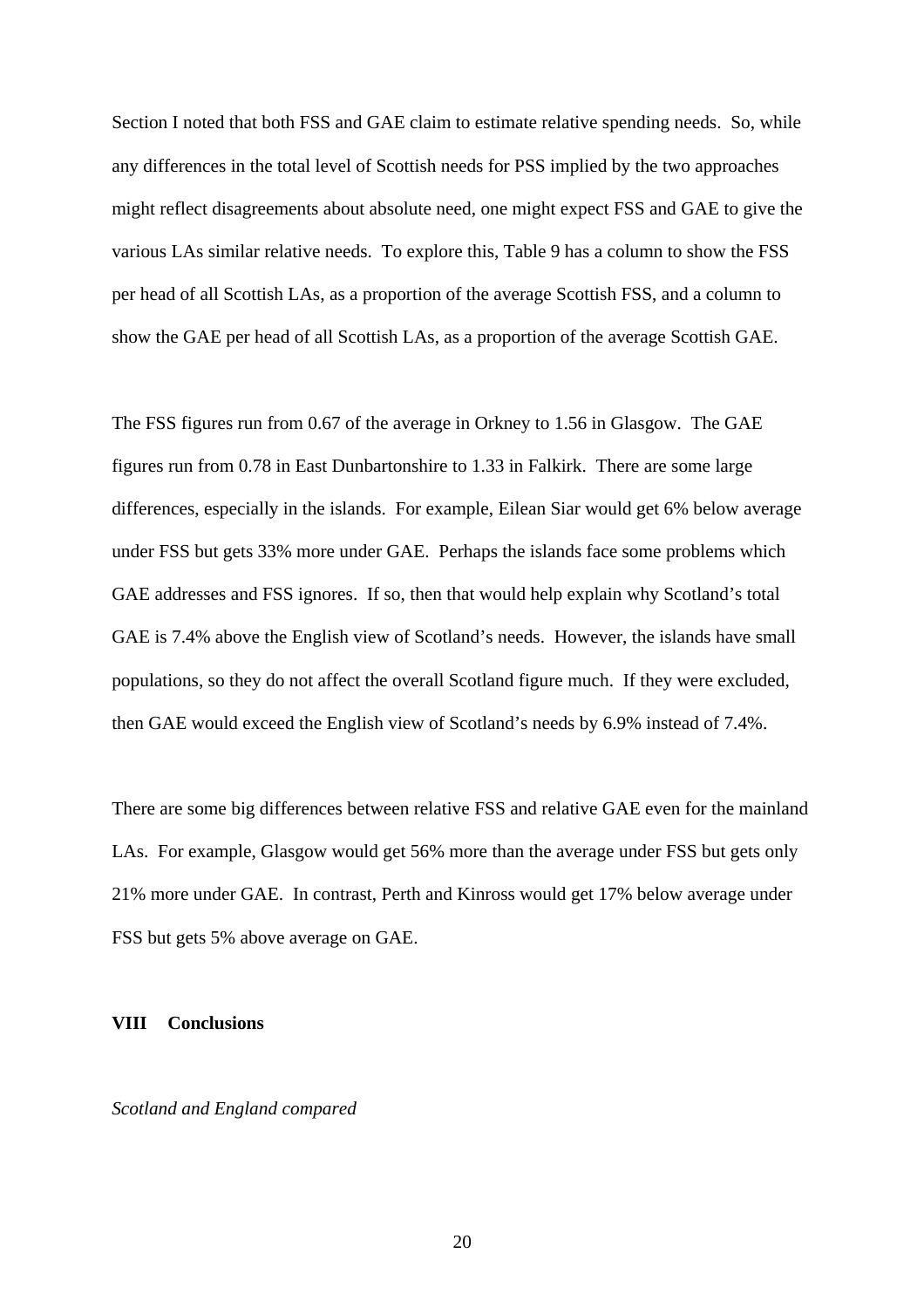This paper examines the extent to which Scotland has higher per capita spending needs than England for PSS. It does so by applying the English FSS formula for assessing LA needs to Scottish LAs. FSS indicates that in 2004-05 Scotland needed 15.3% more per head for PSS.

Elsewhere, we have applied FSS to Scotland for two other groups of LA services. In King *et al* 2004, we found that applying to Scotland the FSS formulae for LA spending needs on education in 2003-04 indicated that Scotland's needs per pupil were about 3% above England's; however, because Scotland has slightly fewer pupils in relation to its overall population, its FSS per head is actually about 1% below England's. In King *et al* 2006, we find that applying to Scotland the FSS formulae for LA spending needs on other services suggests that Scotland's per capita needs were about 6.4% above England's for environmental, protective and cultural services (EPCS), 8.1% above for highway maintenance, and between 24.3% and 35.3% above for fire services.

Taking all these results together, and weighting each group of services by its contribution to total FSS, our research indicates that Scotland's per capita needs for all LA services (except police) are between 5.5% and 6.0% above England's.<sup>[3](#page-20-0)</sup> Such a gap is way below the 25% by which per capita spending on public services in Scotland exceeds England's. It is true that the LA services we have explored omit almost half public services, but for the true overall figure to be 25%, Scotland's per capita needs on the others, such as health, would have to exceed England's by a very improbable amount of nearly 50%.

We must stress that the comparisons of need in Scotland and England just noted are only as robust as FSS is itself at indicating relative need. It was to throw some light on this issue that

 $\overline{a}$ 

<span id="page-20-0"></span><sup>&</sup>lt;sup>3</sup> We cannot be more precise because we were unable to get an exact Scottish FSS for fire services.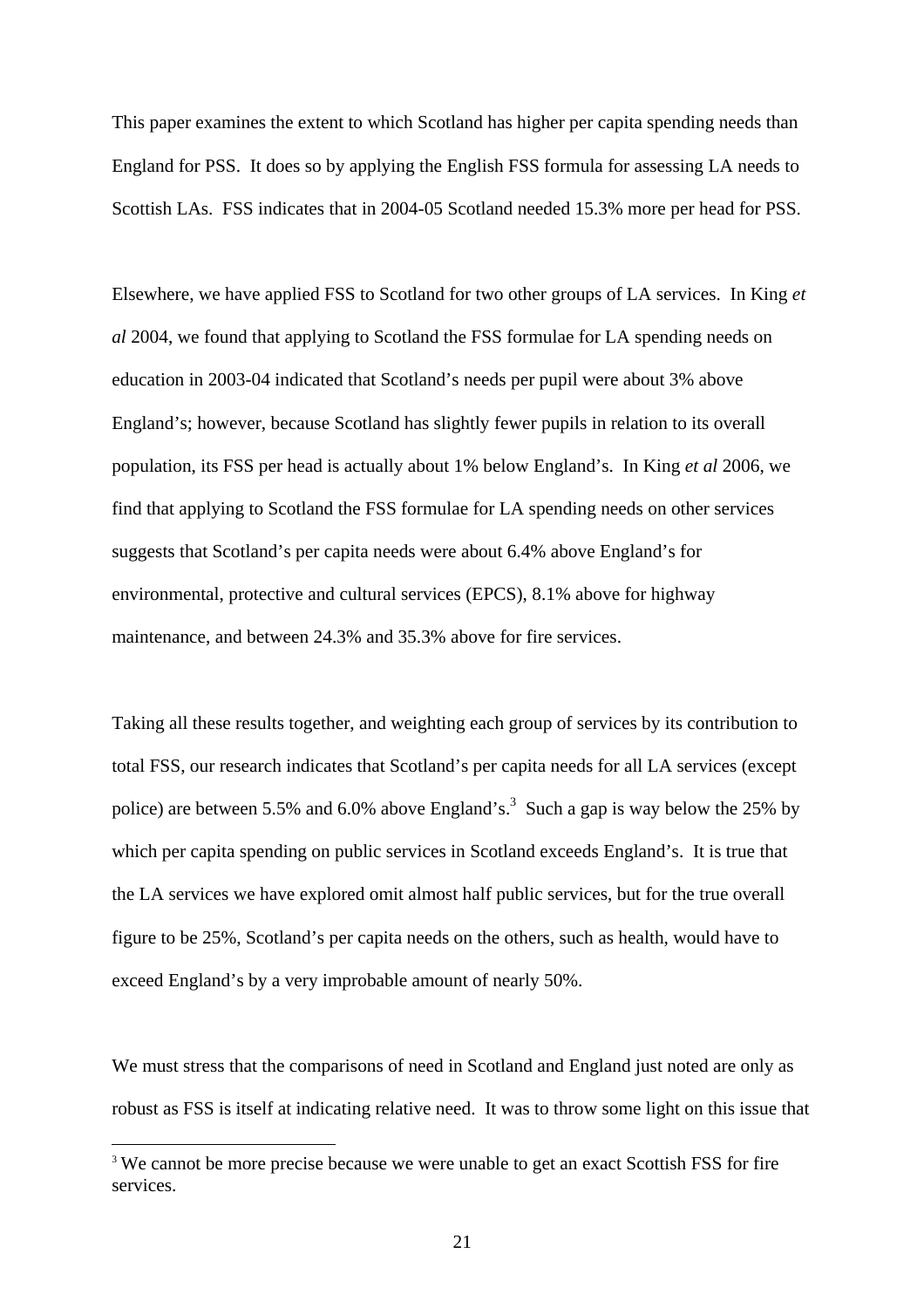we contrasted the estimates of relative needs for Scottish LAs that FSS would yield if it were used in Scotland with the estimates of relative need that GAE does yield.

Table 9 suggests that FSS may underestimate relative PSS needs in rural areas, and overestimate them in urban areas. For example, Glasgow would get 56% more than the Scottish average under FSS but gets only 21% more under GAE; while Highland would get 21% less than the Scottish average under FSS but gets only 3% less under GAE.

 We found similar results for environmental, protective and cultural services (EPCS) and highway maintenance. For example, under FSS, Highland would be allowed 13% less than the Scottish average for EPCS and 28% more for highway maintenance; but under GAE it is allowed 10% more than the average for EPCS and 113% more for roads. Also, under FSS, Glasgow would be allowed 42% more than the Scottish average for EPCS and 9% less for highway maintenance; but under GAE it is allowed 19% more than the average for EPCS and 44% less for roads.

In contrast, our paper on local education services (King e*t al* 2004) did not reveal any clear tendency for FSS to favour urban areas. However, if FSS does underestimate total needs in rural areas, and overestimate them in urban areas, then it will tend to underestimate needs in Scotland as a whole, so Scotland's relative needs may be higher than FSS suggests. However, it is possible that FSS measures relative needs for these services well, while GAE underestimates needs in urban areas and overestimate them in rural areas.

## *General conclusions*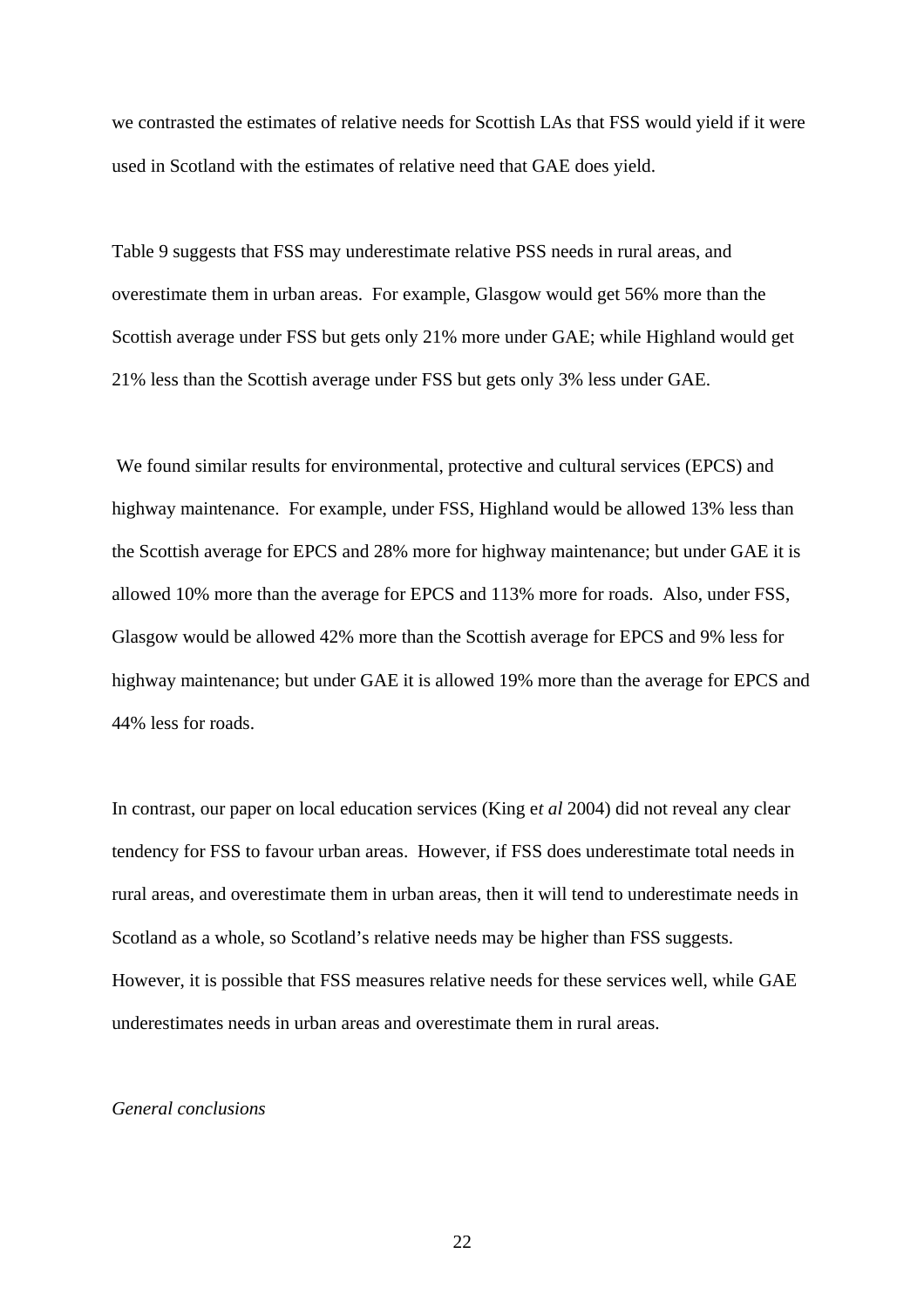In addition to the above results, three more general conclusions can be drawn. First, we have argued that the differences in the way in which FSS and GAE assess relative need may indicate either that at least one of them is seriously flawed; possibly both are flawed. The fact that one, or perhaps both, may be flawed forms a strong case for reviewing them both, and here there must be a case for Holyrood and Westminster seeing what they can learn from each other about needs assessment.

Secondly, because FSS may be flawed, its indication that Scotland's per capita needs are around 6% above England's may be a significant understatement. Even so, many people will doubt whether Scotland's needs exceed England's to the same extent that its per capita public spending exceeds England's. So there may well be a case for replacing the current Barnett formula by a Barnett Mark II formula which assesses the needs for public spending as a whole across the two countries. There would certainly be a case for doing this if, in future, under a scheme of significant financial devolution, the Scottish Executive raised most of its revenue from taxes and received Westminster funds only to cover higher needs.

Finally, while the case for devising a Barnett Mark II formula seems strong, Barnett Mark II will be very hard to devise. It will be harder than assessing LA spending needs, because it will have to cover devolved central government services such as health and higher education as well as LA services. Also, for political reasons, it will surely have to be accepted as fair in both Scotland and England; yet there are several results in this paper which suggest that Scotland and England may hold very different views about needs, so satisfying both countries may prove problematic. However, we hope that the work in this paper and our two others, along with the many data sources that we have identified, will help anyone who does try to devise such a formula.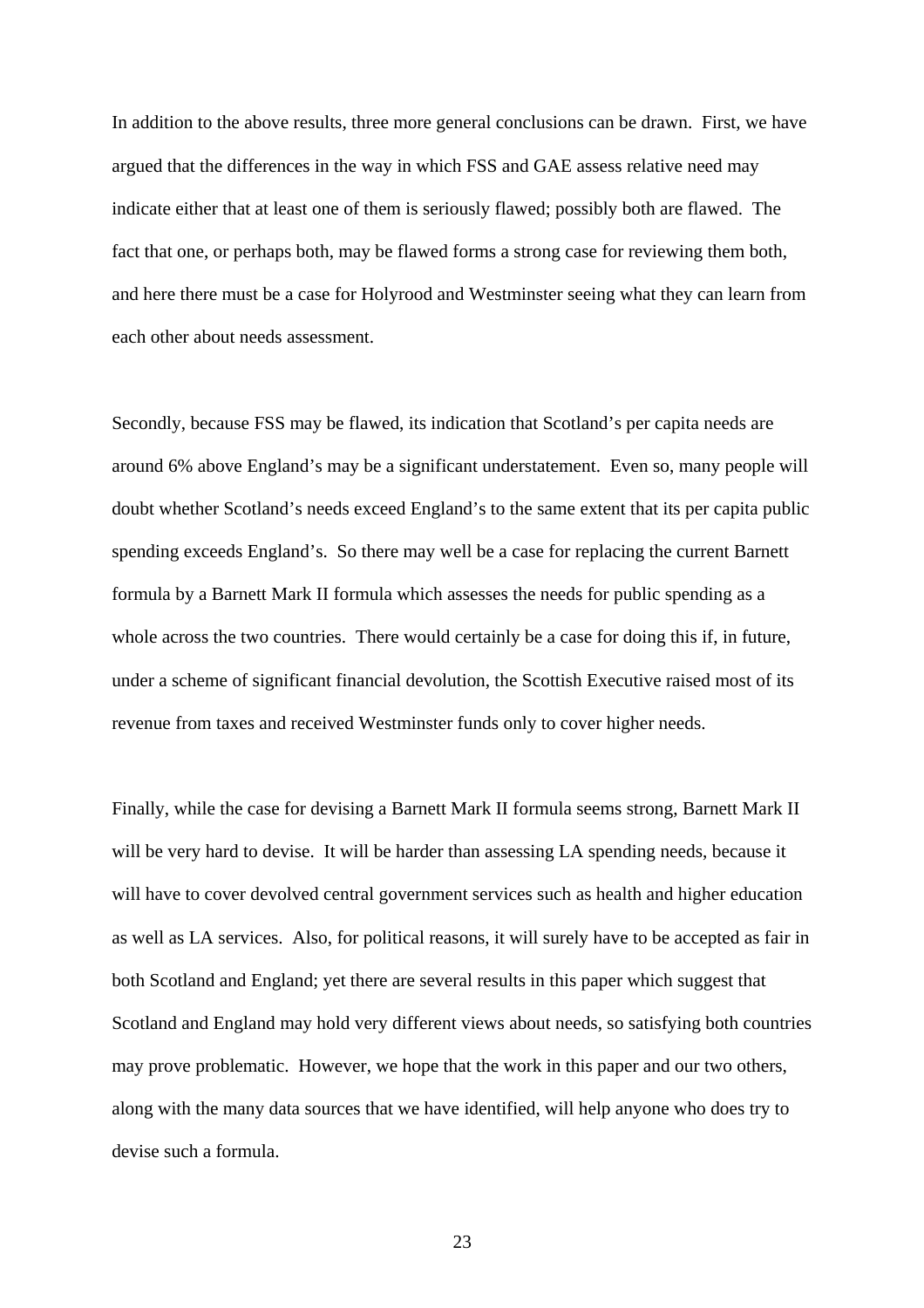## **Appendix 1: data and sources for services for children**

Note: the precise ODPM description of the data needed for each factor is given in italics.

*Resident children aged 0-17, 2002*. We used Scottish LA data from GROS (2002, Table 2).

*Dependent children living in flats, using the 1991 Census.* The ODPM (2004a, p.64) say that the indicator is the percentage of dependent children aged *under 16* living in flats of various types; however, the data that they actually use for English FSS figures concern all children aged *under 18*, and we used the same for Scotland. We applied the 1991 proportion of children living in flats given in the Scottish 1991 Census (GROS 1993, Table 79) to the number of resident children in 2002.

*Resident children aged under 18 with a limiting long-term illness, using the 1991 Census.*  GROS (1993, Tables 2, 12 and 13) gives the total number of residents under 18, and also the numbers with limiting long-term illnesses living in households and living in communal establishments. We applied the 1991 proportion with a limiting long-term illness to the number of resident children in 2002.

*Children aged under 18 depending on claimants of IS or IBJSA, averaged over 2000 to 2002.*  For dependents of IS claimants, we obtained Scottish LA data for 2000 from National Statistics (2005), and for 2001 and 2002 from DWP (2005a and 2005b). We were able to obtain data for dependents of IBJSA claimants only for 2001 (from DWP, 2005c): we raised these figures by 4.14% because the average number of claimants in Great Britain over 2000- 02 was 4.14% above the 2001 number (from National Statistics 2004, Table 10.6). We applied the average proportions for 2000-2002 to the number of resident children in 2002.

24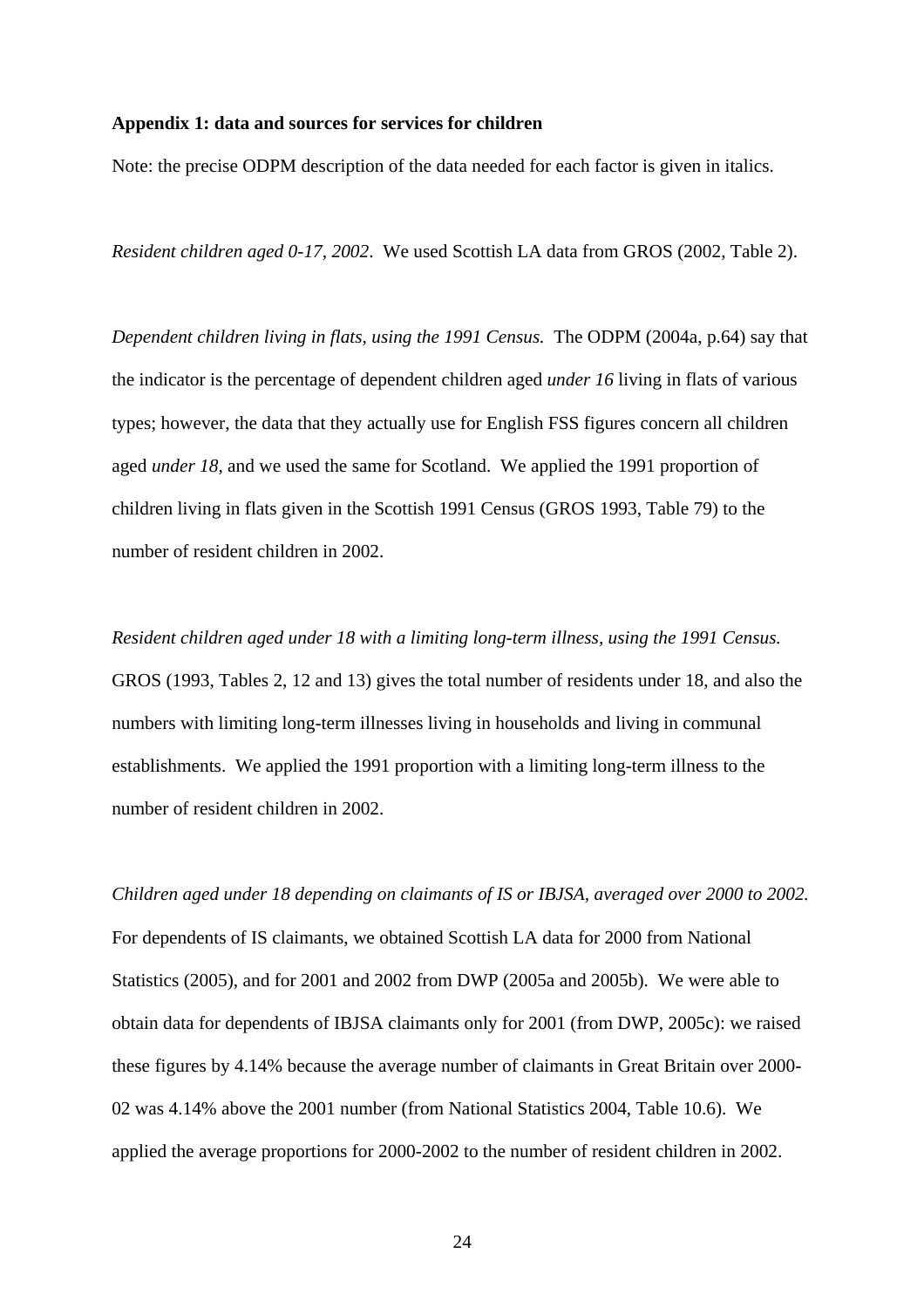*Proportion of dependent children aged under 18 living in one-adult households, using the 1991 Census.* Our Scottish LA proportions were derived from figures in GROS (1993, Table 66) for the number of children and the number in one adult households.

*Population per hectare, using 2002 LA populations and 1991 LA sizes from the 1991 Census.*  We obtained 2002 Scottish LA population data from GROS (2002); but for LA sizes we used 2002 Scottish LA data from SCROL (2005, Table UV02) instead of the 1991 Census, because the present Scottish LAs did not exist in 1991.

*Proportion of children under 16 with specified birth locations (see main text for location details) using the 1991 Census.* We used data from GROS (1993, Tables 32 and 50).

*Proportion of households with an occupied head whose head is in a routine or semi-routine occupation, averaged over 2001 to 2003.* The best data we found for Scottish LAs were 2001 data from SCROL (2005, Table CAS045).

#### **Appendix 2: data and sources for services for older people**

*The number of adult residents aged 65 or over in households plus those supported in residential or nursing care by the LA, 2002.* We estimated Scottish LA data using the same circuitous method used by the ODPM. We began with the resident population aged 65 or over in 2002 (from GROS 2002, Table 2). To estimate the household population in 2002, we scaled this downwards by the proportion of older people living in households given by the 1991 Census (GROS, 1993, Tables 2 and 35). To estimate the number of supported residents, we used LA data for 2004 given by SE (2004, Annex A) for occupied registered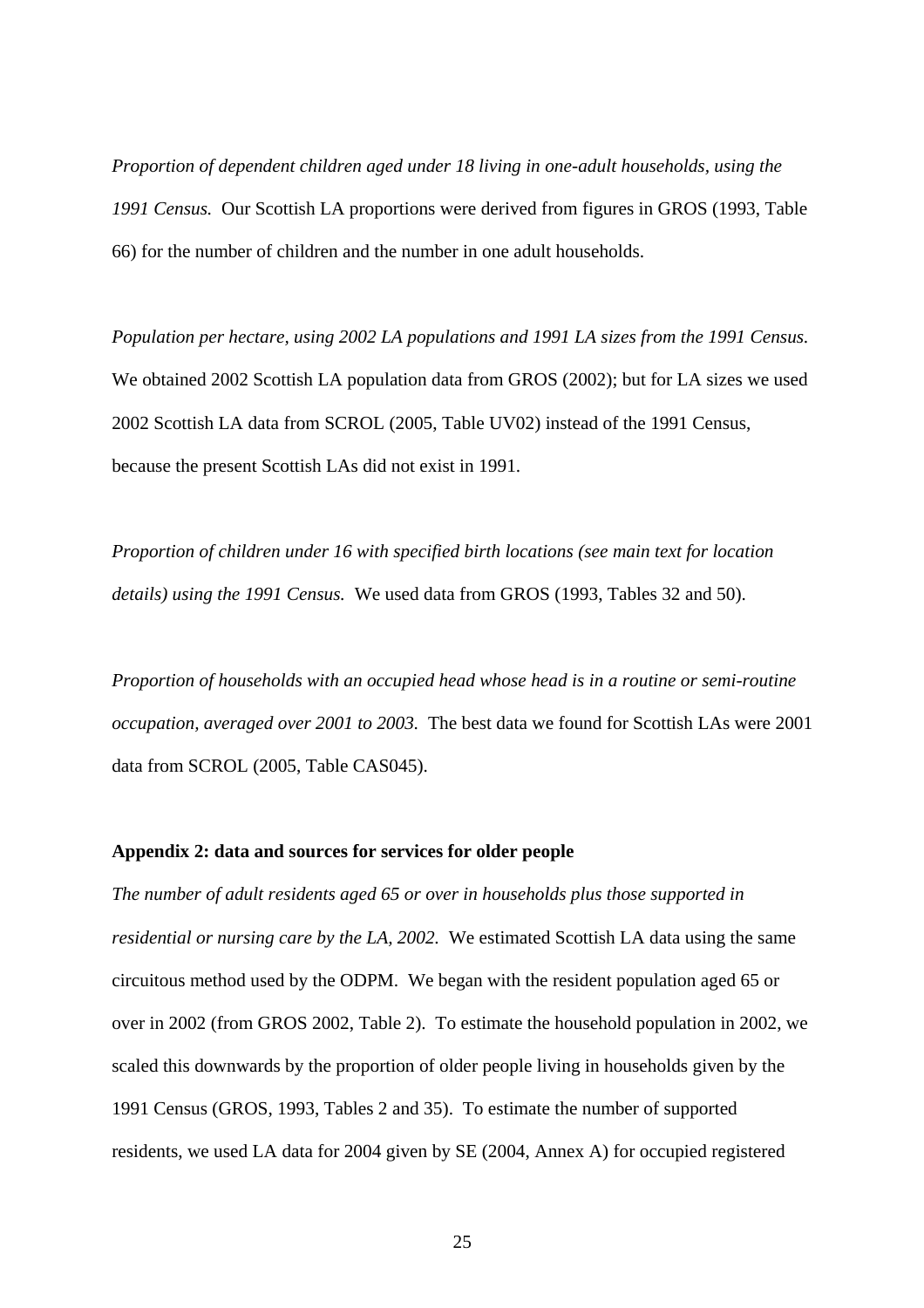places in Local Authority Care Homes for Older People (which include what prior to 2002 were called nursing homes); we then scaled these figures in line with the small change in total occupied places between 2002 and 2004 taken from the same source (Table 2).

*Household and supported residents aged 75-84, 2002*, and *Household and supported residents aged 85 or above, 2002.* We estimated Scottish LA figures for household residents in these age ranges using the sources and methods outlined in the preceding paragraph. We estimated LA figures for supported residents in each age range by apportioning the total number of supported residents in each LA in proportion to the total number of long stay residents in different age ranges in 1999, as given by SE (2001, Table 2.2).

*Household residents of pensionable age living in rented accommodation using the 1991 Census*. We used GROS (1993, Table 67) for Scottish LA data for the total number of household residents of pensionable age and the number in rented accommodation in 1991. We applied the resulting proportion for each LA to the number of its adults in 2002.

*Residents aged 65 or over with a limiting long-term illness using the 1991 Census*. We used GROS (1993, Tables 2, 12 and 13) for Scottish LA 1991 data for the total number of adults aged 65 or more and the numbers with limiting long-term illnesses living in households and in communal establishments. For each LA, we applied the resulting proportions of those with a limiting long-term illness to the number of its adults in 2002.

*The number of residents who are, or whose partner is, aged 60 or over and receives IS or IBJSA, as a proportion of adults aged 65, averaged over 2000-02.* For IS, we obtained Scottish LA data for 2000 from National Statistics (2005), and for 2001 and 2002 from DWP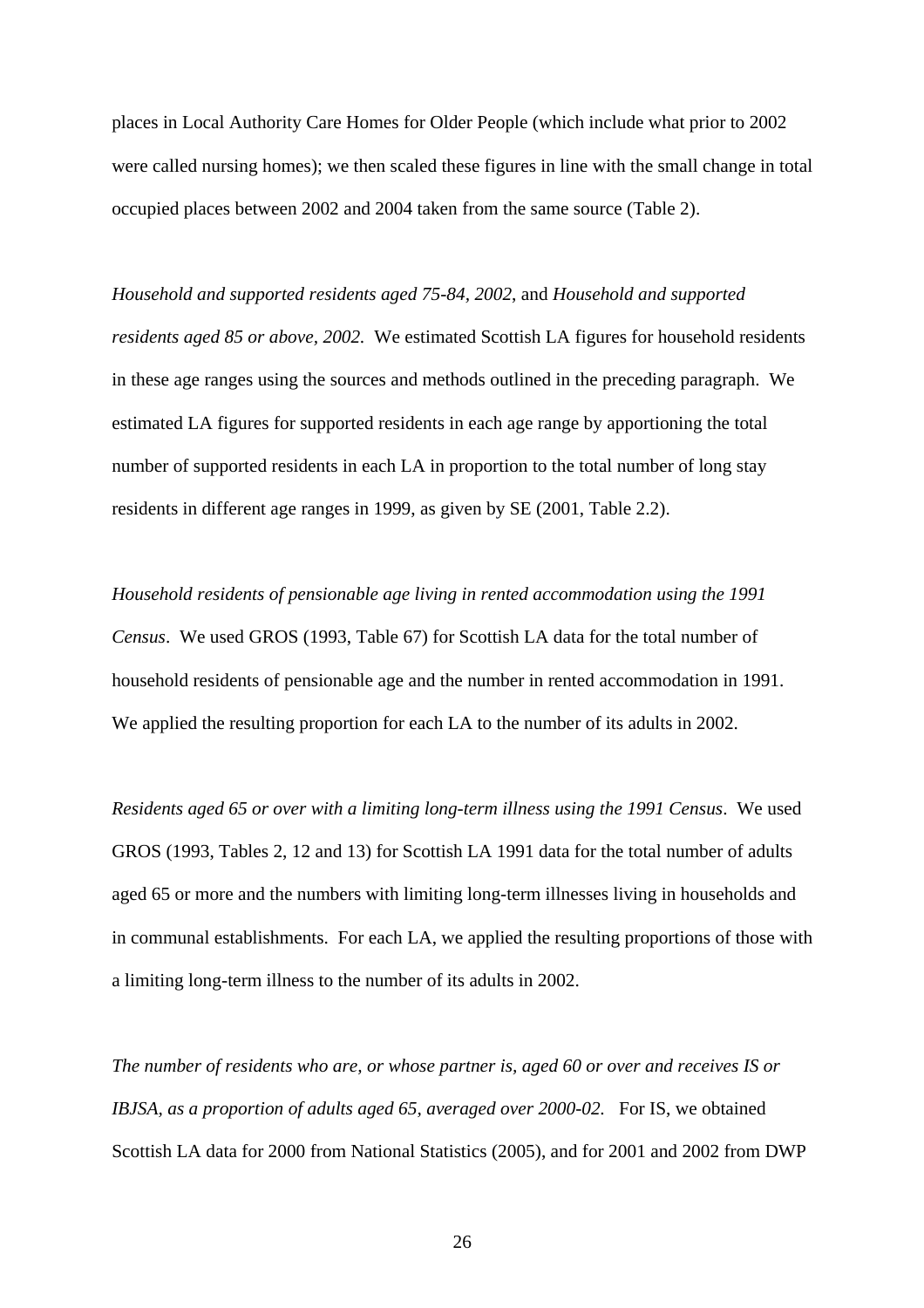(2005a and 2005b). For IBJSA, DWP (2002b, Table 7.2) says that 924,000 people claimed JSA in 2002 in Great Britain, and that 70.4% of them were on IBJSA, that is 650,496. It also says that 9,000 people aged 60 or over claimed JSA in 2002 in Great Britain, and that 27.1% of them were on IBJSA, that is 2,439. So we assumed that 2,439/650,496 of all JSA beneficiaries are 60 or over. The same source also says (Table 6.3) that Scotland has as IBJSA beneficiaries 75,000 claimants plus 9,000 partners, that is 84,000 people. So we infer that in Scotland 2,439/650,496 of 84,000 - that is 315 - people are IBJSA claimants or partners of claimants aged 60 or more. We raised this number by 10.20% to 347 because National Statistics (2004, Table 10.6) showed that the average number of claimants in Great Britain over 2000-02 was 10.20% above the 2002 number; and we split these 347 people by LA in proportion to the total claiming IBJSA in 2001 (from DWP, 2005c).

*Household residents of pensionable age who live alone using the 1991 Census*. We used GROS (1993, Table 67) for Scottish LA data for the total number of household residents of pensionable age and the number who lived alone. We applied the resulting proportion for each LA to the number of its adults in 2002.

*Residents aged 65 or over on AA or high or middle DLA averaged over 2001 to 2003.* For AA we began with the 2004 Scottish LA numbers from DWP (2004a, Table AA12) and took them all to be 65 or over. For DLA we began with the 2004 Scottish LA numbers from DWP (2004b, Table DLA12) and scaled them down in line with the percentage of claimants in Great Britain as a whole who were 65 or over (from Table DLA2); and we scaled these resulting figures down in line with the percentage of Great Britain claimants on high or middle living care allowances (from Table DLA1). We then scaled all our 2004 AA and DLA numbers in line with the changes between the average for 2001 to 2003 and the figure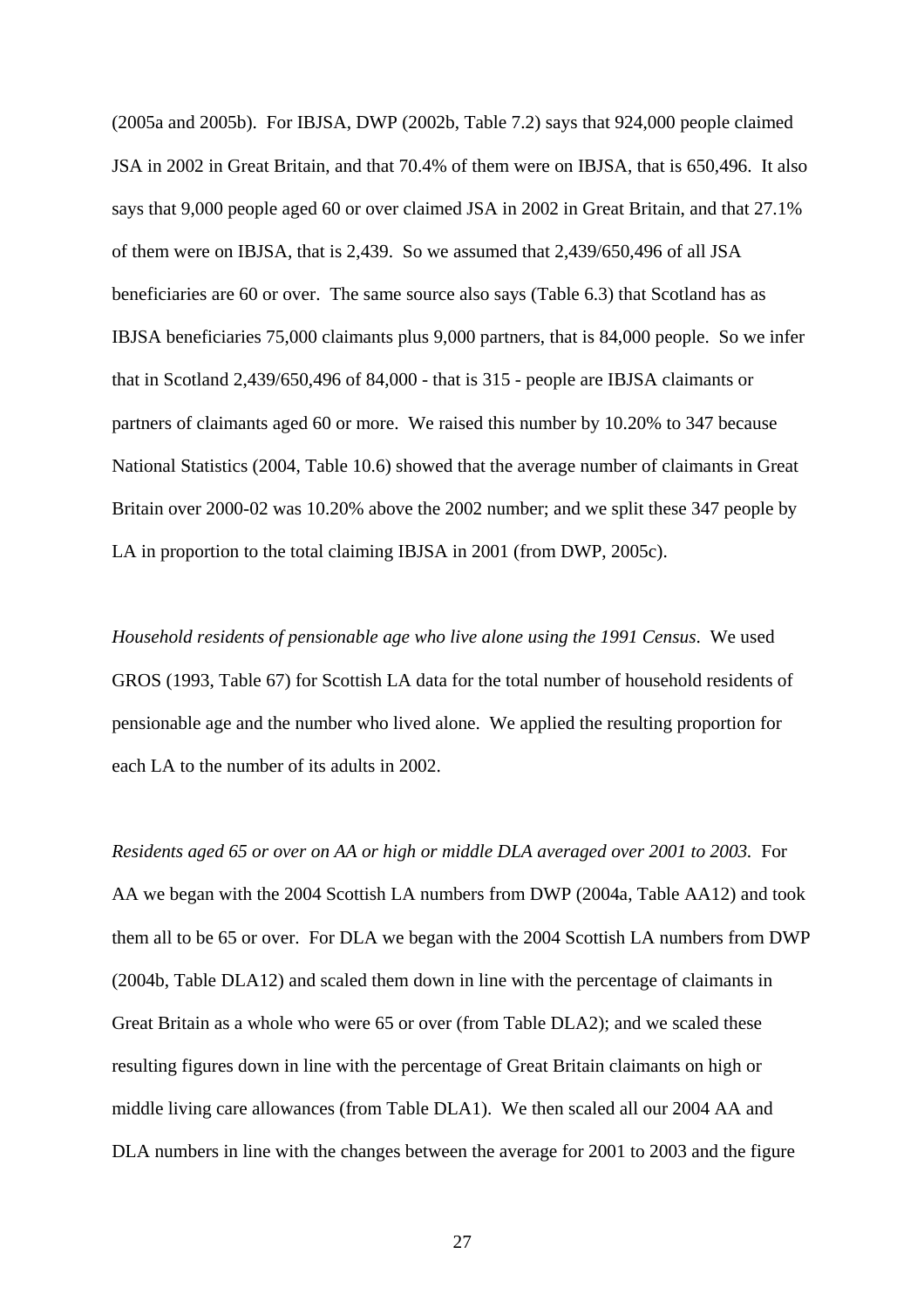for 2004 in the total numbers of claimants in Great Britain (from Tables AA1 and DLA1). We then found that if we used analogous data and methods for England, we reached a slightly different total from that used by the ODPM, so we scaled our LA figures in proportion to this discrepancy.

*Household residents of pensionable age who are not in a couple and not head of household, using the 1991 Census*. We used GROS (1993, Tables 47 and 53) for Scottish LA data for the total number of household residents of pensionable age and the number who were not in a couple and not head of a household. We applied the resulting proportion for each LA to the number of its adults in 2002.

*Resident population in sparse enumeration districts, using the 1991 Census.* Owing to changes in Scottish LA boundaries since 1991, we used data for census area statistic wards from the 2001 Census (SCROL, 2005, Table UV02). The figures in column (7) of Table C show the percentage of people living in wards with less than or equal to 4 residents per hectare, but there is a double weight for those living in wards with less than or equal to 0.5 residents per hectare.

#### **Appendix 3: data and sources for services for younger adults**

*Resident adults aged 18 to 64, 2002*. We used Scottish LA data from GROS (2002, Table 2).

*Claimants of IS or IBJSA, aged 18-64 inclusive, averaged over 2000 to 2002.* For IS claimants, we obtained Scottish LA data for 2000 from National Statistics (2005), and for 2001 and 2002 from DWP (2005a and 2005b). However, these statistics divided claimants into those aged 18-59 and those aged 60 or more. For each LA we added to the former a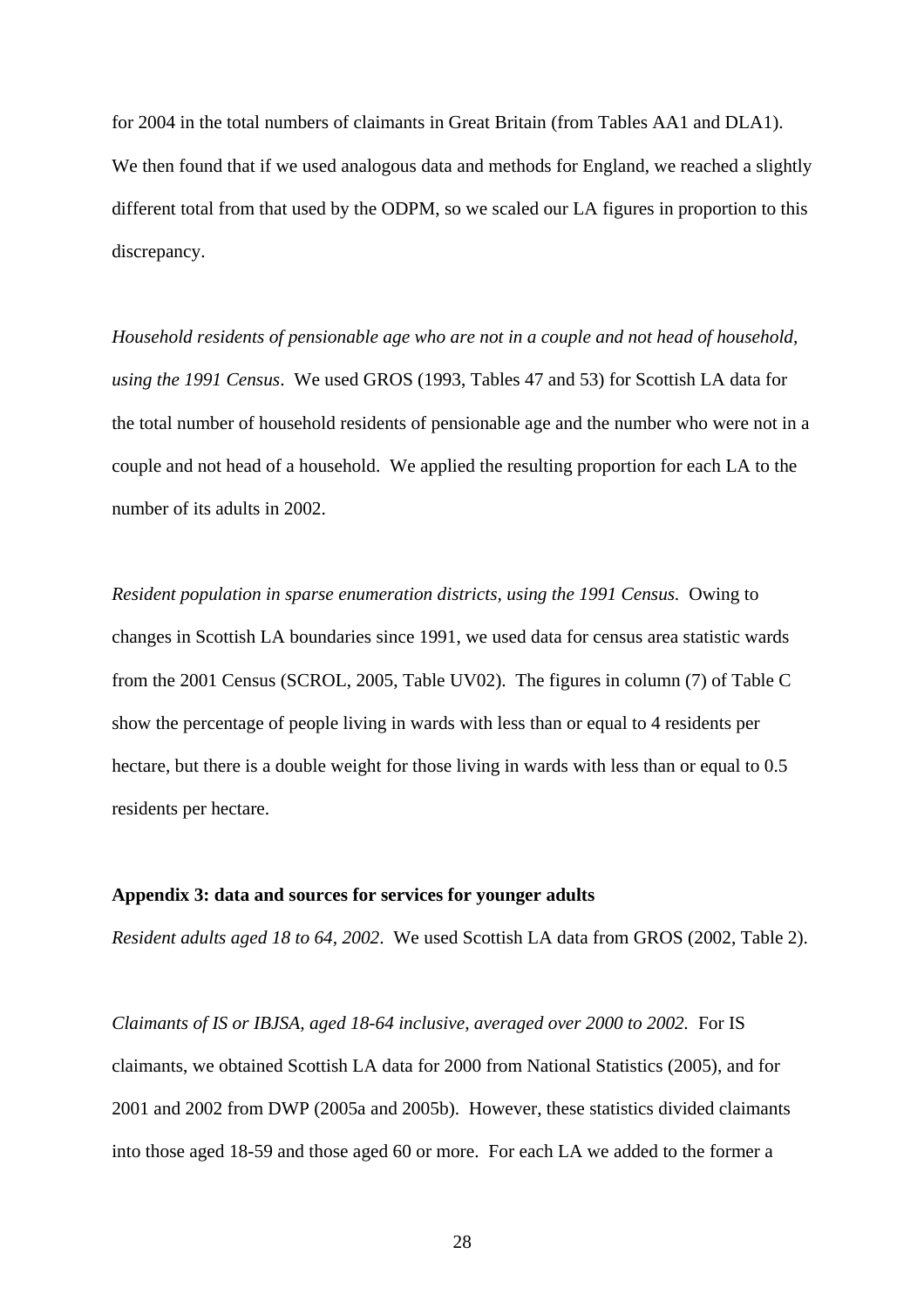uniform fraction of the latter, to estimate the numbers aged 18-64; we derived our fractions from data in DWP (2002a, Table 2.1). We were able to obtain data for IBJSA claimants only for 2001 (from DWP 2005c) and assumed all claimants were aged 18-64. We raised these figures by 4.14% because National Statistics (2004, Table 10.6) showed that the average number of claimants in Great Britain over 2000-02 was 4.14% higher than the 2001 number.

*The proportion of households with no family, using the 1991 Census*. We used data from GROS (1993, Table 87) to estimate Scottish LA data for the number of households and the number with no family; both sets of figures were based on a 10% sample of households.

*The proportion of households living in public sector rented flat, using the 1991 Census*. We used data from GROS (1993, Table 78) to estimate Scottish LA data for the number of households and the number of households living in public sector rented flats; strictly, this is households living in purpose-built flats in residential buildings rented from a local authority, new town or housing association.

## **References**

DWP, 2002a, Department for Work and Pensions *Income Support: Quarterly Statistical Enquiry: August 2002*, http://www.dwp.gov.uk/asd/asd1/qse/aug2002/is\_aug2002\_pub.pdf

DWP, 2002b, Department for Work and Pensions *Jobseeker's Allowance: Quarterly Statistical Enquiry August 2002*,

http://www.dwp.gov.uk/asd/asd1/jsa/jsa\_qse\_aug02/jsa\_aug2002\_pub.pdf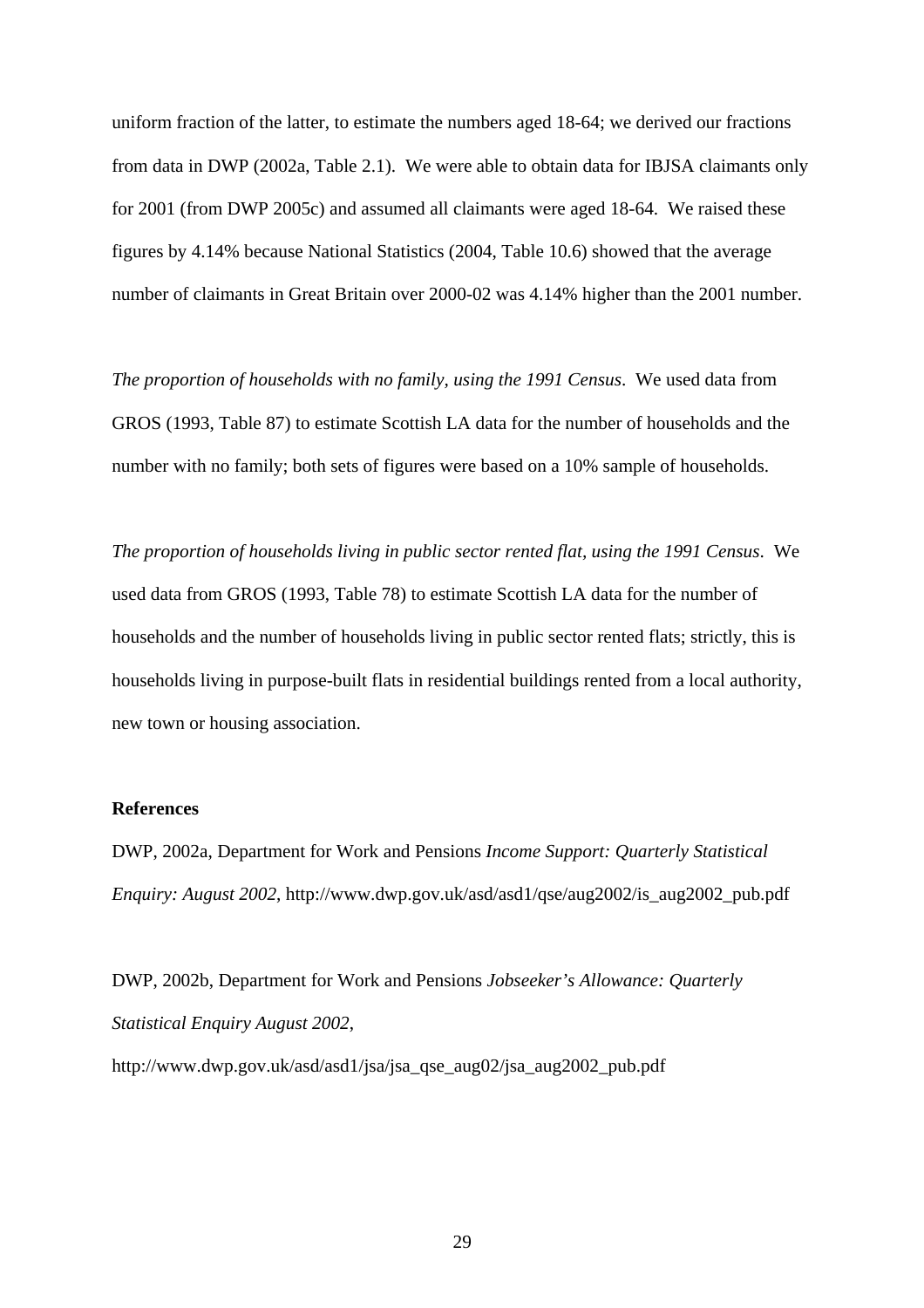DWP, 2004a, Department for Work and Pensions *Attendance Allowance: Quarterly Statistics May 2004*, http://www.dwp.gov.uk/asd/asd1/aa/aa\_quarterly\_statistics\_may04.asp

DWP, 2004b, Department for Work and Pensions, *Disability Allowance: Quarterly Statistics May 2004*, http://www.dwp.gov.uk/asd/asd1/dla/dla\_quarterly\_statistics\_may04.asp

DWP, 2005a, Department for Work and Pensions, *Income Support at August 2001 by Local Authorities/Unitary Authorities in Scotland*,

http://www.dwp.gov.uk/asd/asd1/neighbourhood/2001/is2001\_Scotland.xls

DWP, 2005b, Department for Work and Pensions, *Income Support at August 2002 by Local Authorities/Unitary Authorities in Scotland*, http://www.dwp.gov.uk/asd/asd1/neighbourhood/2002/is2002\_Scotland.xls

DWP, 2005c, Department for Work and Pensions, *Jobseeker's Allowance at August 2002 by Local Authorities/Unitary Authorities in Scotland*,

http://www.dwp.gov.uk/asd/asd1/neighbourhood/2001/jsa2001\_all\_Scotland.xls

GROS, 1993, General Register Office for Scotland, *1991 Census*, Edinburgh, HMSO (published in numerous regional volumes.)

GROS, 2002, General Register Office for Scotland, *Tables of Mid-2002 Population Estimates, Scotland*, http://www.gro-scotland.gov.uk/statistics/library/poptest/02-mid-yearest/02-mid-year-tables.html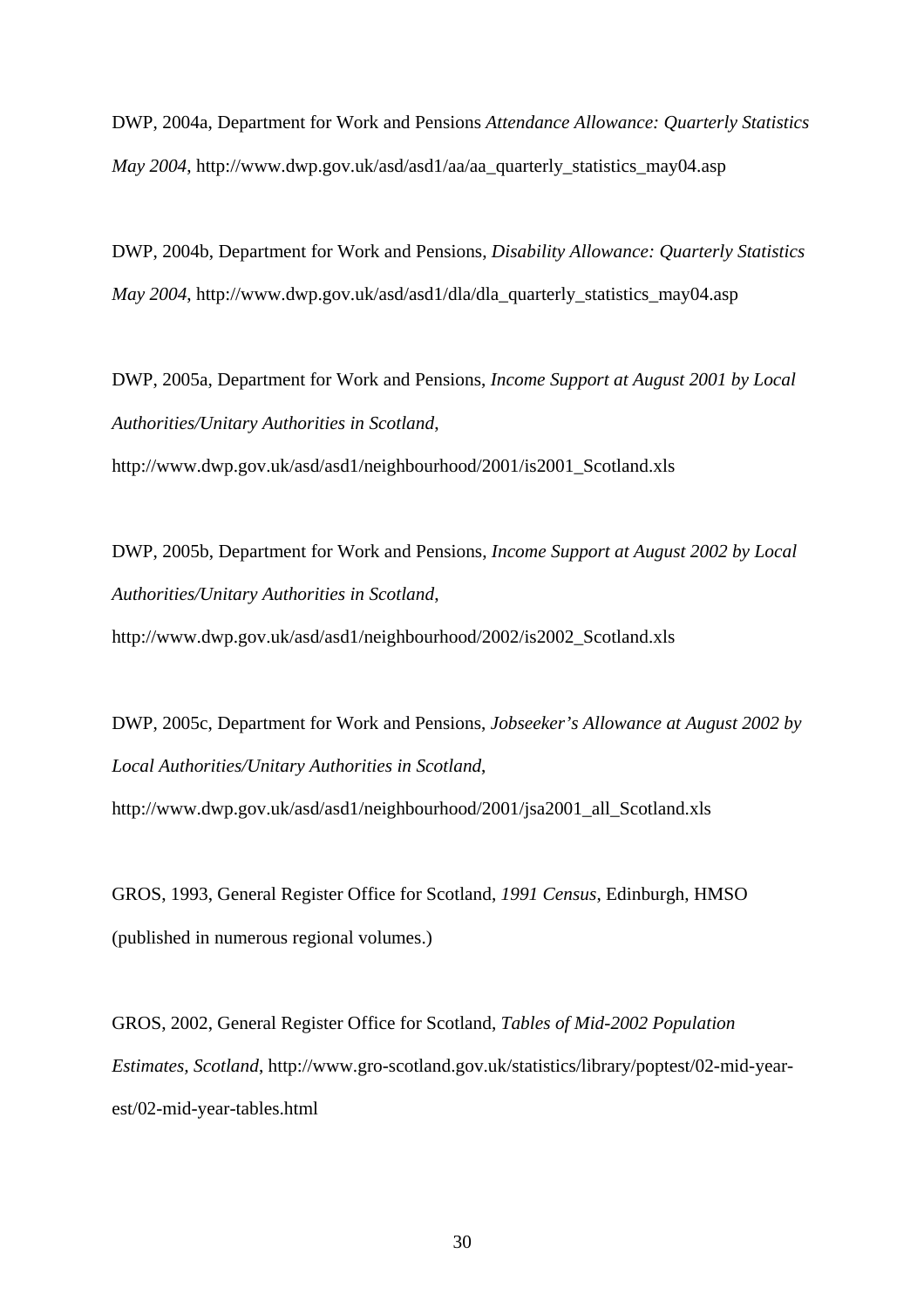HM Treasury, 2004, *Public Expenditure: Statistical Analyses 2004*, http://www.hmtreasury.gov.uk/media/D27/4A/pesa04\_complete\_190404.pdf

King, D., M. Pashley and R. Ball, 2004, 'An English assessment of Scotland's education spending needs', *Fiscal Studies* 25:4, December, 439-66.

King, D., M. Pashley and R. Ball, 2006, 'The Environmental Spending Needs of Scotland's Local Authorities', *Local Government Studies* (forthcoming).

National Statistics, 2004, *Annual Abstract of Statistics 2004,* London: The Stationery Office.

National Statistics, 2005, *Neighbourhood Statistics*, http://neighbourhood.statistics.gov.uk (using detailed information by subject on economic deprivation).

NES, 2000, *New Earnings Survey 2000 Part E: Analyses by Region, County and Small Areas*, London: The Stationery Office.

NES, 2001, *New Earnings Survey 2001*  http://www.statistics.gov.uk/downloads/theme\_labour/NES2001\_GB/NES2001\_Streamlined \_analyses.pdf

NES, 2002, *New Earnings Survey 2002*  http://www.statistics.gov.uk/downloads/theme\_labour/NES2002\_GB/NES2002\_Streamlined \_analyses.pdf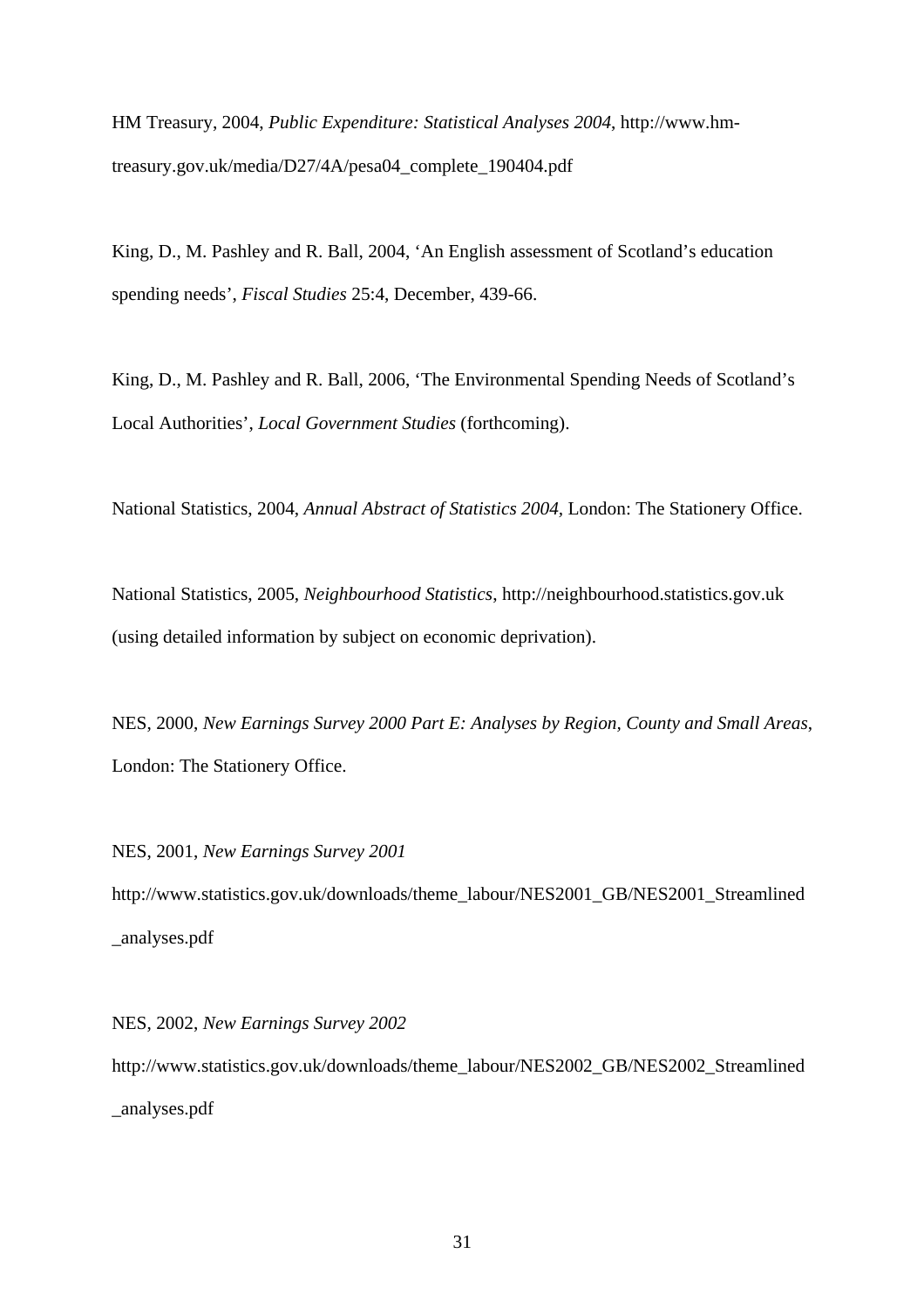ODPM, 2002, Office of the Deputy Prime Minister, *Statement on Local Government Finance in England, 2003-04,* 5 December 2002.

ODPM, 2004a, Office of the Deputy Prime Minister, *The Local Government Finance Report (England) 2004/2005*, London: The Stationery Office.

ODPM, 2004b, Office of the Deputy Prime Minister, *Local Government Finance 2004/05 RSG Settlement Individual Local Authority Tables*, http://www.local.odpm.gov.uk/finance/0405/tabs045.htm

ODPM, 2004c, Office of the Deputy Prime Minister, *Local Government Finance Settlement 2005/06* http://www.local.odpm.gov.uk/finance/0506/grant.htm (under Formula Spending Shares by Sub-block).

ODPM, 2004d, Office of the Deputy Prime Minister, *Parliamentary Pack* <http://www.local.odpm.gov.uk/finance/0405/keytabs/keytab1.xls>

ODPM, 2006, *A Guide to the Local Government Finance Settlement*, http://www.local.odpm.gov.uk/finance/0607/simpguid.pdf

SE, 2000, Scottish Executive *Grant Aided Expenditure 2001-02(The Green book)* (supplied to us by the Executive.

SE, 2001, Scottish Executive *Older People in Scotland: Results from the First Year of the Scottish Household Survey*, http://www.scotland.gov.uk/cru/kd01/red/oldshs-05.asp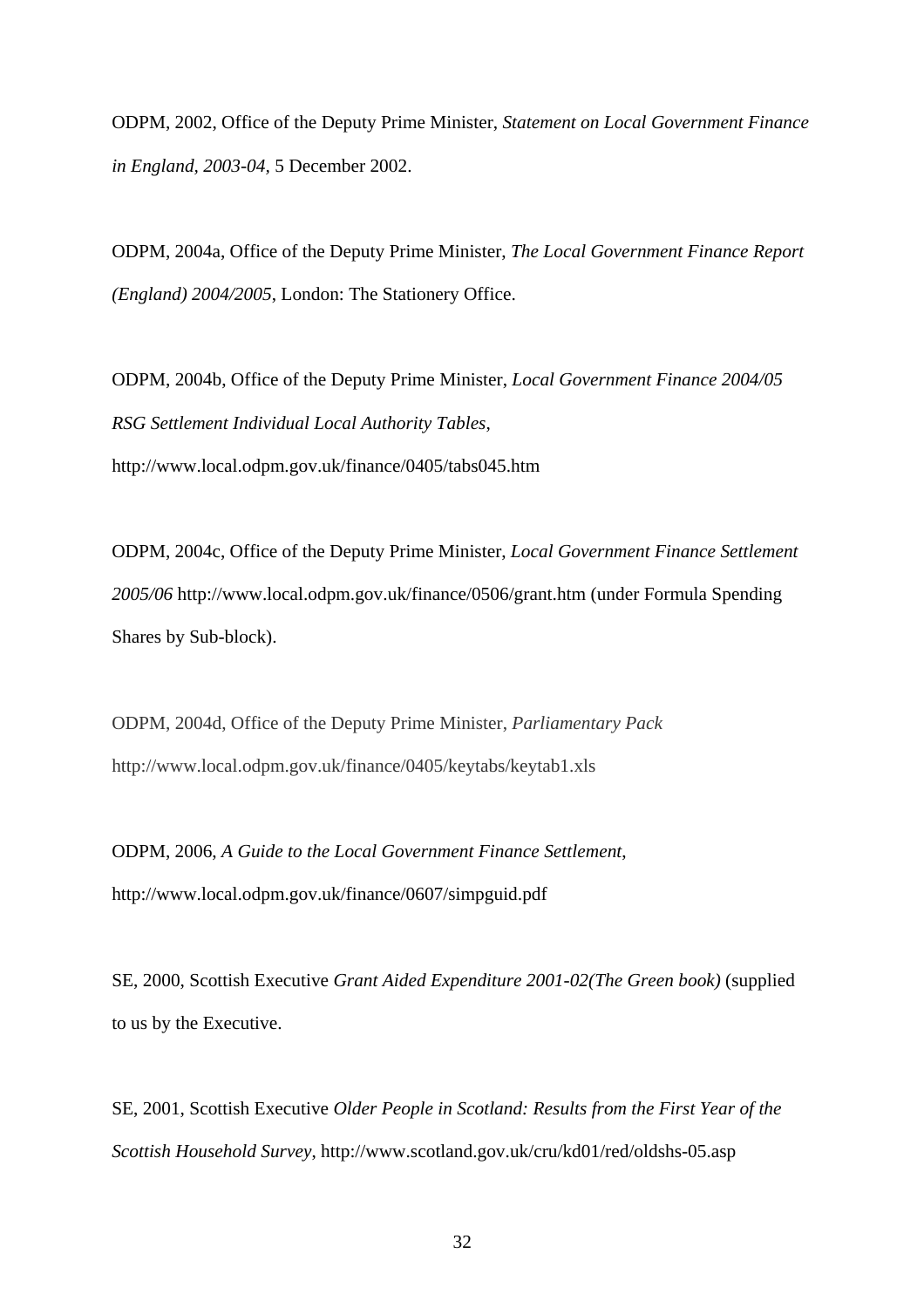SE, 2003a, Scottish Executive *Local Government Finance and Performance* (supplied to us by the Executive).

SE, 2003b, Scottish Executive *Summary of GAE Assessments (2004-2005) by Service* (supplied to us by the Executive).

SE, 2004, Scottish Executive *Statistics Release: Care Homes, Scotland, March 2004*, http://www.scotland.gov.uk/stats/bulletins/00367-07.asp

Scottish Parliament, 2002, *An Introduction to Local Government Finance*, Scottish Parliament Information Centre Devolved Area Series 99/03.

SCROL, 2005, Scotland's Census Results OnLine *Scrol Analyser*, http://www.scrol.gov.uk/scrol/common/home.jsp

Twigger, R., 1998, *The Barnett Formula*, House of Commons Research Paper 98/8. http://www.parliament.uk/commons/lib/research/rp98/rp98- 008.pdf#search=%22twigger%20house%20of%20commons%20barnett%20formula%2098% 2F8%22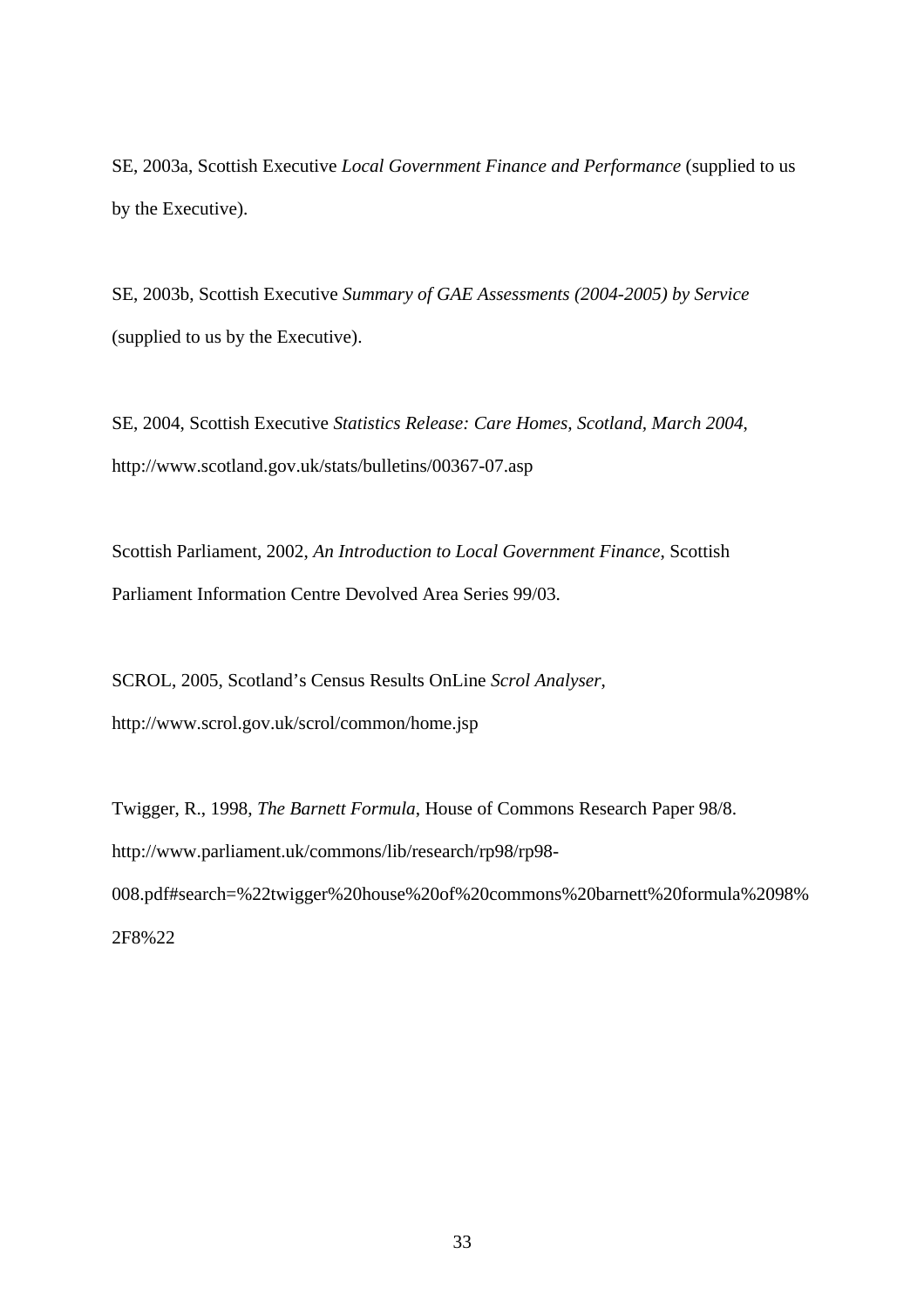Added at proof stage:

[Mackay RR,](http://apps.isiknowledge.com/WoS/CIW.cgi?SID=T1l23polIi5afJnO9Fc&Func=OneClickSearch&field=AU&val=Mackay+RR&ut=000233244400010&auloc=1&curr_doc=1/1&Form=FullRecordPage&doc=1/1) [Williams J](http://apps.isiknowledge.com/WoS/CIW.cgi?SID=T1l23polIi5afJnO9Fc&Func=OneClickSearch&field=AU&val=Williams+J&ut=000233244400010&auloc=2&curr_doc=1/1&Form=FullRecordPage&doc=1/1) *Thinking about need: Public spending on the regions*  Regional Studies 39 (6): 815-828 AUG 2005

[Kay A,](http://apps.isiknowledge.com/WoS/CIW.cgi?SID=T1l23polIi5afJnO9Fc&Func=OneClickSearch&field=AU&val=Kay+A&ut=000229699200006&auloc=1&curr_doc=8/1&Form=FullRecordPage&doc=8/1) [Bristow G](http://apps.isiknowledge.com/WoS/CIW.cgi?SID=T1l23polIi5afJnO9Fc&Func=OneClickSearch&field=AU&val=Bristow+G&ut=000229699200006&auloc=2&curr_doc=8/1&Form=FullRecordPage&doc=8/1), [McGovern M](http://apps.isiknowledge.com/WoS/CIW.cgi?SID=T1l23polIi5afJnO9Fc&Func=OneClickSearch&field=AU&val=McGovern+M&ut=000229699200006&auloc=3&curr_doc=8/1&Form=FullRecordPage&doc=8/1), [Pickernell D](http://apps.isiknowledge.com/WoS/CIW.cgi?SID=T1l23polIi5afJnO9Fc&Func=OneClickSearch&field=AU&val=Pickernell+D&ut=000229699200006&auloc=4&curr_doc=8/1&Form=FullRecordPage&doc=8/1) *Fair division or fair dinkum? Australian lessons for intergovernmental fiscal relations in the United Kingdom*  Environment and Planning C-Government And POLICY 23 (2): 247-261 APR 2005

McLean [I, M](http://apps.isiknowledge.com/WoS/CIW.cgi?SID=T1l23polIi5afJnO9Fc&Func=OneClickSearch&field=AU&val=McLean+I&ut=000181563600003&auloc=1&curr_doc=9/1&Form=FullRecordPage&doc=9/1)cMillan A *The distribution of public expenditure across the UK regions*  Fiscal Studies 24 (1): 45-71 MAR 2003

Midwinter [A](http://apps.isiknowledge.com/WoS/CIW.cgi?SID=T1l23polIi5afJnO9Fc&Func=OneClickSearch&field=AU&val=Midwinter+A&ut=000221487800005&auloc=1&curr_doc=11/1&Form=FullRecordPage&doc=11/1)  *Financing devolution in practice: The Barnett formula and the Scottish budget, 1999-2003*  Public Money & Management 24 (3): 137-144 JUN 2004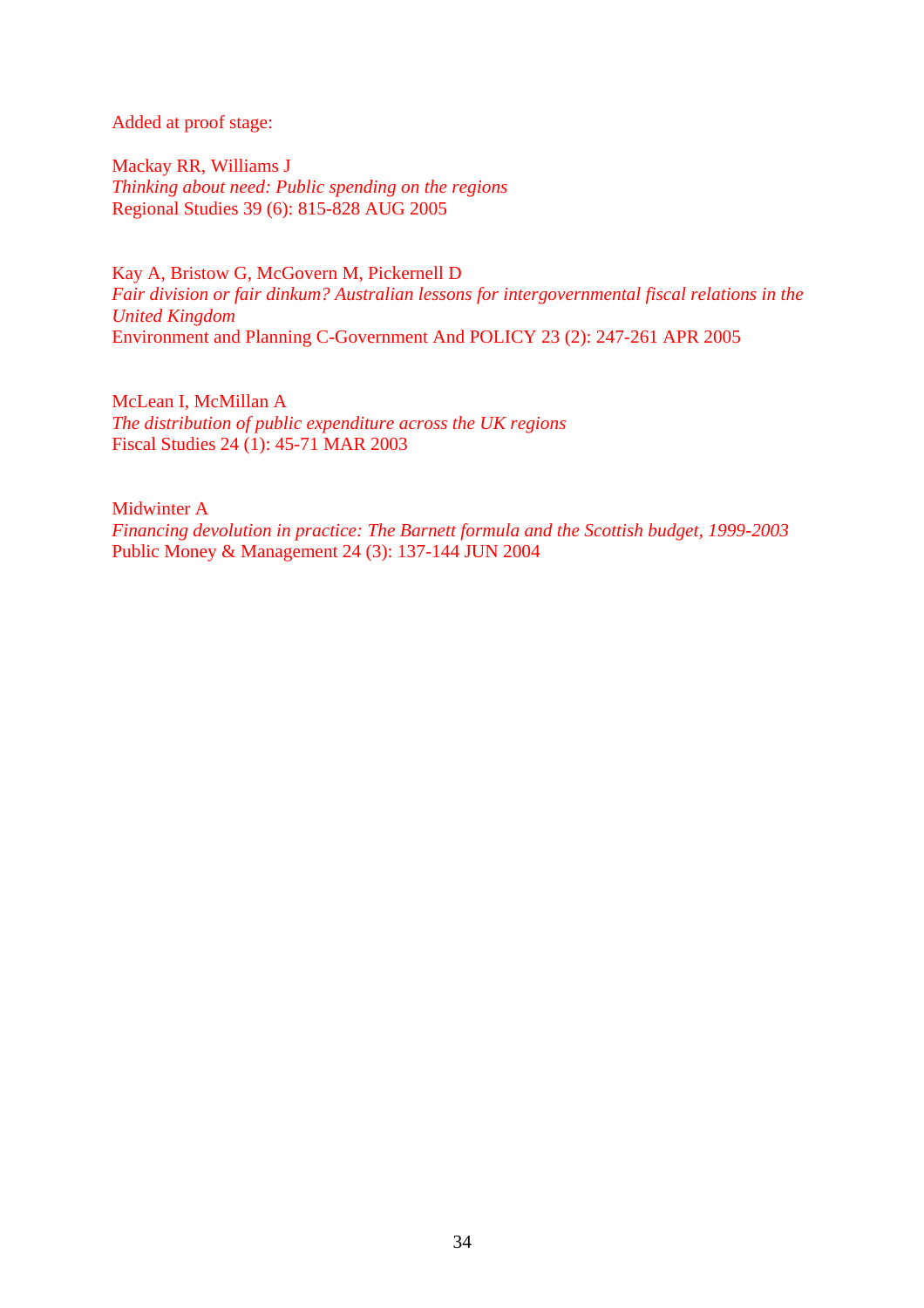|                    | <b>Children</b>                                                                                                  | Older people                                                         | <b>Younger adults</b>             |
|--------------------|------------------------------------------------------------------------------------------------------------------|----------------------------------------------------------------------|-----------------------------------|
| <b>FSS factors</b> | $(30.1\% \text{ of total FSS})$                                                                                  | (42.8 % of total FSS)                                                | $(27.1\% \text{ of total FSS})$   |
| Age group          | Residents aged 0-17                                                                                              | Residents aged 64+                                                   | Residents aged 18-64              |
| Accommodation      | % who live in flats                                                                                              | % who rent household<br>accommodation                                | % who rent public<br>sector flats |
| <b>Benefits</b>    | % with parents on<br>specified state benefits                                                                    | % on specified state<br>% on specified state<br>benefits<br>benefits |                                   |
| Health             | % with long-term illness                                                                                         | % with long-term illness                                             |                                   |
| Households         | % from 1-adult homes                                                                                             | % living alone, or not in<br>a couple, or not head of a<br>household | % with no family                  |
| Labour costs       | <b>Relative LA costs</b>                                                                                         | <b>Relative LA costs</b>                                             | <b>Relative LA costs</b>          |
| Locality           | % in densely populated<br>areas                                                                                  | % in sparsely populated<br>areas                                     |                                   |
| Other factors      | % of children with certain<br>countries of birth and %<br>with parents on routine or<br>semi-routine occupations | % of older people aged<br>75-84 and % of older<br>people aged $85+$  |                                   |

**Table 1** *The FSS factors for the three sub-blocks of FSS for PSS, England, 2004-05*

Source: ODPM (2004a).

|  |  |  |  | Table 2 The main components of GAE for social work, Scotland, 2004-05 |  |  |
|--|--|--|--|-----------------------------------------------------------------------|--|--|
|--|--|--|--|-----------------------------------------------------------------------|--|--|

| $\frac{0}{0}$ | <b>Component of Social Work GAE</b>                                                      | Indicators where specified                                                                                            |
|---------------|------------------------------------------------------------------------------------------|-----------------------------------------------------------------------------------------------------------------------|
| 43.3          | Services for the home-based elderly, and<br>residential accommodation for the<br>elderly | Elderly in various age groups; mortality<br>rates; those living alone, with limiting<br>long-term illnesses, or on IS |
| 16.3          | People with disabilities                                                                 | Population 16-64                                                                                                      |
| 8.6           | Administration & casework                                                                | Mainly proportional to other components                                                                               |
| 7.6           | Community & residential care for<br>children                                             | Under 16s; those in households receiving<br>IS or IBJSA; those with lone parents                                      |
| 4.4           | Personal & nursing care for older people                                                 | (Not specified)                                                                                                       |
| 4.0           | Other social work services                                                               | Total population                                                                                                      |
| 3.5           | Care home fees                                                                           | (Not specified)                                                                                                       |
| 2.0           | Day care for children                                                                    | Under 5s; those with 'stressed' families                                                                              |
| 1.2           | Carers service and respite care                                                          | Same as first two items on this table                                                                                 |
| 9.1           | Other                                                                                    |                                                                                                                       |
| 100.0         | Total                                                                                    |                                                                                                                       |

Source: SE (2000, Tables D-G, and 2003b).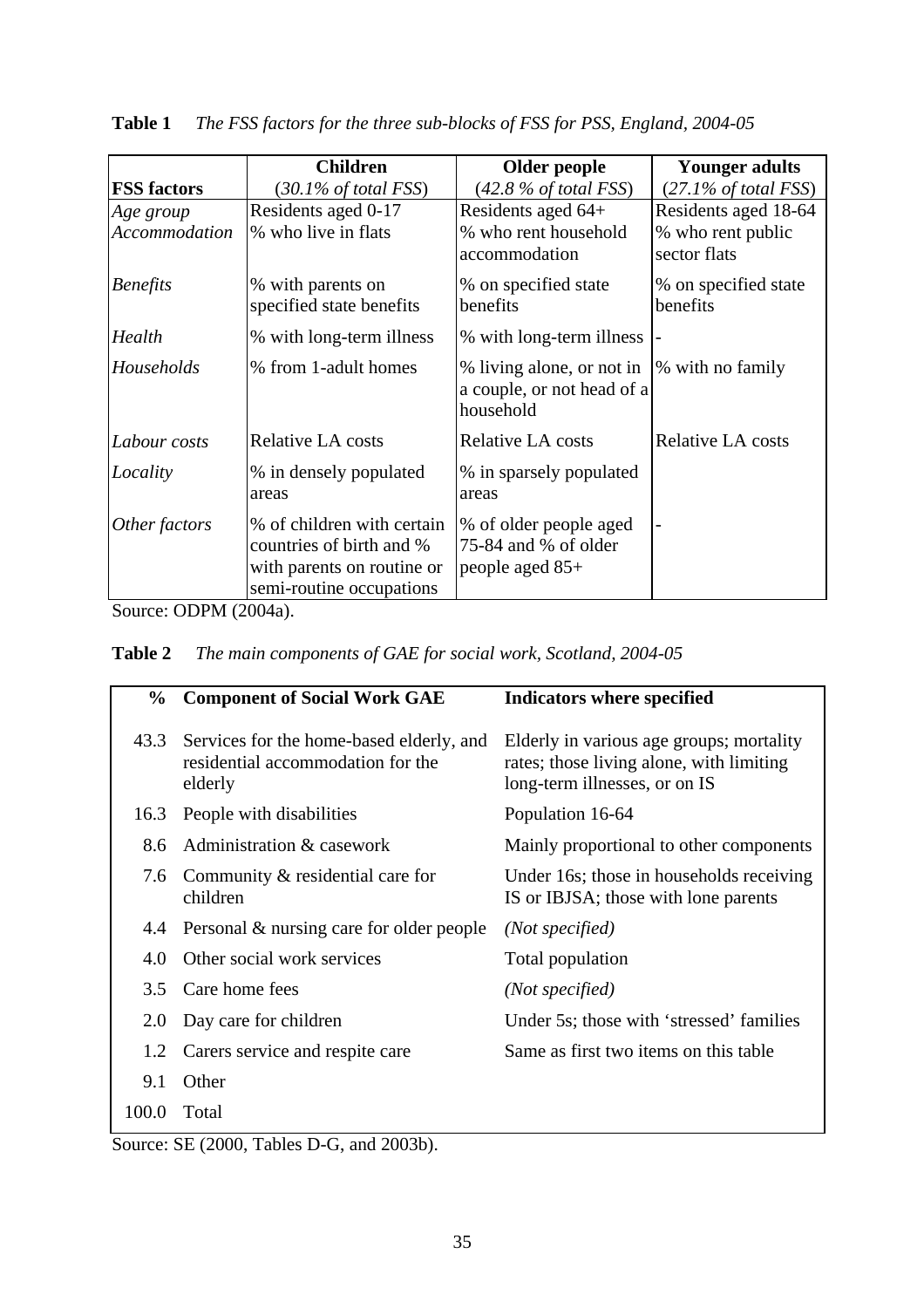|                         | <b>Basic</b> | Sum for<br>amount children in<br>£ per child £ per child | Sum for<br>long-term<br>£ per child | Sum for<br>£ per child | Sum for<br>IS/IBJSA children in 1-<br>flats ill children dependants adult homes population | Sum for<br>$\mathbf{\pounds}$ per child $\mathbf{\pounds}$ per child $\mathbf{\pounds}$ per child | <b>Total of</b><br>dense factors on<br>this table |
|-------------------------|--------------|----------------------------------------------------------|-------------------------------------|------------------------|--------------------------------------------------------------------------------------------|---------------------------------------------------------------------------------------------------|---------------------------------------------------|
| <b>England</b>          | $-17.80$     | 29.79                                                    | 60.13                               | 92.35                  | 121.78                                                                                     | 15.93                                                                                             | 302.18                                            |
| <b>Tower Hamlets</b>    | $-17.80$     | 277.49                                                   | 80.95                               | 276.40                 | 166.80                                                                                     | 85.92                                                                                             | 869.76                                            |
| Westminster             | $-17.80$     | 270.79                                                   | 72.62                               | 178.04                 | 206.55                                                                                     | 72.53                                                                                             | 782.73                                            |
| Liverpool               | $-17.80$     | 26.30                                                    | 83.80                               | 200.42                 | 229.08                                                                                     | 32.09                                                                                             | 553.89                                            |
| Leicester               | $-17.80$     | 18.84                                                    | 65.56                               | 139.03                 | 164.02                                                                                     | 31.72                                                                                             | 401.37                                            |
| Herefordshire           | $-17.80$     | 19.75                                                    | 48.40                               | 56.58                  | 92.24                                                                                      | 0.66                                                                                              | 199.85                                            |
| Wokingham               | $-17.80$     | 7.00                                                     | 41.31                               | 22.13                  | 54.37                                                                                      | 6.93                                                                                              | 113.95                                            |
| <b>Scotland</b>         | $-17.80$     | 88.17                                                    | 62.84                               | 93.37                  | 139.93                                                                                     | 6.44                                                                                              | 372.95                                            |
| Aberdeen City           | $-17.80$     | 108.75                                                   | 71.12                               | 77.98                  | 138.78                                                                                     | 9.24                                                                                              | 388.07                                            |
| Aberdeenshire           | $-17.80$     | 21.53                                                    | 50.09                               | 39.35                  | 65.04                                                                                      | 0.30                                                                                              | 158.50                                            |
| Angus                   | $-17.80$     | 64.55                                                    | 52.71                               | 69.55                  | 107.79                                                                                     | 0.41                                                                                              | 277.20                                            |
| Argyll & Bute           | $-17.80$     | 92.35                                                    | 61.24                               | 60.24                  | 129.92                                                                                     | 0.11                                                                                              | 326.05                                            |
| Clackmannanshire        | $-17.80$     | 68.43                                                    | 57.83                               | 99.92                  | 130.72                                                                                     | 2.48                                                                                              | 341.58                                            |
| Dumfries & G'way        | $-17.80$     | 37.81                                                    | 56.79                               | 68.02                  | 100.58                                                                                     | 0.19                                                                                              | 245.59                                            |
| Dundee City             | $-17.80$     | 149.56                                                   | 71.44                               | 131.66                 | 224.35                                                                                     | 19.76                                                                                             | 578.98                                            |
| E. Ayrshire             | $-17.80$     | 56.98                                                    | 68.06                               | 109.56                 | 139.53                                                                                     | 0.78                                                                                              | 357.11                                            |
| E. Dunbartonshire       | $-17.80$     | 77.76                                                    | 55.50                               | 42.31                  | 118.26                                                                                     | 5.04                                                                                              | 281.07                                            |
| E. Lothian              | $-17.80$     | 55.07                                                    | 57.06                               | 59.11                  | 107.20                                                                                     | 1.10                                                                                              | 261.73                                            |
| E. Renfrewshire         | $-17.80$     | 95.65                                                    | 57.01                               | 42.54                  | 129.42                                                                                     | 4.23                                                                                              | 311.04                                            |
| Edinburgh, City of      | $-17.80$     | 144.69                                                   | 63.58                               | 90.49                  | 166.64                                                                                     | 13.93                                                                                             | 461.53                                            |
| Eilean Siar             | $-17.80$     | 6.57                                                     | 32.24                               | 55.49                  | 64.91                                                                                      | 0.07                                                                                              | 141.48                                            |
| Falkirk                 | $-17.80$     | 64.14                                                    | 64.03                               | 84.30                  | 131.03                                                                                     | 4.01                                                                                              | 329.72                                            |
| Fife                    | $-17.80$     | 64.54                                                    | 63.90                               | 84.82                  | 133.81                                                                                     | 2.17                                                                                              | 331.43                                            |
| Glasgow, City of        | $-17.80$     | 224.31                                                   | 86.55                               | 187.86                 | 250.70                                                                                     | 26.98                                                                                             | 758.59                                            |
| Highland                | $-17.80$     | 19.15                                                    | 49.81                               | 70.82                  | 105.46                                                                                     | 0.07                                                                                              | 227.52                                            |
| Inverclyde              | $-17.80$     | 146.77                                                   | 74.33                               | 117.31                 | 174.67                                                                                     | 4.27                                                                                              | 499.56                                            |
| Midlothian              | $-17.80$     | 39.22                                                    | 59.29                               | 78.10                  | 113.99                                                                                     | 1.87                                                                                              | 274.67                                            |
| Moray                   | $-17.80$     | 19.41                                                    | 54.82                               | 54.73                  | 88.21                                                                                      | 0.32                                                                                              | 199.68                                            |
| N. Ayrshire             | $-17.80$     | 43.78                                                    | 66.59                               | 119.16                 | 158.29                                                                                     | 1.26                                                                                              | 371.28                                            |
| N. Lanarkshire          | $-17.80$     | 97.28                                                    | 64.83                               | 111.37                 | 136.95                                                                                     | 5.61                                                                                              | 398.24                                            |
| Orkney Islands          | $-17.80$     | 11.35                                                    | 34.32                               | 32.77                  | 73.38                                                                                      | 0.16                                                                                              | 134.19                                            |
| Perth & Kinross         | $-17.80$     | 64.04                                                    | 59.36                               | 51.13                  | 105.48                                                                                     | 0.21                                                                                              | 262.43                                            |
| Renfrewshire            | $-17.80$     | 95.65                                                    | 57.01                               | 101.13                 | 129.42                                                                                     | 5.40                                                                                              | 370.81                                            |
| <b>Scottish Borders</b> | $-17.80$     | 50.08                                                    | 51.89                               | 51.44                  | 92.00                                                                                      | 0.19                                                                                              | 227.79                                            |
| Shetland Islands        | $-17.80$     | 9.69                                                     | 42.23                               | 32.57                  | 73.60                                                                                      | 0.12                                                                                              | 140.40                                            |
| S. Ayrshire             | $-17.80$     | 54.43                                                    | 56.39                               | 80.09                  | 111.34                                                                                     | 0.75                                                                                              | 285.20                                            |
| S. Lanarkshire          | $-17.80$     | 46.25                                                    | 55.05                               | 88.85                  | 114.07                                                                                     | 1.40                                                                                              | 287.82                                            |
| Stirling                | $-17.80$     | 62.06                                                    | 58.27                               | 63.17                  | 120.43                                                                                     | 0.32                                                                                              | 286.45                                            |
| W. Dunbartonshire       | $-17.80$     | 92.35                                                    | 61.24                               | 132.99                 | 129.92                                                                                     | 4.79                                                                                              | 403.48                                            |
| W. Lothian              | $-17.80$     | 41.21                                                    | 63.61                               | 78.79                  | 123.02                                                                                     | 3.07                                                                                              | 291.91                                            |

# **Table 3** *FSS for Children's Social Services, 2004-05: Part A*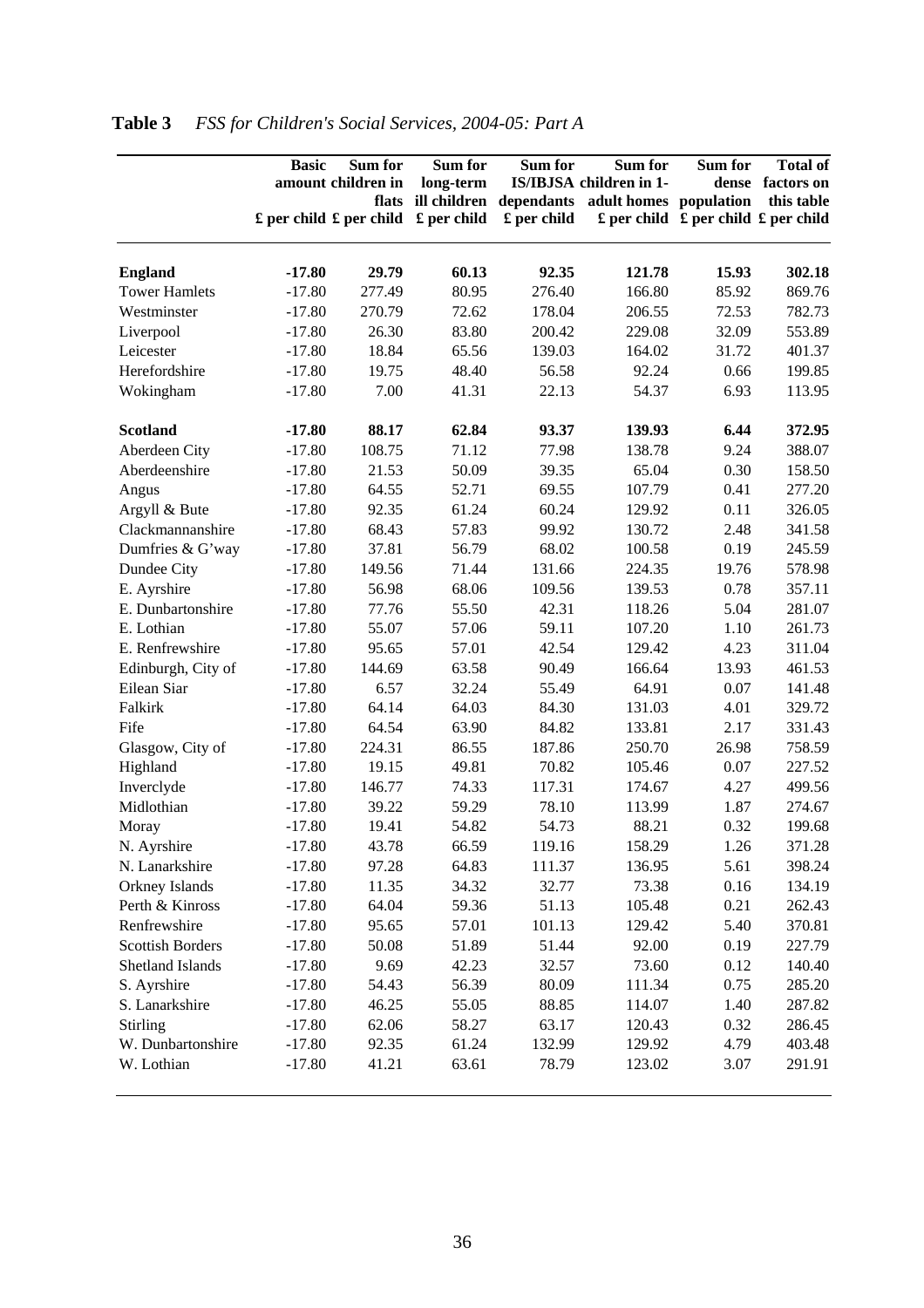|                         | $%$ of      | % of house-            | Foster                                                                       | <b>Sum</b> | <b>FSS</b>          | <b>Children</b> | <b>FSS</b> |
|-------------------------|-------------|------------------------|------------------------------------------------------------------------------|------------|---------------------|-----------------|------------|
|                         |             | children hold heads in | cost                                                                         | for        | (after              | as % of         | (after     |
|                         | not born in |                        | routine etc. adjustment                                                      | <b>ACA</b> | scaling)            | total           | scaling)   |
|                         | UK etc.     |                        | <i>occupations</i> $\mathbf{\pounds}$ per child $\mathbf{\pounds}$ per child |            | $\pounds$ per child | population      | £ per head |
|                         |             |                        |                                                                              | 19.38      |                     |                 |            |
| <b>England</b>          | 11.96       | 21.43                  | 15.39                                                                        |            | 336.91              | 22.38           | 75.41      |
| <b>Tower Hamlets</b>    | 57.44       | 17.27                  | 121.00                                                                       | 247.99     | 1,238.63            | 24.27           | 300.62     |
| Westminster             | 49.76       | 11.22                  | 109.73                                                                       | 223.38     | 1,115.73            | 14.42           | 160.89     |
| Liverpool               | 4.03        | 29.19                  | 10.47                                                                        | 4.40       | 568.70              | 22.28           | 126.69     |
| Leicester               | 37.32       | 28.45                  | 31.32                                                                        | 0.00       | 432.65              | 24.38           | 105.50     |
| Herefordshire           | 3.82        | 24.28                  | 6.03                                                                         | 0.00       | 205.85              | 21.59           | 44.45      |
| Wokingham               | 10.11       | 8.70                   | 8.87                                                                         | 15.13      | 137.93              | 23.18           | 31.97      |
| <b>Scotland</b>         | 4.14        | 22.32                  | 13.36                                                                        | 4.43       | 390.70              | 21.48           | 83.92      |
| Aberdeen City           | 6.14        | 21.66                  | 15.66                                                                        | 0.00       | 403.69              | 18.43           | 74.41      |
| Aberdeenshire           | 3.89        | 21.68                  | 5.77                                                                         | 12.48      | 176.74              | 23.45           | 41.44      |
| Angus                   | 3.67        | 23.23                  | 8.97                                                                         | 0.00       | 286.14              | 21.32           | 61.00      |
| Argyll & Bute           | 3.61        | 19.44                  | 13.45                                                                        | 0.00       | 339.46              | 20.85           | 70.77      |
| Clackmannanshire        | 3.68        | 27.12                  | 7.93                                                                         | 0.00       | 349.47              | 23.25           | 81.24      |
| Dumfries & G'way        | 2.35        | 25.63                  | 6.00                                                                         | 0.00       | 251.56              | 21.03           | 52.91      |
| Dundee City             | 5.49        | 24.52                  | 18.79                                                                        | 0.00       | 597.71              | 20.03           | 119.72     |
| E. Ayrshire             | 2.12        | 26.43                  | 7.90                                                                         | 0.00       | 364.98              | 22.22           | 81.10      |
| E. Dunbartonshire       | 4.34        | 13.14                  | 16.13                                                                        | 0.00       | 297.17              | 22.83           | 67.83      |
| E. Lothian              | 3.10        | 21.66                  | 9.19                                                                         | 0.00       | 270.90              | 23.16           | 62.74      |
| E. Renfrewshire         | 3.76        | 12.35                  | 18.11                                                                        | 0.00       | 329.13              | 24.02           | 79.04      |
| Edinburgh, City of      | 7.71        | 15.62                  | 26.46                                                                        | 32.35      | 520.29              | 18.25           | 94.97      |
| Eilean Siar             | 2.51        | 23.87                  | 4.08                                                                         | 0.00       | 145.55              | 21.24           | 30.91      |
| Falkirk                 | 2.52        | 24.37                  | 9.13                                                                         | 0.00       | 338.82              | 21.79           | 73.84      |
| Fife                    | 3.89        | 24.91                  | 9.54                                                                         | 0.00       | 340.94              | 21.92           | 74.73      |
| Glasgow, City of        | 6.62        | 22.37                  | 29.96                                                                        | 12.70      | 801.16              | 20.48           | 164.09     |
| Highland                | 3.11        | 23.22                  | 7.15                                                                         | 0.00       | 234.64              | 21.92           | 51.42      |
| Inverclyde              | 2.15        | 27.09                  | 10.31                                                                        | 0.00       | 509.82              | 21.86           | 111.45     |
| Midlothian              | 2.98        | 24.41                  | 7.80                                                                         | 0.00       | 282.44              | 23.28           | 65.76      |
| Moray                   | 4.67        | 23.41                  | 6.72                                                                         | 0.00       | 206.39              | 22.40           | 46.24      |
| N. Ayrshire             | 2.55        | 24.55                  | 10.14                                                                        | 0.00       | 381.38              | 22.47           | 85.70      |
| N. Lanarkshire          | 2.14        | 26.04                  | 9.20                                                                         | 0.00       | 407.40              | 22.98           | 93.61      |
| Orkney Islands          | 2.32        | 23.23                  | 4.03                                                                         | $0.00\,$   | 138.21              | 22.33           | 30.86      |
| Perth & Kinross         | 3.96        | 20.10                  | 10.57                                                                        | $0.00\,$   | 272.97              | 21.24           | 57.99      |
| Renfrewshire            | 3.76        | 22.34                  | 12.84                                                                        | 0.00       | 383.61              | 21.79           | 83.58      |
| <b>Scottish Borders</b> | 2.93        | 24.38                  | 6.46                                                                         | 0.00       | 234.23              | 21.11           | 49.46      |
| Shetland Islands        | 2.35        | 26.63                  | 3.10                                                                         | 0.00       | 143.49              | 24.25           | 34.80      |
| S. Ayrshire             | 3.02        | 19.84                  | 11.20                                                                        | 0.00       | 296.37              | 20.34           | 60.27      |
| S. Lanarkshire          | 2.60        | 21.98                  | 9.64                                                                         | 0.00       | 297.44              | 22.17           | 65.93      |
| Stirling                | 3.72        | 17.94                  | 12.88                                                                        | 0.00       | 299.31              | 21.82           | 65.31      |
| W. Dunbartonshire       | 3.61        | 25.98                  | 10.41                                                                        | 0.00       | 413.84              | 22.35           | 92.49      |
| W. Lothian              | 3.57        | 26.89                  | 6.87                                                                         | 0.00       | 298.75              | 24.37           | 72.82      |
|                         |             |                        |                                                                              |            |                     |                 |            |

# **Table 4** *FSS for Children's Social Services, 2004-05: Part B*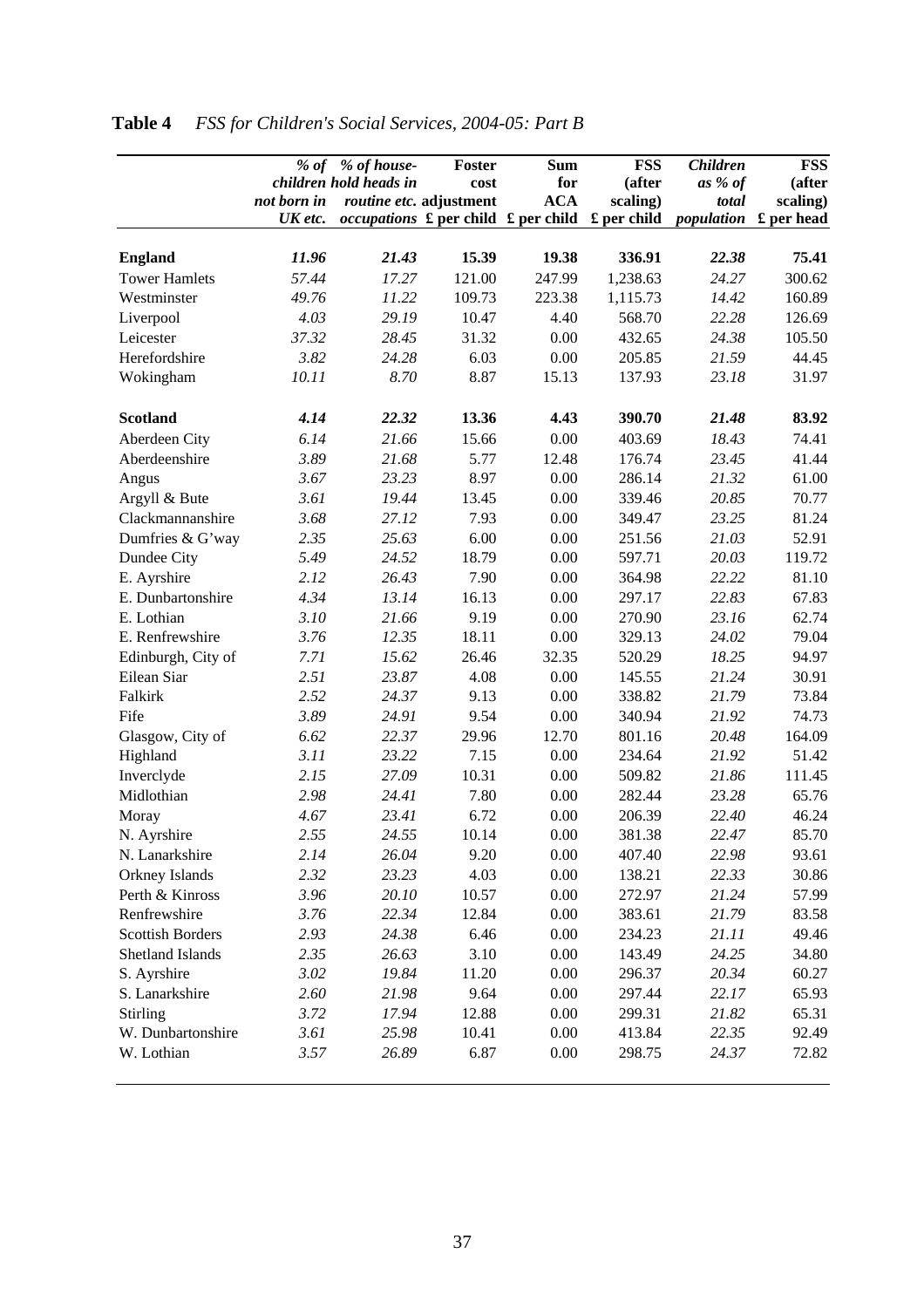|                         | <b>Basic</b><br>amount £<br>per adult | Age top-up<br>for adults<br>75-84<br>£ per adult | Age top-up<br>for adults<br>$85+$<br>£ per adult | Sum for<br>renting<br>pensioners<br>£ per adult | Sum for<br>long-term<br>ill adults<br>£ per adult | <b>Total of</b><br>factors on<br>this table<br>£ per adult |
|-------------------------|---------------------------------------|--------------------------------------------------|--------------------------------------------------|-------------------------------------------------|---------------------------------------------------|------------------------------------------------------------|
|                         |                                       |                                                  |                                                  |                                                 |                                                   |                                                            |
| <b>England</b>          | -288.39                               | 121.15                                           | 126.06                                           | 91.53                                           | 151.87                                            | 202.22                                                     |
| <b>Tower Hamlets</b>    | $-288.39$                             | 117.02                                           | 108.90                                           | 212.42                                          | 160.38                                            | 310.33                                                     |
| Westminster             | $-288.39$                             | 118.70                                           | 140.91                                           | 172.60                                          | 133.98                                            | 277.80                                                     |
| Liverpool               | $-288.39$                             | 114.92                                           | 117.48                                           | 133.92                                          | 171.42                                            | 249.35                                                     |
| Leicester               | $-288.39$                             | 125.20                                           | 134.53                                           | 109.80                                          | 152.68                                            | 233.83                                                     |
| Herefordshire           | $-288.39$                             | 122.83                                           | 115.62                                           | 72.49                                           | 135.67                                            | 158.22                                                     |
| Wokingham               | $-288.39$                             | 106.50                                           | 109.13                                           | 55.11                                           | 125.43                                            | 107.77                                                     |
| <b>Scotland</b>         | $-288.39$                             | 115.57                                           | 120.15                                           | 136.74                                          | 156.11                                            | 240.18                                                     |
| Aberdeen City           | $-288.39$                             | 118.02                                           | 124.79                                           | 150.60                                          | 161.15                                            | 266.16                                                     |
| Aberdeenshire           | $-288.39$                             | 114.41                                           | 128.96                                           | 118.51                                          | 137.28                                            | 210.77                                                     |
| Angus                   | $-288.39$                             | 114.03                                           | 126.99                                           | 136.15                                          | 141.81                                            | 230.58                                                     |
| Argyll & Bute           | $-288.39$                             | 111.90                                           | 125.71                                           | 117.57                                          | 152.00                                            | 218.79                                                     |
| Clackmannanshire        | $-288.39$                             | 115.61                                           | 105.77                                           | 154.92                                          | 157.72                                            | 245.63                                                     |
| Dumfries & G'way        | $-288.39$                             | 114.99                                           | 115.39                                           | 107.43                                          | 144.48                                            | 193.91                                                     |
| Dundee City             | $-288.39$                             | 120.18                                           | 116.90                                           | 155.41                                          | 162.26                                            | 266.37                                                     |
| E. Ayrshire             | $-288.39$                             | 113.55                                           | 110.52                                           | 171.43                                          | 169.72                                            | 276.83                                                     |
| E. Dunbartonshire       | $-288.39$                             | 111.86                                           | 107.85                                           | 120.90                                          | 146.24                                            | 198.46                                                     |
| E. Lothian              | $-288.39$                             | 119.87                                           | 121.65                                           | 136.92                                          | 148.30                                            | 238.36                                                     |
| E. Renfrewshire         | $-288.39$                             | 116.16                                           | 122.00                                           | 126.67                                          | 150.77                                            | 227.22                                                     |
| Edinburgh, City of      | $-288.39$                             | 122.31                                           | 135.69                                           | 93.45                                           | 147.96                                            | 211.03                                                     |
| Eilean Siar             | $-288.39$                             | 120.01                                           | 145.66                                           | 54.25                                           | 157.19                                            | 188.72                                                     |
| Falkirk                 | $-288.39$                             | 115.82                                           | 112.03                                           | 165.21                                          | 168.84                                            | 273.50                                                     |
| Fife                    | $-288.39$                             | 119.15                                           | 125.25                                           | 132.43                                          | 154.78                                            | 243.22                                                     |
| Glasgow, City of        | $-288.39$                             | 116.02                                           | 126.41                                           | 176.91                                          | 174.58                                            | 305.53                                                     |
| Highland                | $-288.39$                             | 113.79                                           | 121.42                                           | 103.81                                          | 141.84                                            | 192.47                                                     |
| Inverclyde              | $-288.39$                             | 114.16                                           | 117.48                                           | 164.92                                          | 164.05                                            | 272.22                                                     |
| Midlothian              | $-288.39$                             | 112.41                                           | 108.43                                           | 157.82                                          | 151.53                                            | 241.80                                                     |
| Moray                   | $-288.39$                             | 114.89                                           | 114.93                                           | 110.67                                          | 126.91                                            | 179.01                                                     |
| N. Ayrshire             | $-288.39$                             | 112.45                                           | 119.68                                           | 133.05                                          | 162.52                                            | 239.31                                                     |
| N. Lanarkshire          | $-288.39$                             | 108.70                                           | 100.32                                           | 188.02                                          | 179.74                                            | 288.38                                                     |
| Orkney Islands          | $-288.39$                             | 111.48                                           | 133.48                                           | 62.36                                           | 140.12                                            | 159.06                                                     |
| Perth & Kinross         | $-288.39$                             | 119.43                                           | 127.80                                           | 110.09                                          | 137.94                                            | 206.87                                                     |
| Renfrewshire            | $-288.39$                             | 110.52                                           | 113.42                                           | 126.67                                          | 150.77                                            | 212.99                                                     |
| <b>Scottish Borders</b> | $-288.39$                             | 119.08                                           | 120.96                                           | 129.44                                          | 133.48                                            | 214.57                                                     |
| Shetland Islands        | $-288.39$                             | 120.18                                           | 140.79                                           | 109.18                                          | 144.09                                            | 225.85                                                     |
| S. Ayrshire             | $-288.39$                             | 117.47                                           | 123.51                                           | 103.06                                          | 152.83                                            | 208.48                                                     |
| S. Lanarkshire          | $-288.39$                             | 112.93                                           | 110.06                                           | 145.77                                          | 165.75                                            | 246.11                                                     |
| Stirling                | $-288.39$                             | 114.13                                           | 118.29                                           | 119.27                                          | 157.48                                            | 220.78                                                     |
| W. Dunbartonshire       | $-288.39$                             | 115.82                                           | 104.61                                           | 117.57                                          | 152.00                                            | 201.60                                                     |
| W. Lothian              | $-288.39$                             | 105.43                                           | 107.85                                           | 176.11                                          | 167.66                                            | 268.66                                                     |

# **Table 5** *FSS for Older People's Social Services, 2004-05: Part A*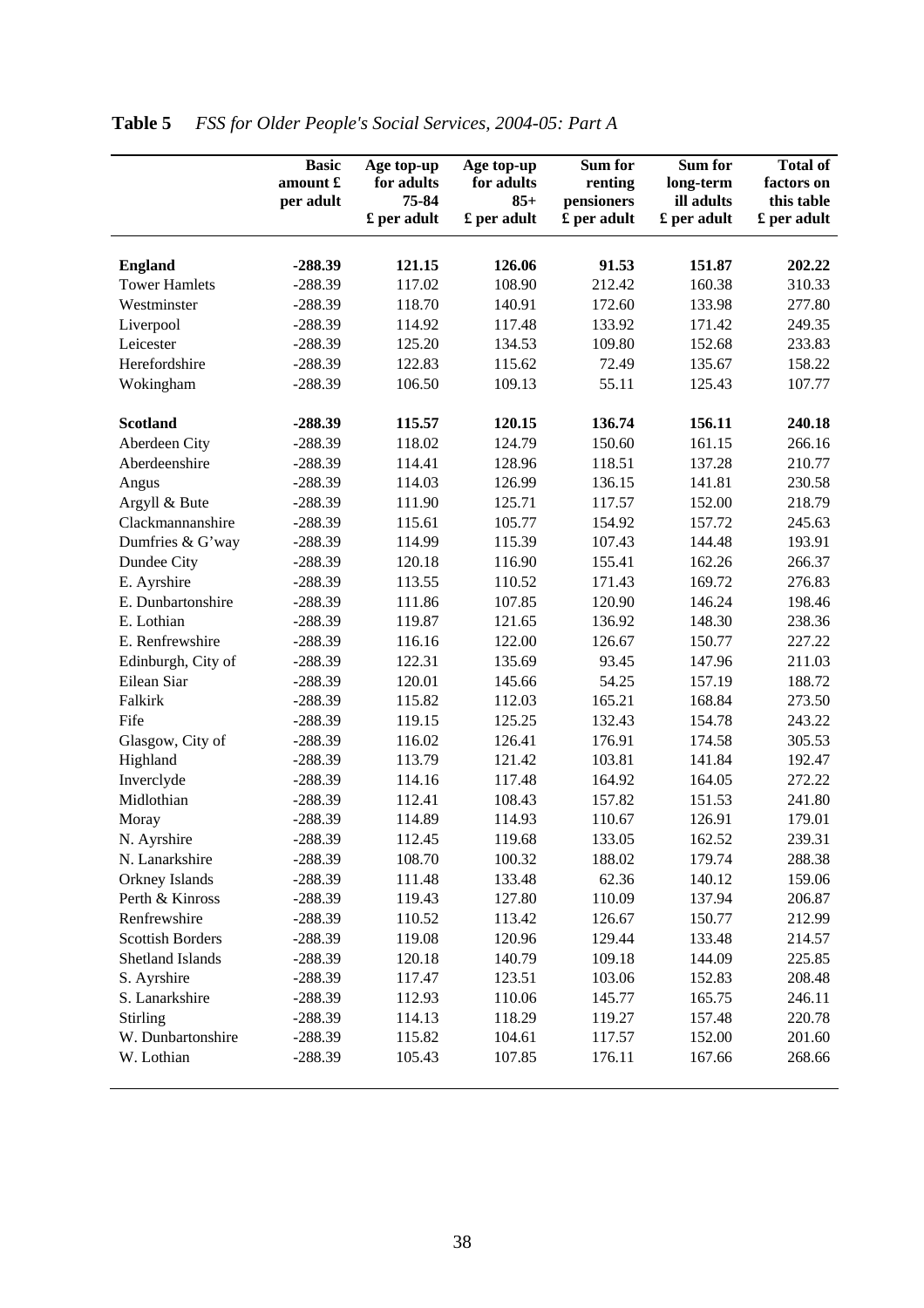|                         | Sum for older | Sum for<br>people on pensioners<br>$\pounds$ per adult $\pounds$ per adult | IS/IBJSA living alone on AA/DLA<br>£ per adult | Sum for Sum for pen-<br>people 65+ sioners not in <i>income</i> low income<br>couple etc.<br>£ per adult | Low  | Sum for<br>index adjustment | <b>Total of</b><br>factors on<br>this table<br>$\pounds$ per adult $\pounds$ per adult |
|-------------------------|---------------|----------------------------------------------------------------------------|------------------------------------------------|----------------------------------------------------------------------------------------------------------|------|-----------------------------|----------------------------------------------------------------------------------------|
| <b>England</b>          | 91.75         | 101.99                                                                     | 166.94                                         | 47.24                                                                                                    | 1.09 | 52.07                       | 459.99                                                                                 |
| <b>Tower Hamlets</b>    | 270.43        | 122.77                                                                     | 225.99                                         | 50.84                                                                                                    | 1.27 | 265.19                      | 935.22                                                                                 |
| Westminster             | 138.75        | 145.42                                                                     | 143.53                                         | 43.67                                                                                                    | 1.22 | 164.97                      | 636.35                                                                                 |
| Liverpool               | 178.70        | 111.62                                                                     | 279.47                                         | 62.24                                                                                                    | 1.17 | 148.07                      | 780.11                                                                                 |
| Leicester               | 161.62        | 105.37                                                                     | 190.63                                         | 57.18                                                                                                    | 1.12 | 92.23                       | 607.03                                                                                 |
| Herefordshire           | 61.87         | 89.15                                                                      | 159.72                                         | 52.17                                                                                                    | 1.07 | 36.11                       | 399.02                                                                                 |
| Wokingham               | 43.04         | 86.07                                                                      | 94.26                                          | 58.78                                                                                                    | 1.14 | 53.07                       | 335.22                                                                                 |
| <b>Scotland</b>         | 109.18        | 111.31                                                                     | 197.13                                         | 48.87                                                                                                    | 1.12 | 88.28                       | 554.77                                                                                 |
| Aberdeen City           | 89.64         | 116.43                                                                     | 186.19                                         | 42.91                                                                                                    | 1.11 | 73.78                       | 508.95                                                                                 |
| Aberdeenshire           | 76.37         | 103.13                                                                     | 157.38                                         | 49.86                                                                                                    | 1.14 | 82.22                       | 468.96                                                                                 |
| Angus                   | 88.77         | 112.60                                                                     | 159.23                                         | 38.53                                                                                                    | 1.08 | 47.23                       | 446.36                                                                                 |
| Argyll & Bute           | 86.57         | 113.44                                                                     | 168.52                                         | 48.63                                                                                                    | 1.10 | 61.75                       | 478.91                                                                                 |
| Clackmannanshire        | 97.95         | 111.57                                                                     | 157.31                                         | 45.77                                                                                                    | 1.12 | 79.18                       | 491.78                                                                                 |
| Dumfries & G'way        | 87.03         | 102.14                                                                     | 163.51                                         | 50.55                                                                                                    | 1.10 | 56.85                       | 460.08                                                                                 |
| Dundee City             | 126.36        | 120.76                                                                     | 237.87                                         | 38.98                                                                                                    | 1.09 | 74.61                       | 598.59                                                                                 |
| E. Ayrshire             | 123.71        | 109.84                                                                     | 226.72                                         | 48.98                                                                                                    | 1.15 | 116.26                      | 625.50                                                                                 |
| E. Dunbartonshire       | 65.17         | 102.19                                                                     | 183.01                                         | 58.48                                                                                                    | 1.14 | 84.05                       | 492.91                                                                                 |
| E. Lothian              | 88.25         | 105.52                                                                     | 192.08                                         | 46.34                                                                                                    | 1.11 | 71.08                       | 503.27                                                                                 |
| E. Renfrewshire         | 64.11         | 110.05                                                                     | 175.16                                         | 50.73                                                                                                    | 1.11 | 71.26                       | 471.31                                                                                 |
| Edinburgh, City of      | 81.11         | 120.30                                                                     | 159.65                                         | 43.55                                                                                                    | 1.09 | 54.85                       | 459.46                                                                                 |
| Eilean Siar             | 172.44        | 93.92                                                                      | 163.91                                         | 94.08                                                                                                    | 1.22 | 153.45                      | 677.80                                                                                 |
| Falkirk                 | 109.45        | 111.38                                                                     | 192.03                                         | 47.77                                                                                                    | 1.14 | 100.94                      | 561.57                                                                                 |
| Fife                    | 79.67         | 109.74                                                                     | 163.98                                         | 40.94                                                                                                    | 1.08 | 51.58                       | 445.91                                                                                 |
| Glasgow, City of        | 189.73        | 123.62                                                                     | 262.94                                         | 51.41                                                                                                    | 1.17 | 157.72                      | 785.42                                                                                 |
| Highland                | 95.76         | 104.04                                                                     | 165.33                                         | 55.25                                                                                                    | 1.11 | 67.47                       | 487.85                                                                                 |
| Inverclyde              | 139.54        | 115.21                                                                     | 200.03                                         | 48.97                                                                                                    | 1.14 | 110.11                      | 613.87                                                                                 |
| Midlothian              | 79.39         | 98.97                                                                      | 204.59                                         | 53.65                                                                                                    | 1.15 | 104.20                      | 540.81                                                                                 |
| Moray                   | 78.84         | 106.96                                                                     | 146.92                                         | 49.79                                                                                                    | 1.10 | 53.51                       | 436.03                                                                                 |
| N. Ayrshire             | 116.35        | 111.97                                                                     | 192.13                                         | 48.87                                                                                                    | 1.11 | 79.51                       | 548.82                                                                                 |
| N. Lanarkshire          | 143.00        | 106.50                                                                     | 251.27                                         | 58.67                                                                                                    | 1.20 | 170.16                      | 729.60                                                                                 |
| Orkney Islands          | 78.27         | 110.08                                                                     | 167.13                                         | 60.40                                                                                                    | 1.09 | 52.89                       | 468.77                                                                                 |
| Perth & Kinross         | 75.14         | 106.34                                                                     | 165.68                                         | 43.36                                                                                                    | 1.07 | 41.64                       | 432.15                                                                                 |
| Renfrewshire            | 115.03        | 110.05                                                                     | 211.45                                         | 50.73                                                                                                    | 1.11 | 79.55                       | 566.80                                                                                 |
| <b>Scottish Borders</b> | 78.27         | 113.03                                                                     | 165.47                                         | 38.75                                                                                                    | 1.07 | 42.52                       | 438.06                                                                                 |
| Shetland Islands        | 88.34         | 103.64                                                                     | 177.37                                         | 70.09                                                                                                    | 1.17 | 114.83                      | 554.27                                                                                 |
| S. Ayrshire             | 87.63         | 108.64                                                                     | 198.79                                         | 49.30                                                                                                    | 1.09 | 56.41                       | 500.77                                                                                 |
| S. Lanarkshire          | 126.12        | 104.86                                                                     | 228.93                                         | 54.07                                                                                                    | 1.14 | 109.53                      | 623.51                                                                                 |
| Stirling                | 83.54         | 108.46                                                                     | 181.09                                         | 49.22                                                                                                    | 1.10 | 64.89                       | 487.20                                                                                 |
| W. Dunbartonshire       | 153.09        | 113.44                                                                     | 238.81                                         | 48.62                                                                                                    | 1.10 | 73.37                       | 627.33                                                                                 |
| W. Lothian              | 124.52        | 108.62                                                                     | 233.09                                         | 49.90                                                                                                    | 1.16 | 122.27                      | 638.41                                                                                 |

# **Table 6** *FSS for Older People's Social Services, 2004-05: Part B*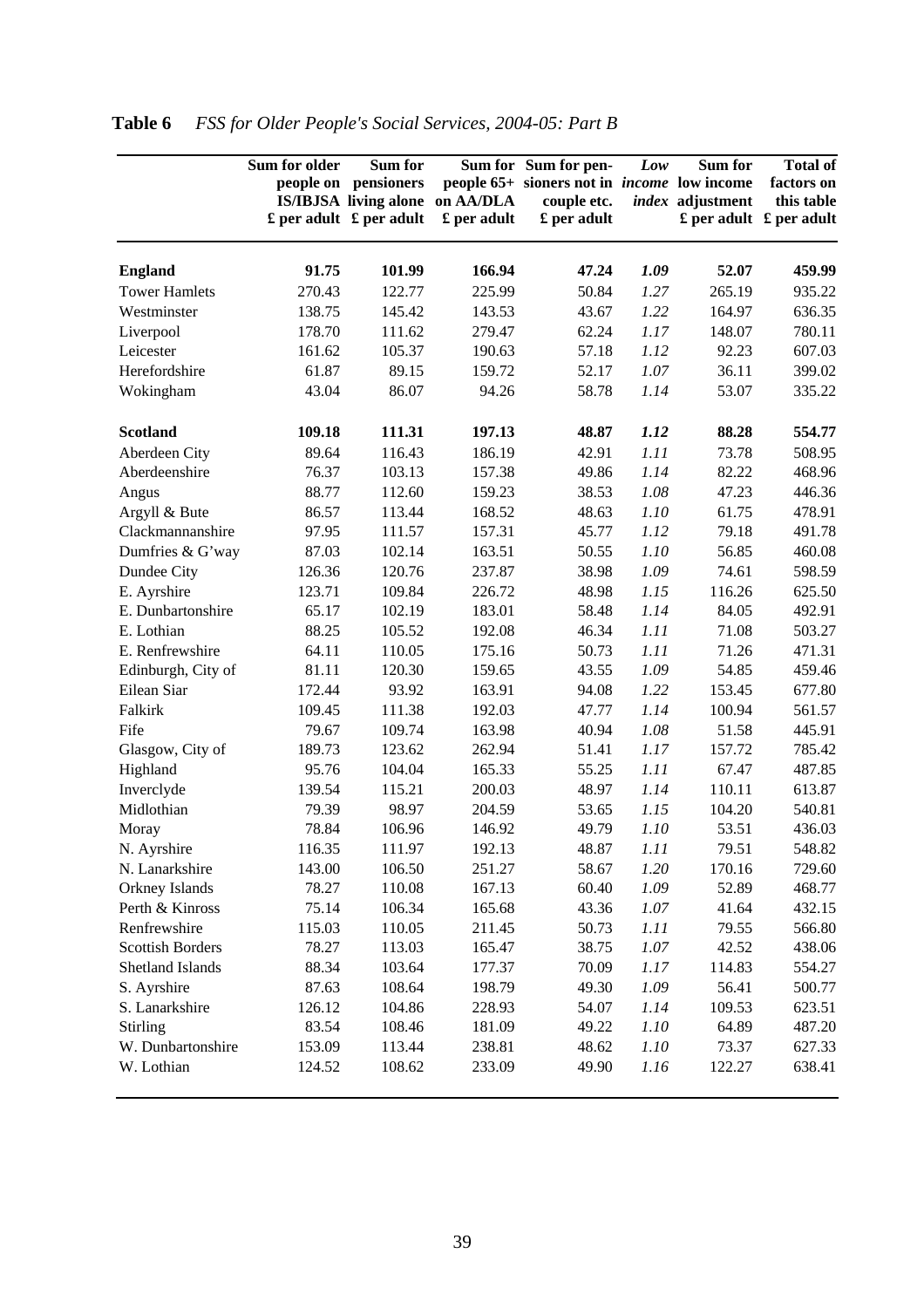|                         | <b>Total from</b> | <b>Sum</b>  | <b>Sum</b>  | <b>FSS</b>  | Adults $65+$ | <b>FSS</b> |
|-------------------------|-------------------|-------------|-------------|-------------|--------------|------------|
|                         | <b>Tables</b>     | for         | For         | (after      | as % of      | (after     |
|                         | 3 and 4           | sparsity    | <b>ACA</b>  | scaling)    | total        | scaling)   |
|                         | £ per adult       | £ per adult | £ per adult | £ per adult | population   | £ per head |
|                         |                   |             |             |             |              |            |
| <b>England</b>          | 662.20            | 0.99        | 29.10       | 692.30      | 15.50        | 107.32     |
| <b>Tower Hamlets</b>    | 1245.55           | 0.11        | 348.66      | 1,594.31    | 8.83         | 140.83     |
| Westminster             | 914.15            | 0.14        | 255.91      | 1,170.19    | 11.49        | 134.46     |
| Liverpool               | 1029.46           | 0.23        | 8.44        | 1,038.13    | 14.96        | 155.35     |
| Leicester               | 840.85            | 0.17        | 0.00        | 841.02      | 12.97        | 109.11     |
| Herefordshire           | 557.24            | 9.00        | 0.00        | 566.24      | 18.76        | 106.25     |
| Wokingham               | 442.99            | 1.02        | 61.50       | 505.51      | 11.67        | 58.98      |
| <b>Scotland</b>         | 794.96            | 3.03        | 8.68        | 806.68      | 15.84        | 127.82     |
| Aberdeen City           | 775.10            | 0.76        | 0.00        | 775.86      | 15.25        | 118.34     |
| Aberdeenshire           | 679.72            | 8.30        | 58.41       | 746.43      | 14.31        | 106.83     |
| Angus                   | 676.94            | 5.11        | 0.00        | 682.05      | 17.85        | 121.74     |
| Argyll & Bute           | 697.70            | 7.98        | 0.00        | 705.68      | 18.18        | 128.32     |
| Clackmannanshire        | 737.41            | 1.63        | 0.00        | 739.04      | 14.61        | 107.97     |
| Dumfries & G'way        | 653.99            | 7.77        | 0.00        | 661.76      | 19.30        | 127.71     |
| Dundee City             | 864.95            | 0.30        | 0.00        | 865.25      | 17.49        | 151.34     |
| E. Ayrshire             | 902.33            | 3.34        | 0.00        | 905.67      | 16.13        | 146.10     |
| E. Dunbartonshire       | 691.37            | 0.85        | 0.00        | 692.22      | 15.82        | 109.47     |
| E. Lothian              | 741.63            | 3.28        | 0.00        | 744.91      | 17.03        | 126.89     |
| E. Renfrewshire         | 698.52            | 0.71        | 0.00        | 699.23      | 15.73        | 109.96     |
| Edinburgh, City of      | 670.49            | 0.38        | 49.58       | 720.45      | 15.11        | 108.88     |
| Eilean Siar             | 866.52            | 22.63       | 0.00        | 889.14      | 19.89        | 176.86     |
| Falkirk                 | 835.07            | 1.45        | 0.00        | 836.51      | 15.31        | 128.04     |
| Fife                    | 689.14            | 1.89        | 0.00        | 691.03      | 16.36        | 113.09     |
| Glasgow, City of        | 1090.96           | 0.36        | 18.99       | 1,110.30    | 15.44        | 171.38     |
| Highland                | 680.31            | 9.00        | 0.00        | 689.31      | 16.69        | 115.07     |
| Inverclyde              | 886.09            | 0.90        | 0.00        | 886.98      | 16.25        | 144.15     |
| Midlothian              | 782.61            | 2.30        | 0.00        | 784.91      | 15.05        | 118.09     |
| Moray                   | 615.03            | 5.09        | 0.00        | 620.12      | 16.30        | 101.09     |
| N. Ayrshire             | 788.13            | 2.19        | 0.00        | 790.31      | 16.30        | 128.81     |
| N. Lanarkshire          | 1017.98           | 1.20        | 0.00        | 1,019.18    | 13.76        | 140.21     |
| Orkney Islands          | 627.83            | 14.95       | 0.00        | 642.77      | 16.59        | 106.66     |
| Perth & Kinross         | 639.02            | 5.76        | 0.00        | 644.77      | 18.47        | 119.12     |
| Renfrewshire            | 779.80            | 0.86        | 0.00        | 780.65      | 15.34        | 119.78     |
| <b>Scottish Borders</b> | 652.63            | 7.24        | 0.00        | 659.87      | 18.47        | 121.87     |
| Shetland Islands        | 780.13            | 18.74       | 0.00        | 798.87      | 14.33        | 114.51     |
| S. Ayrshire             | 709.25            | 2.69        | 0.00        | 711.94      | 18.96        | 134.97     |
| S. Lanarkshire          | 869.62            | 2.25        | 0.00        | 871.86      | 15.44        | 134.62     |
| Stirling                | 707.98            | 4.01        | 0.00        | 711.99      | 15.49        | 110.32     |
| W. Dunbartonshire       | 828.93            | 0.87        | 0.00        | 829.80      | 15.29        | 126.87     |
| W. Lothian              | 907.07            | 1.82        | 0.00        | 908.89      | 11.65        | 105.90     |
|                         |                   |             |             |             |              |            |

| Table 7 | <b>FSS for Older People's Social Services, 2004-05: Part C</b> |  |
|---------|----------------------------------------------------------------|--|
|         |                                                                |  |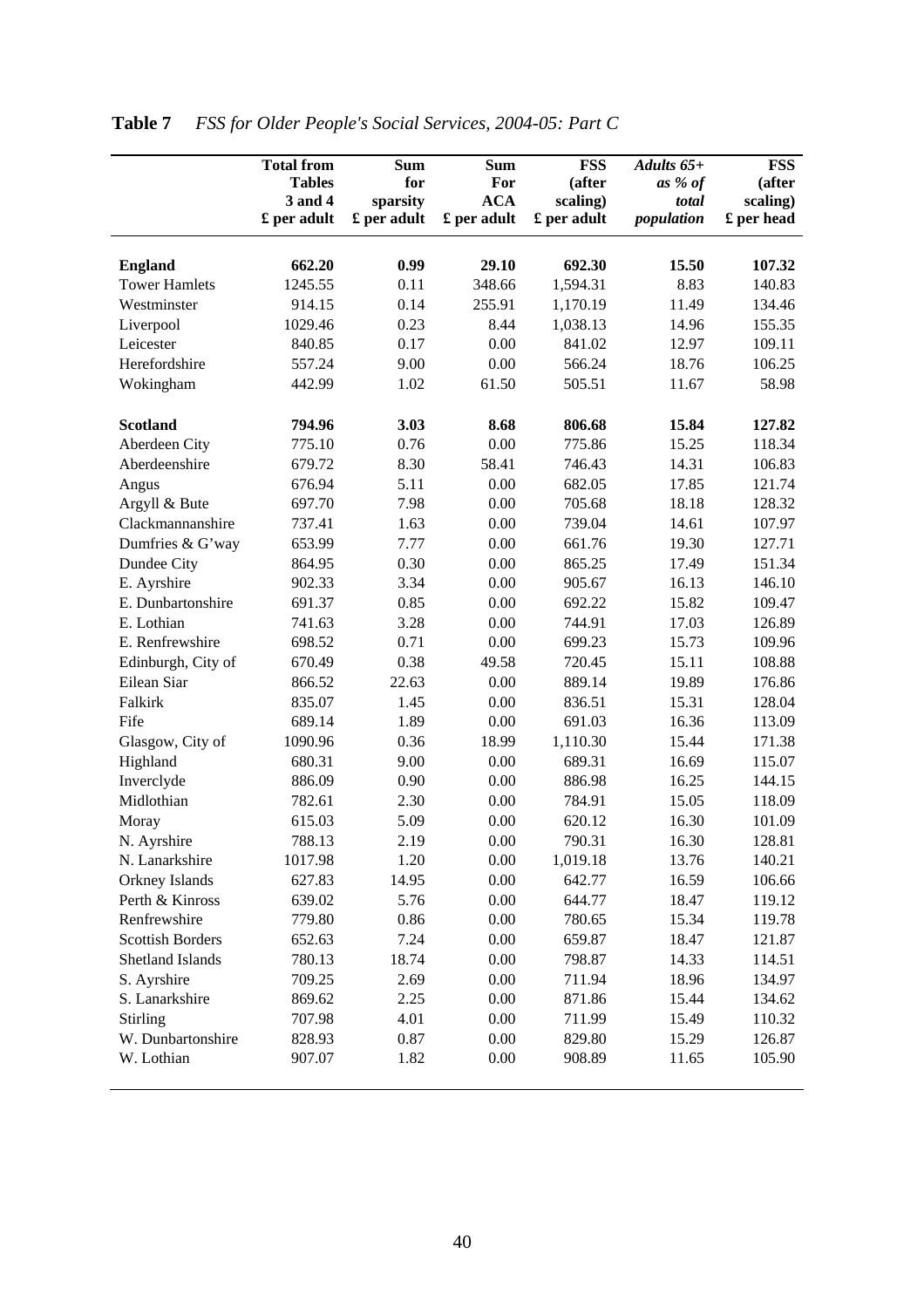|                         | <b>Basic</b><br>amount<br>£ per | Sum for<br>adults on | households<br>IS/IBJSA with no family | Sum for Sum for rent- Sum for FSS (after Adults 18-<br>ing public<br>sector flats | <b>ACA</b><br>£ per | £ per  | scaling) $64$ as % of<br>total |
|-------------------------|---------------------------------|----------------------|---------------------------------------|-----------------------------------------------------------------------------------|---------------------|--------|--------------------------------|
|                         |                                 | adult £ per adult    | £ per adult                           | £ per adult                                                                       | adult               |        | adult population               |
| <b>England</b>          | 47.61                           | 18.99                | 28.83                                 | 9.02                                                                              | 5.75                | 110.19 | 61.72                          |
| <b>Tower Hamlets</b>    | 47.61                           | 38.88                | 40.59                                 | 62.40                                                                             | 47.43               | 236.92 | 66.97                          |
| Westminster             | 47.61                           | 23.72                | 54.38                                 | 22.76                                                                             | 37.16               | 185.65 | 74.08                          |
| Liverpool               | 47.61                           | 48.22                | 33.62                                 | 12.31                                                                             | 1.11                | 142.87 | 62.59                          |
| Leicester               | 47.61                           | 29.12                | 31.87                                 | 11.14                                                                             | 0.00                | 119.75 | 62.40                          |
| Herefordshire           | 47.61                           | 13.15                | 25.89                                 | 5.57                                                                              | 0.00                | 92.22  | 58.96                          |
| Wokingham               | 47.61                           | 4.65                 | 20.97                                 | 2.70                                                                              | 9.35                | 85.29  | 64.64                          |
| <b>Scotland</b>         | 47.61                           | 24.28                | 30.14                                 | 20.40                                                                             | 1.41                | 123.84 | 62.44                          |
| Aberdeen City           | 47.61                           | 17.13                | 34.31                                 | 26.25                                                                             | 0.00                | 125.30 | 66.10                          |
| Aberdeenshire           | 47.61                           | 10.44                | 23.66                                 | 6.12                                                                              | 6.67                | 94.51  | 62.01                          |
| Angus                   | 47.61                           | 18.60                | 28.31                                 | 17.18                                                                             | 0.00                | 111.70 | 60.41                          |
| Argyll & Bute           | 47.61                           | 18.48                | 30.02                                 | 16.91                                                                             | 0.00                | 113.02 | 60.38                          |
| Clackmannanshire        | 47.61                           | 25.73                | 26.38                                 | 16.82                                                                             | 0.00                | 116.54 | 62.01                          |
| Dumfries & G'way        | 47.61                           | 19.77                | 28.52                                 | 8.87                                                                              | 0.00                | 104.77 | 59.30                          |
| Dundee City             | 47.61                           | 34.82                | 35.05                                 | 33.97                                                                             | 0.00                | 151.46 | 62.09                          |
| E. Ayrshire             | 47.61                           | 29.28                | 26.60                                 | 18.26                                                                             | 0.00                | 121.75 | 61.49                          |
| E. Dunbartonshire       | 47.61                           | 12.41                | 24.22                                 | 19.54                                                                             | 0.00                | 103.79 | 61.03                          |
| E. Lothian              | 47.61                           | 15.77                | 27.72                                 | 11.55                                                                             | 0.00                | 102.66 | 59.52                          |
| E. Renfrewshire         | 47.61                           | 12.63                | 26.63                                 | 22.43                                                                             | 0.00                | 109.31 | 60.00                          |
| Edinburgh, City of      | 47.61                           | 19.11                | 38.61                                 | 18.72                                                                             | 8.22                | 132.28 | 66.33                          |
| Eilean Siar             | 47.61                           | 22.51                | 33.26                                 | 3.12                                                                              | 0.00                | 106.51 | 58.74                          |
| Falkirk                 | 47.61                           | 21.96                | 27.84                                 | 22.84                                                                             | 0.00                | 120.25 | 62.64                          |
| Fife                    | 47.61                           | 21.77                | 27.38                                 | 15.85                                                                             | 0.00                | 112.61 | 61.64                          |
| Glasgow, City of        | 47.61                           | 46.25                | 38.91                                 | 44.48                                                                             | 2.85                | 180.12 | 64.01                          |
| Highland                | 47.61                           | 18.80                | 29.01                                 | 5.43                                                                              | 0.00                | 100.85 | 61.15                          |
| Inverclyde              | 47.61                           | 33.81                | 30.15                                 | 32.37                                                                             | 0.00                | 143.95 | 61.42                          |
| Midlothian              | 47.61                           | 17.25                | 23.97                                 | 9.22                                                                              | 0.00                | 98.06  | 61.50                          |
| Moray                   | 47.61                           | 14.58                | 28.38                                 | 6.03                                                                              | 0.00                | 96.61  | 61.01                          |
| N. Ayrshire             | 47.61                           | 31.24                | 27.95                                 | 12.48                                                                             | 0.00                | 119.29 | 61.11                          |
| N. Lanarkshire          | 47.61                           | 29.18                | 25.80                                 | 28.41                                                                             | $0.00\,$            | 131.01 | 63.02                          |
| Orkney Islands          | 47.61                           | 11.51                | 30.43                                 | 1.26                                                                              | 0.00                | 90.81  | 60.67                          |
| Perth & Kinross         | 47.61                           | 14.37                | 30.34                                 | 12.06                                                                             | 0.00                | 104.37 | 59.92                          |
| Renfrewshire            | 47.61                           | 26.25                | 26.63                                 | 22.43                                                                             | 0.00                | 122.93 | 62.61                          |
| <b>Scottish Borders</b> | 47.61                           | 14.76                | 32.91                                 | 14.00                                                                             | 0.00                | 109.27 | 59.93                          |
| Shetland Islands        | 47.61                           | 10.37                | 28.21                                 | 3.12                                                                              | 0.00                | 89.31  | 61.42                          |
| S. Ayrshire             | 47.61                           | 22.96                | 28.92                                 | 14.04                                                                             | 0.00                | 113.54 | 60.20                          |
| S. Lanarkshire          | 47.61                           | 24.04                | 24.47                                 | 16.92                                                                             | 0.00                | 113.06 | 62.41                          |
| Stirling                | 47.61                           | 17.33                | 28.87                                 | 13.60                                                                             | 0.00                | 107.41 | 62.26                          |
| W. Dunbartonshire       | 47.61                           | 35.72                | 30.02                                 | 16.91                                                                             | 0.00                | 130.26 | 61.79                          |
| W. Lothian              | 47.61                           | 20.54                | 22.99                                 | 13.95                                                                             | 0.00                | 105.09 | 63.90                          |

# **Table 8** *FSS for Younger Adult's Social Services, 2004-05*